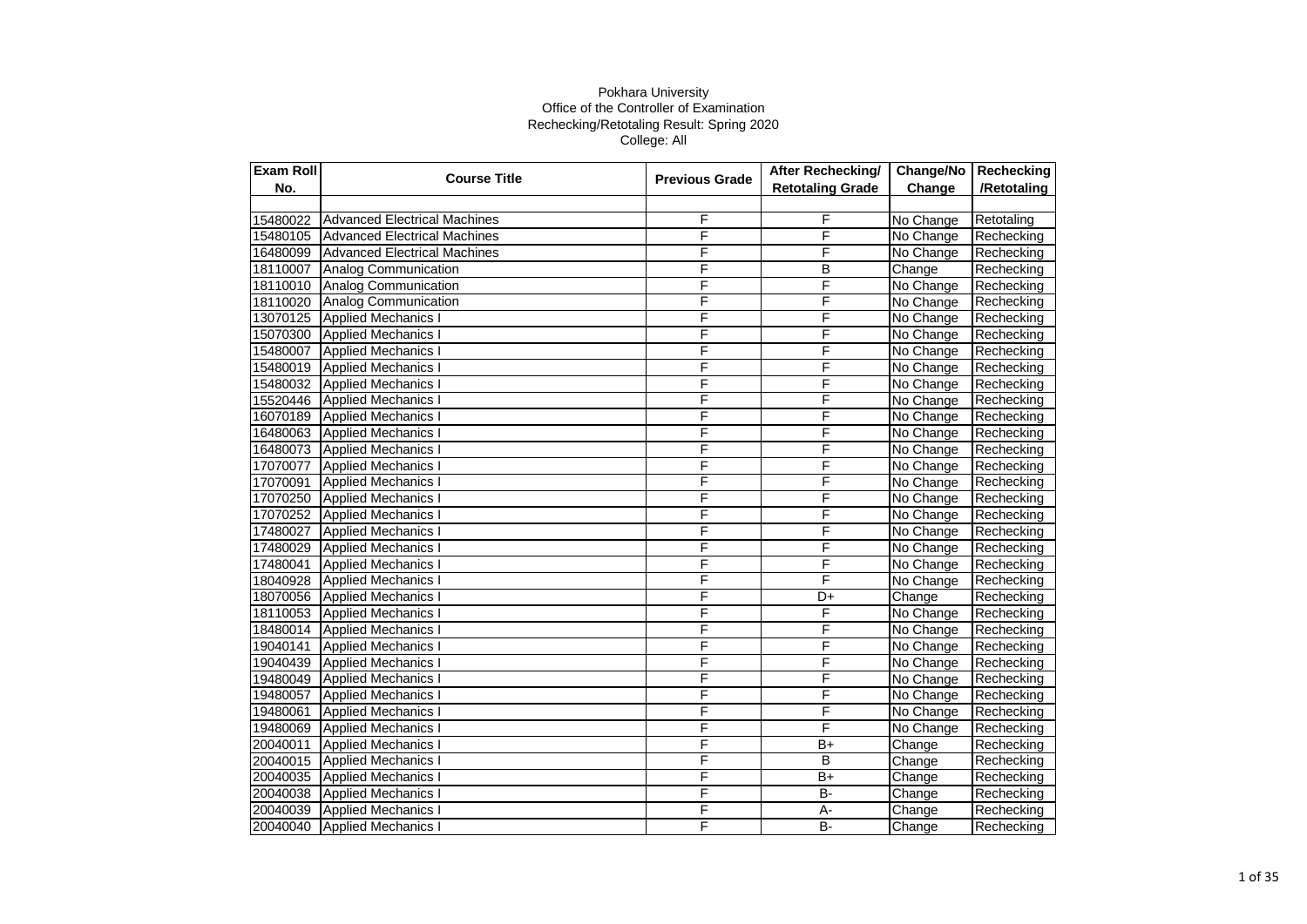| Exam Roll | <b>Course Title</b>        | <b>Previous Grade</b> | After Rechecking/       | Change/No | Rechecking  |
|-----------|----------------------------|-----------------------|-------------------------|-----------|-------------|
| No.       |                            |                       | <b>Retotaling Grade</b> | Change    | /Retotaling |
|           |                            |                       |                         |           |             |
| 20040042  | <b>Applied Mechanics I</b> | F                     | B+                      | Change    | Rechecking  |
| 20040049  | <b>Applied Mechanics I</b> | F                     | $B -$                   | Change    | Rechecking  |
| 20040051  | <b>Applied Mechanics I</b> | F                     | $A -$                   | Change    | Rechecking  |
| 20040059  | <b>Applied Mechanics I</b> | F                     | $B -$                   | Change    | Rechecking  |
| 20040063  | <b>Applied Mechanics I</b> | F                     | B                       | Change    | Rechecking  |
| 20040064  | <b>Applied Mechanics I</b> | F                     | A-                      | Change    | Rechecking  |
| 20040067  | <b>Applied Mechanics I</b> | F                     | $B+$                    | Change    | Rechecking  |
| 20040076  | <b>Applied Mechanics I</b> | F                     | A-                      | Change    | Rechecking  |
| 20040089  | <b>Applied Mechanics I</b> | F                     | B-                      | Change    | Rechecking  |
| 20040091  | Applied Mechanics I        | F                     | $B+$                    | Change    | Rechecking  |
| 20040093  | <b>Applied Mechanics I</b> | F                     | A-                      | Change    | Rechecking  |
| 20040094  | <b>Applied Mechanics I</b> | F                     | $B+$                    | Change    | Rechecking  |
| 20040175  | <b>Applied Mechanics I</b> | F                     | F                       | No Change | Rechecking  |
| 20040421  | <b>Applied Mechanics I</b> | F                     | F                       | No Change | Retotaling  |
| 20040424  | <b>Applied Mechanics I</b> | F                     | F                       | No Change | Rechecking  |
| 20040435  | <b>Applied Mechanics I</b> | F                     | F                       | No Change | Rechecking  |
| 20040437  | <b>Applied Mechanics I</b> | F                     | F                       | No Change | Rechecking  |
| 20040439  | <b>Applied Mechanics I</b> | F                     | F                       | No Change | Rechecking  |
| 20040440  | Applied Mechanics I        | F                     | F                       | No Change | Retotaling  |
| 20040445  | <b>Applied Mechanics I</b> | F                     | F                       | No Change | Rechecking  |
| 20040458  | <b>Applied Mechanics I</b> | F                     | F                       | No Change | Rechecking  |
| 20040459  | <b>Applied Mechanics I</b> | F                     | F                       | No Change | Rechecking  |
| 20040461  | <b>Applied Mechanics I</b> | F                     | F                       | No Change | Retotaling  |
| 20040463  | <b>Applied Mechanics I</b> | F                     | F                       | No Change | Rechecking  |
| 20040464  | <b>Applied Mechanics I</b> | F                     | F                       | No Change | Rechecking  |
| 20040466  | <b>Applied Mechanics I</b> | F                     | F                       | No Change | Retotaling  |
| 20040503  | <b>Applied Mechanics I</b> | C+                    | $C+$                    | No Change | Rechecking  |
| 20040506  | <b>Applied Mechanics I</b> | F                     | F                       | No Change | Rechecking  |
| 20040516  | <b>Applied Mechanics I</b> | F                     | F                       | No Change | Rechecking  |
| 20040517  | <b>Applied Mechanics I</b> | F                     | F                       | No Change | Rechecking  |
| 20040525  | <b>Applied Mechanics I</b> | F                     | F                       | No Change | Rechecking  |
| 20040526  | <b>Applied Mechanics I</b> | F                     | F                       | No Change | Rechecking  |
| 20040530  | <b>Applied Mechanics I</b> | $\overline{C}$        | Ç-                      | No Change | Rechecking  |
| 20040531  | <b>Applied Mechanics I</b> | F                     | F                       | No Change | Rechecking  |
| 20040536  | <b>Applied Mechanics I</b> | F                     | F                       | No Change | Rechecking  |
| 20040537  | <b>Applied Mechanics I</b> | F                     | F                       | No Change | Rechecking  |
| 20040545  | <b>Applied Mechanics I</b> | F                     | F                       | No Change | Rechecking  |
| 20040546  | <b>Applied Mechanics I</b> | F                     | F                       | No Change | Rechecking  |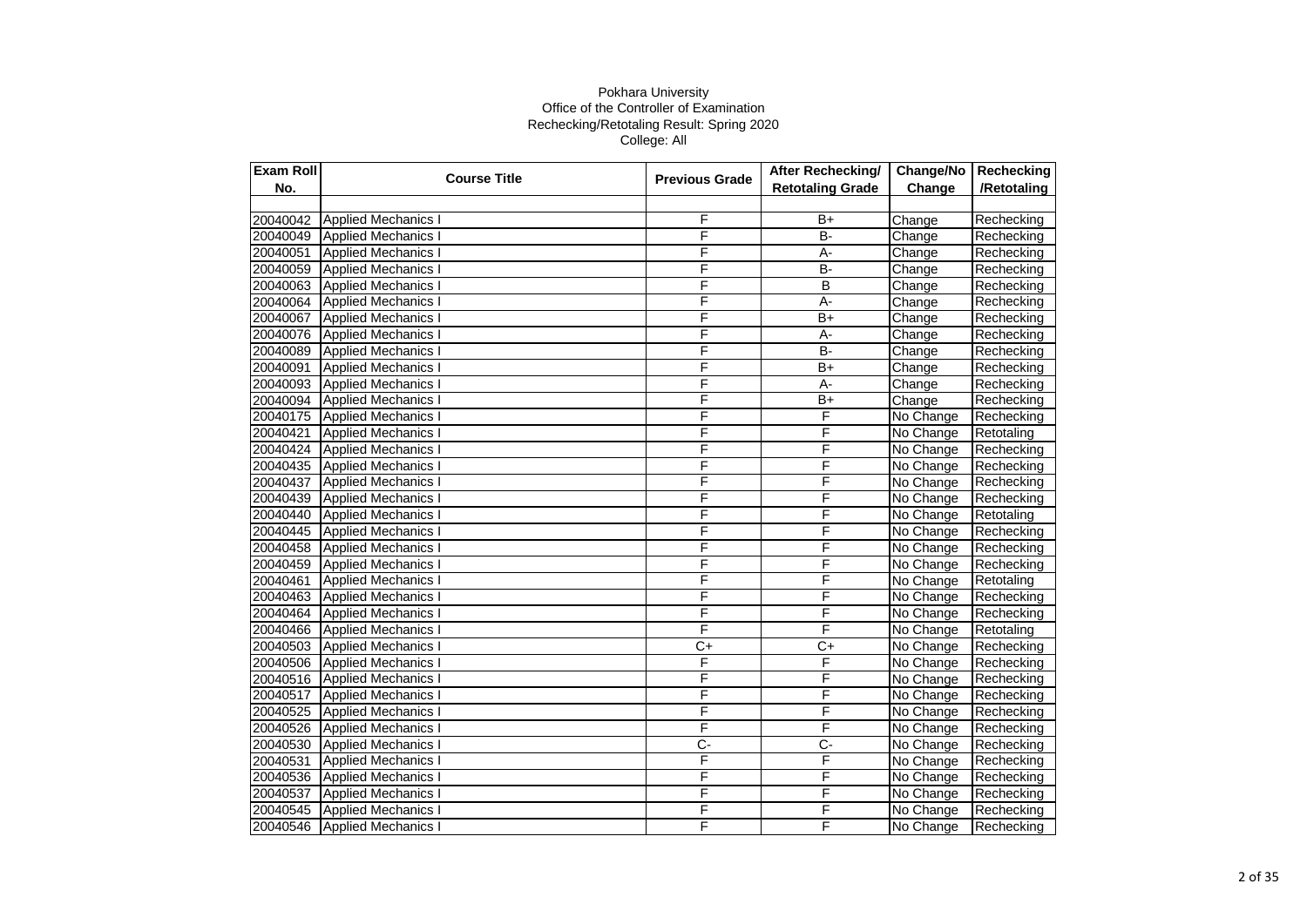| <b>Exam Roll</b> | <b>Course Title</b>         | <b>Previous Grade</b> | After Rechecking/       | Change/No | Rechecking  |
|------------------|-----------------------------|-----------------------|-------------------------|-----------|-------------|
| No.              |                             |                       | <b>Retotaling Grade</b> | Change    | /Retotaling |
|                  |                             |                       |                         |           |             |
| 20040564         | <b>Applied Mechanics I</b>  | $C+$                  | $C+$                    | No Change | Rechecking  |
| 20040565         | <b>Applied Mechanics I</b>  | $\overline{C}$        | $\overline{C}$          | No Change | Rechecking  |
| 20040578         | <b>Applied Mechanics I</b>  | F                     | $\overline{F}$          | No Change | Rechecking  |
| 20040580         | <b>Applied Mechanics I</b>  | F                     | F                       | No Change | Rechecking  |
| 20040582         | <b>Applied Mechanics I</b>  | $\overline{\text{c}}$ | C                       | No Change | Rechecking  |
| 20040587         | <b>Applied Mechanics I</b>  | F                     | F                       | No Change | Rechecking  |
| 20040590         | <b>Applied Mechanics I</b>  | F                     | F                       | No Change | Rechecking  |
| 20040603         | <b>Applied Mechanics I</b>  | F                     | F                       | No Change | Retotaling  |
| 20040606         | <b>Applied Mechanics I</b>  | F                     | F                       | No Change | Rechecking  |
| 20040622         | <b>Applied Mechanics I</b>  | F                     | $\overline{\mathsf{F}}$ | No Change | Rechecking  |
| 20040643         | <b>Applied Mechanics I</b>  | F                     | F                       | No Change | Rechecking  |
| 20040683         | <b>Applied Mechanics I</b>  | F                     | F                       | No Change | Rechecking  |
| 20040697         | <b>Applied Mechanics I</b>  | F                     | F                       | No Change | Rechecking  |
| 20040698         | <b>Applied Mechanics I</b>  | F                     | F                       | No Change | Rechecking  |
| 20040708         | <b>Applied Mechanics I</b>  | F                     | F                       | No Change | Rechecking  |
| 20040850         | <b>Applied Mechanics I</b>  | F                     | F                       | No Change | Rechecking  |
| 20040942         | <b>Applied Mechanics I</b>  | F                     | F                       | No Change | Retotaling  |
| 20040945         | <b>Applied Mechanics I</b>  | F                     | F                       | No Change | Rechecking  |
| 20040968         | <b>Applied Mechanics I</b>  | F                     | F                       | No Change | Rechecking  |
| 20040971         | <b>Applied Mechanics I</b>  | F                     | F                       | No Change | Retotaling  |
| 20040997         | <b>Applied Mechanics I</b>  | F                     | F                       | No Change | Rechecking  |
| 20041016         | <b>Applied Mechanics I</b>  | Ē                     | F                       | No Change | Rechecking  |
| 20041020         | <b>Applied Mechanics I</b>  | F                     | F                       | No Change | Rechecking  |
| 20041026         | <b>Applied Mechanics I</b>  | F                     | F                       | No Change | Retotaling  |
| 20041212         | <b>Applied Mechanics I</b>  | F                     | $\overline{B}$          | Change    | Rechecking  |
| 20041241         | <b>Applied Mechanics I</b>  | F                     | F                       | No Change | Rechecking  |
| 20070172         | <b>Applied Mechanics I</b>  | F                     | F                       | No Change | Rechecking  |
| 20070368         | <b>Applied Mechanics I</b>  | F                     | F                       | No Change | Rechecking  |
| 20070373         | <b>Applied Mechanics I</b>  | F                     | F                       | No Change | Rechecking  |
| 20070464         | <b>Applied Mechanics I</b>  | F                     | F                       | No Change | Rechecking  |
| 20110019         | <b>Applied Mechanics I</b>  | F                     | F                       | No Change | Rechecking  |
| 20480042         | <b>Applied Mechanics I</b>  | F                     | F                       | No Change | Rechecking  |
| 20480046         | <b>Applied Mechanics I</b>  | F                     | F                       | No Change | Rechecking  |
| 20480050         | <b>Applied Mechanics I</b>  | F                     | F                       | No Change | Rechecking  |
| 20480059         | <b>Applied Mechanics I</b>  | F                     | F                       | No Change | Rechecking  |
| 20480065         | <b>Applied Mechanics I</b>  | F                     | F                       | No Change | Rechecking  |
| 20480068         | <b>Applied Mechanics I</b>  | F                     | F                       | No Change | Rechecking  |
| 13520109         | <b>Applied Mechanics II</b> | F                     | F                       | No Change | Rechecking  |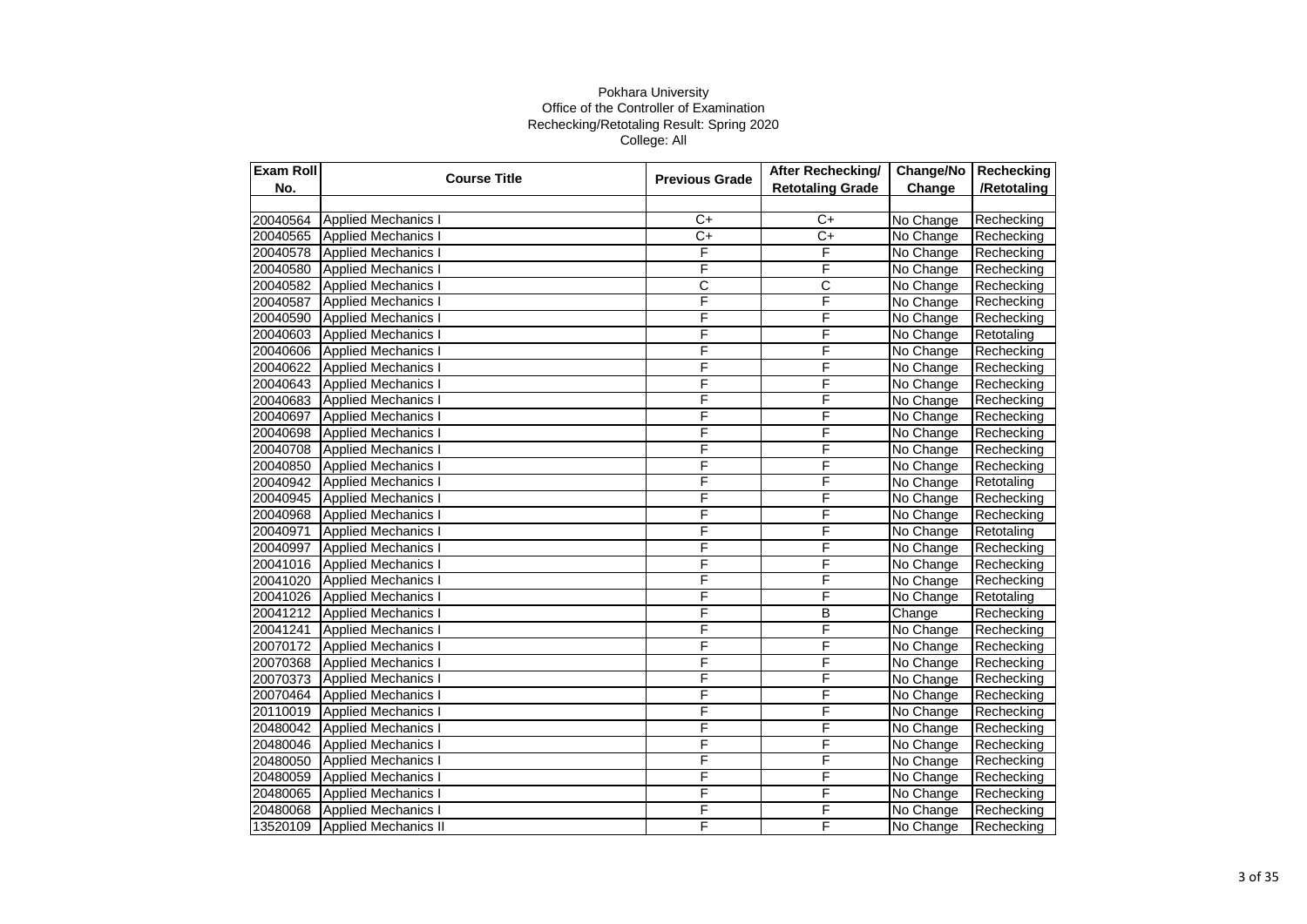| Exam Roll | <b>Course Title</b>         | <b>Previous Grade</b> | After Rechecking/       | Change/No | Rechecking  |
|-----------|-----------------------------|-----------------------|-------------------------|-----------|-------------|
| No.       |                             |                       | <b>Retotaling Grade</b> | Change    | /Retotaling |
|           |                             |                       |                         |           |             |
| 14510002  | <b>Applied Mechanics II</b> | F                     | F                       | No Change | Rechecking  |
| 14510029  | Applied Mechanics II        | F                     | F                       | No Change | Rechecking  |
| 14510037  | <b>Applied Mechanics II</b> | F                     | F                       | No Change | Rechecking  |
| 14520469  | <b>Applied Mechanics II</b> | F                     | F                       | No Change | Rechecking  |
| 15510018  | <b>Applied Mechanics II</b> | F                     | F                       | No Change | Rechecking  |
| 15510031  | <b>Applied Mechanics II</b> | F                     | F                       | No Change | Rechecking  |
| 15510033  | <b>Applied Mechanics II</b> | F                     | F                       | No Change | Retotaling  |
| 15510043  | <b>Applied Mechanics II</b> | F                     | F                       | No Change | Retotaling  |
| 15520029  | <b>Applied Mechanics II</b> | F                     | B                       | Change    | Rechecking  |
| 15520106  | Applied Mechanics II        | F                     | $\overline{\mathsf{F}}$ | No Change | Rechecking  |
| 15520169  | <b>Applied Mechanics II</b> | F                     | F                       | No Change | Rechecking  |
| 15520231  | <b>Applied Mechanics II</b> | F                     | F                       | No Change | Rechecking  |
| 15520543  | Applied Mechanics II        | F                     | F                       | No Change | Rechecking  |
| 15520865  | <b>Applied Mechanics II</b> | F                     | F                       | No Change | Rechecking  |
| 16510017  | Applied Mechanics II        | F                     | F                       | No Change | Rechecking  |
| 16510026  | <b>Applied Mechanics II</b> | F                     | F                       | No Change | Rechecking  |
| 16510029  | <b>Applied Mechanics II</b> | F                     | F                       | No Change | Rechecking  |
| 16510030  | <b>Applied Mechanics II</b> | F                     | F                       | No Change | Rechecking  |
| 16520035  | <b>Applied Mechanics II</b> | F                     | F                       | No Change | Retotaling  |
| 16520218  | Applied Mechanics II        | F                     | F                       | No Change | Retotaling  |
| 16520395  | <b>Applied Mechanics II</b> | F                     | F                       | No Change | Rechecking  |
| 16520579  | <b>Applied Mechanics II</b> | F                     | F                       | No Change | Rechecking  |
| 16520601  | <b>Applied Mechanics II</b> | F                     | $C+$                    | Change    | Rechecking  |
| 16520656  | <b>Applied Mechanics II</b> | F                     | F                       | No Change | Rechecking  |
| 16520663  | Applied Mechanics II        | F                     | F                       | No Change | Rechecking  |
| 16520748  | Applied Mechanics II        | F                     | F                       | No Change | Rechecking  |
| 16520803  | <b>Applied Mechanics II</b> | F                     | B                       | Change    | Rechecking  |
| 16520990  | <b>Applied Mechanics II</b> | F                     | $B+$                    | Change    | Rechecking  |
| 16521030  | <b>Applied Mechanics II</b> | F                     | F                       | No Change | Rechecking  |
| 18040490  | <b>Applied Mechanics II</b> | F                     | F                       | No Change | Rechecking  |
| 18040497  | Applied Mechanics II        | F                     | F                       | No Change | Retotaling  |
| 18040500  | <b>Applied Mechanics II</b> | F                     | F                       | No Change | Rechecking  |
| 18040513  | <b>Applied Mechanics II</b> | F                     | F                       | No Change | Rechecking  |
| 18040909  | Applied Mechanics II        | F                     | $C+$                    | Change    | Rechecking  |
| 18070117  | <b>Applied Mechanics II</b> | F                     | F                       | No Change | Rechecking  |
| 19040640  | <b>Applied Mechanics II</b> | F                     | F                       | No Change | Retotaling  |
| 19040675  | <b>Applied Mechanics II</b> | F                     | F                       | No Change | Rechecking  |
| 19040709  | <b>Applied Mechanics II</b> | F                     | F                       | No Change | Rechecking  |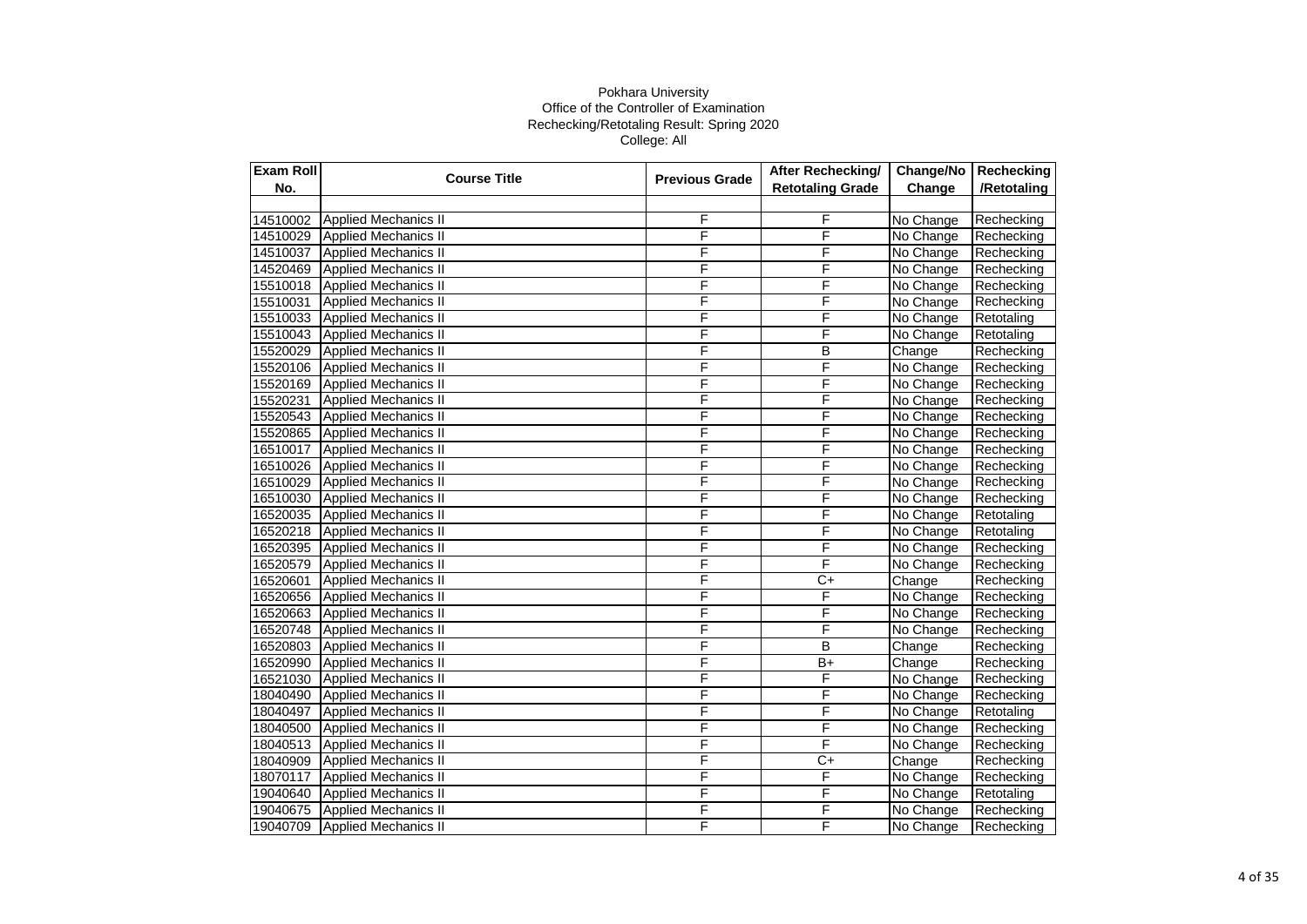| Exam Roll | <b>Course Title</b>                     | <b>Previous Grade</b> | After Rechecking/       | Change/No | Rechecking  |
|-----------|-----------------------------------------|-----------------------|-------------------------|-----------|-------------|
| No.       |                                         |                       | <b>Retotaling Grade</b> | Change    | /Retotaling |
|           |                                         |                       |                         |           |             |
| 19040766  | Applied Mechanics II                    | F                     | F                       | No Change | Retotaling  |
| 19040768  | Applied Mechanics II                    | F                     | F                       | No Change | Retotaling  |
| 19040790  | <b>Applied Mechanics II</b>             | F                     | F                       | No Change | Rechecking  |
| 19040874  | Applied Mechanics II                    | F                     | B                       | Change    | Rechecking  |
| 20510022  | <b>Applied Mechanics II</b>             | F                     | F                       | No Change | Retotaling  |
| 20510026  | <b>Applied Mechanics II</b>             | F                     | F                       | No Change | Rechecking  |
| 20510041  | <b>Applied Mechanics II</b>             | F                     | F                       | No Change | Rechecking  |
| 16180033  | <b>Applied Operating Systems</b>        | F                     | $\overline{\text{c}}$   | Change    | Rechecking  |
| 16180086  | <b>Applied Operating Systems</b>        | F                     | F                       | No Change | Rechecking  |
| 14520382  | <b>Basic Electrical Engineering</b>     | F                     | F                       | No Change | Rechecking  |
| 16520622  | <b>Basic Electronics Engineering</b>    | F                     | F                       | No Change | Rechecking  |
| 18040853  | <b>Basic Electronics Engineering</b>    | F                     | F                       | No Change | Rechecking  |
| 19040113  | <b>Basic Electronics Engineering</b>    | F                     | F                       | No Change | Rechecking  |
| 19040233  | <b>Basic Electronics Engineering</b>    | F                     | F                       | No Change | Rechecking  |
| 19040252  | <b>Basic Electronics Engineering</b>    | F                     | <b>B-</b>               | Change    | Rechecking  |
| 19040259  | <b>Basic Electronics Engineering</b>    | F                     | $C+$                    | Change    | Rechecking  |
| 19040266  | <b>Basic Electronics Engineering</b>    | F                     | C+                      | Change    | Rechecking  |
| 19040284  | <b>Basic Electronics Engineering</b>    | F                     | $B -$                   | Change    | Rechecking  |
| 19040391  | <b>Basic Electronics Engineering</b>    | F                     | F                       | No Change | Rechecking  |
| 19040396  | <b>Basic Electronics Engineering</b>    | F                     | $\overline{C}$          | Change    | Rechecking  |
| 19040679  | <b>Basic Electronics Engineering</b>    | F                     | F                       | No Change | Rechecking  |
| 19040815  | <b>Basic Electronics Engineering</b>    | F                     | F                       | No Change | Rechecking  |
| 19041024  | <b>Basic Electronics Engineering</b>    | F                     | F                       | No Change | Rechecking  |
| 19041029  | <b>Basic Electronics Engineering</b>    | F                     | F                       | No Change | Rechecking  |
| 20040251  | Chemistry                               | D+                    | D+                      | No Change | Rechecking  |
| 20040371  | Chemistry                               | F                     | $\overline{\text{c}}$   | Change    | Rechecking  |
| 20510051  | Chemistry                               | D+                    | D+                      | No Change | Rechecking  |
| 13520315  | Chemistry                               | F                     | C+                      | Change    | Rechecking  |
| 19041194  | Chemistry                               | F                     | C                       | Change    | Rechecking  |
| 20041094  | Chemistry                               | F                     | $\overline{B}$          | Change    | Rechecking  |
| 20041106  | Chemistry                               | F                     | F                       | No Change | Rechecking  |
| 15520038  | <b>Civil Engineering Materials</b>      | F                     | F                       | No Change | Retotaling  |
| 20510022  | <b>Civil Engineering Materials</b>      | F                     | F                       | No Change | Retotaling  |
| 20510050  | <b>Civil Engineering Materials</b>      | F                     | F                       | No Change | Rechecking  |
| 20510081  | <b>Civil Engineering Materials</b>      | F                     | C                       | Change    | Rechecking  |
| 18480001  | <b>Communication System Engineering</b> | F                     | F                       | No Change | Rechecking  |
| 18480032  | <b>Communication System Engineering</b> | F                     | B-                      | Change    | Rechecking  |
| 18480034  | Communication System Engineering        | F                     | F                       | No Change | Rechecking  |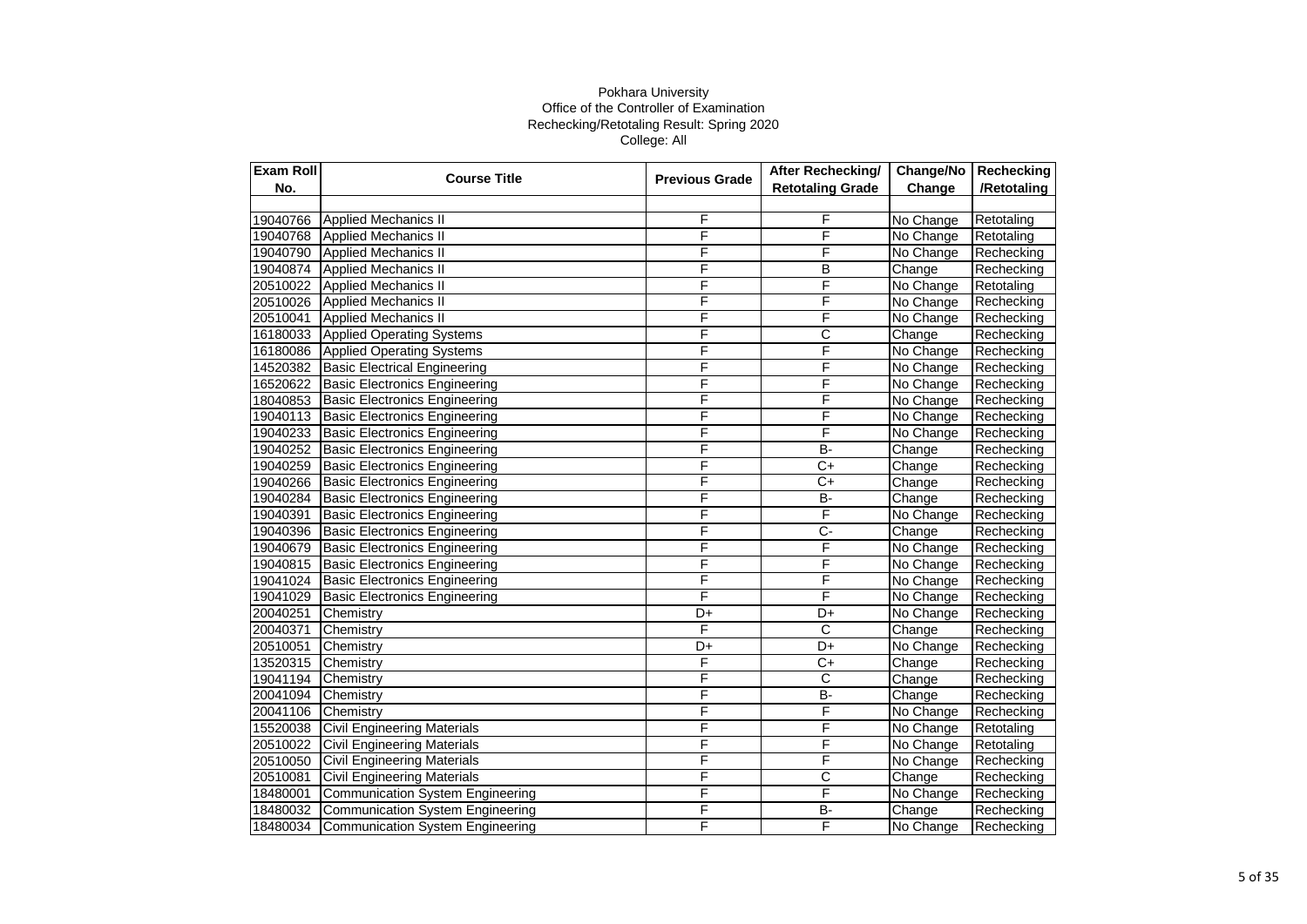| Exam Roll | <b>Course Title</b><br><b>Previous Grade</b> | After Rechecking/       | Change/No               | Rechecking |             |
|-----------|----------------------------------------------|-------------------------|-------------------------|------------|-------------|
| No.       |                                              |                         | <b>Retotaling Grade</b> | Change     | /Retotaling |
|           |                                              |                         |                         |            |             |
| 18480112  | Communication System Engineering             | F                       | F                       | No Change  | Rechecking  |
| 18480119  | Communication System Engineering             | F                       | F                       | No Change  | Rechecking  |
| 20040041  | Communication Techniques                     | F                       | B-                      | Change     | Rechecking  |
| 20040046  | Communication Techniques                     | F                       | F                       | No Change  | Rechecking  |
| 20040688  | <b>Communication Techniques</b>              | F                       | B                       | Change     | Rechecking  |
| 20040709  | Communication Techniques                     | F                       | F                       | No Change  | Rechecking  |
| 20040719  | Communication Techniques                     | F                       | F                       | No Change  | Rechecking  |
| 20040721  | Communication Techniques                     | F                       | F                       | No Change  | Rechecking  |
| 20040724  | Communication Techniques                     | F                       | F                       | No Change  | Rechecking  |
| 14070020  | <b>Computer Graphics</b>                     | F                       | F                       | No Change  | Rechecking  |
| 14070126  | <b>Computer Graphics</b>                     | F                       | F                       | No Change  | Rechecking  |
| 14110075  | <b>Computer Graphics</b>                     | F                       | F                       | No Change  | Rechecking  |
| 15110022  | <b>Computer Graphics</b>                     | F                       | F                       | No Change  | Rechecking  |
| 16070259  | <b>Computer Graphics</b>                     | F                       | F                       | No Change  | Rechecking  |
| 16180106  | <b>Computer Graphics</b>                     | F                       | $\overline{C+}$         | Change     | Rechecking  |
| 17180077  | <b>Computer Graphics</b>                     | F                       | F                       | No Change  | Retotaling  |
| 18120028  | <b>Computer Graphics</b>                     | F                       | F                       | No Change  | Rechecking  |
| 18120131  | <b>Computer Graphics</b>                     | $\overline{\mathsf{B}}$ | B                       | No Change  | Rechecking  |
| 18120162  | <b>Computer Graphics</b>                     | F                       | F                       | No Change  | Rechecking  |
| 18120167  | Computer Graphics                            | F                       | F                       | No Change  | Rechecking  |
| 18120179  | <b>Computer Graphics</b>                     | $\overline{F}$          | F                       | No Change  | Rechecking  |
| 18120200  | <b>Computer Graphics</b>                     | F                       | F                       | No Change  | Rechecking  |
| 18120222  | <b>Computer Graphics</b>                     | F                       | F                       | No Change  | Rechecking  |
| 19180024  | <b>Computer Graphics</b>                     | F                       | F                       | No Change  | Rechecking  |
| 19180067  | <b>Computer Graphics</b>                     | F                       | F                       | No Change  | Retotaling  |
| 19180072  | <b>Computer Graphics</b>                     | F                       | F                       | No Change  | Retotaling  |
| 19180100  | <b>Computer Graphics</b>                     | F                       | $\overline{\text{c}}$   | Change     | Rechecking  |
| 19180126  | <b>Computer Graphics</b>                     | F                       | F                       | No Change  | Rechecking  |
| 19180131  | <b>Computer Graphics</b>                     | F                       | F                       | No Change  | Retotaling  |
| 19180136  | <b>Computer Graphics</b>                     | F                       | F                       | No Change  | Retotaling  |
| 18120026  | <b>Computer Networks</b>                     | F                       | $\overline{C+}$         | Change     | Rechecking  |
| 18120083  | <b>Computer Networks</b>                     | F                       | F                       | No Change  | Rechecking  |
| 18120112  | <b>Computer Networks</b>                     | F                       | F                       | No Change  | Rechecking  |
| 18180142  | <b>Computer Networks</b>                     | $B -$                   | $B -$                   | No Change  | Rechecking  |
| 18110030  | Computer Organization                        | F                       | F                       | No Change  | Rechecking  |
| 18110031  | Computer Organization                        | F                       | F                       | No Change  | Retotaling  |
| 18110041  | <b>Computer Organization</b>                 | F                       | F                       | No Change  | Rechecking  |
| 16120090  | Computer Organization and Architecture       | F                       | F                       | No Change  | Rechecking  |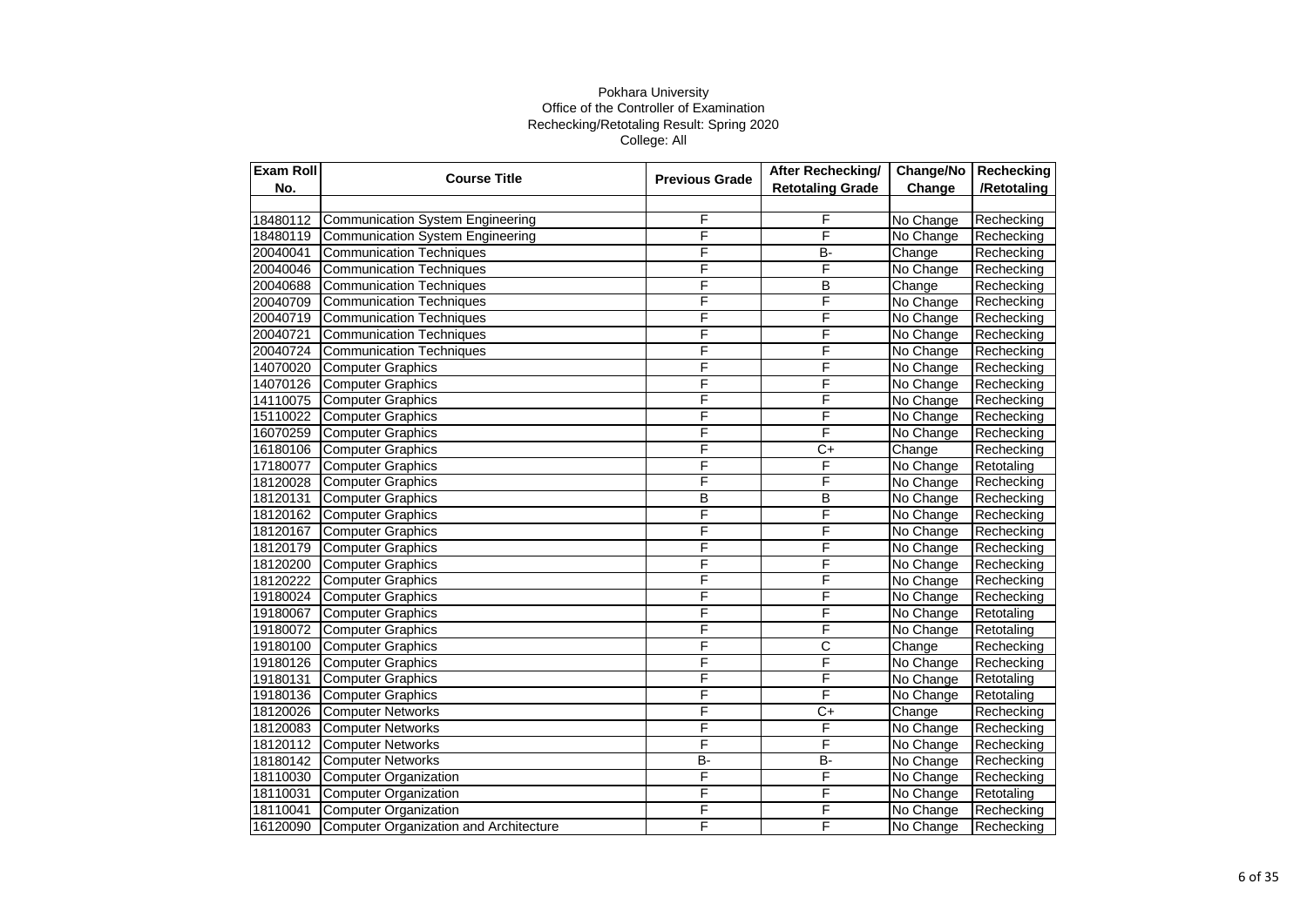| <b>Exam Roll</b> | <b>Course Title</b>                             | <b>Previous Grade</b> | After Rechecking/       |           | Change/No   Rechecking |
|------------------|-------------------------------------------------|-----------------------|-------------------------|-----------|------------------------|
| No.              |                                                 |                       | <b>Retotaling Grade</b> | Change    | /Retotaling            |
|                  |                                                 |                       |                         |           |                        |
| 16180086         | Computer Organization and Architecture          | F                     | F                       | No Change | Rechecking             |
|                  | 16180094 Computer Organization and Architecture | F                     | F                       | No Change | Rechecking             |
| 16180124         | Computer Organization and Architecture          | F                     | F                       | No Change | Rechecking             |
| 17120122         | Computer Organization and Architecture          | F                     | F                       | No Change | Rechecking             |
| 18120083         | Computer Organization and Architecture          | F                     | F                       | No Change | Rechecking             |
| 18120196         | Computer Organization and Architecture          | F                     | F                       | No Change | Rechecking             |
| 19180097         | Computer Organization and Architecture          | F                     | F                       | No Change | Rechecking             |
| 19180138         | Computer Organization and Architecture          | F                     | F                       | No Change | Rechecking             |
| 18520001         | Concrete Technology                             | F                     | F                       | No Change | Rechecking             |
| 18040134         | Concrete Technology & Masonry Structures        | B                     | B                       | No Change | Rechecking             |
| 18040140         | Concrete Technology & Masonry Structures        | F                     | F                       | No Change | Rechecking             |
| 18040150         | Concrete Technology & Masonry Structures        | F                     | F                       | No Change | Rechecking             |
| 18040162         | Concrete Technology & Masonry Structures        | F                     | F                       | No Change | Rechecking             |
| 18040172         | Concrete Technology & Masonry Structures        | F                     | F                       | No Change | Rechecking             |
| 18040175         | Concrete Technology & Masonry Structures        | F                     | F                       | No Change | Rechecking             |
| 18040185         | Concrete Technology & Masonry Structures        | F                     | $\overline{\mathsf{F}}$ | No Change | Retotaling             |
| 18040231         | Concrete Technology & Masonry Structures        | F                     | F                       | No Change | Rechecking             |
| 18040502         | Concrete Technology & Masonry Structures        | F                     | F                       | No Change | Rechecking             |
| 18040507         | Concrete Technology & Masonry Structures        | F                     | $\overline{F}$          | No Change | Rechecking             |
| 18040682         | Concrete Technology & Masonry Structures        | F                     | $\overline{C+}$         | Change    | Rechecking             |
| 18040797         | Concrete Technology & Masonry Structures        | F                     | F                       | No Change | Rechecking             |
| 18040801         | Concrete Technology & Masonry Structures        | F                     | F                       | No Change | Rechecking             |
| 18040803         | Concrete Technology & Masonry Structures        | F                     | F                       | No Change | Rechecking             |
| 18040805         | Concrete Technology & Masonry Structures        | F                     | F                       | No Change | Rechecking             |
| 18040806         | Concrete Technology & Masonry Structures        | F                     | $\overline{F}$          | No Change | Rechecking             |
| 18040811         | Concrete Technology & Masonry Structures        | F                     | $\overline{\text{c}}$   | Change    | Rechecking             |
| 18040822         | Concrete Technology & Masonry Structures        | F                     | $\overline{F}$          | No Change | Rechecking             |
| 18040823         | Concrete Technology & Masonry Structures        | F                     | $\overline{\text{c}}$   | Change    | Rechecking             |
| 18040826         | Concrete Technology & Masonry Structures        | F                     | F                       | No Change | Rechecking             |
| 18040837         | Concrete Technology & Masonry Structures        | B-                    | $B -$                   | No Change | Rechecking             |
| 18040840         | Concrete Technology & Masonry Structures        | B                     | $\overline{B}$          | No Change | Rechecking             |
| 18040853         | Concrete Technology & Masonry Structures        | F                     | F                       | No Change | Rechecking             |
| 18040988         | Concrete Technology & Masonry Structures        | F                     | D+                      | Change    | Rechecking             |
| 18041003         | Concrete Technology & Masonry Structures        | F                     | $B -$                   | Change    | Rechecking             |
| 17110040         | <b>Control Systems</b>                          | F                     | F                       | No Change | Rechecking             |
| 18110041         | <b>Control Systems</b>                          | F                     | F                       | No Change | Rechecking             |
| 18070331         | Data Communication                              | F                     | F                       | No Change | Rechecking             |
| 18070359         | <b>Data Communication</b>                       | F                     | F                       | No Change | Rechecking             |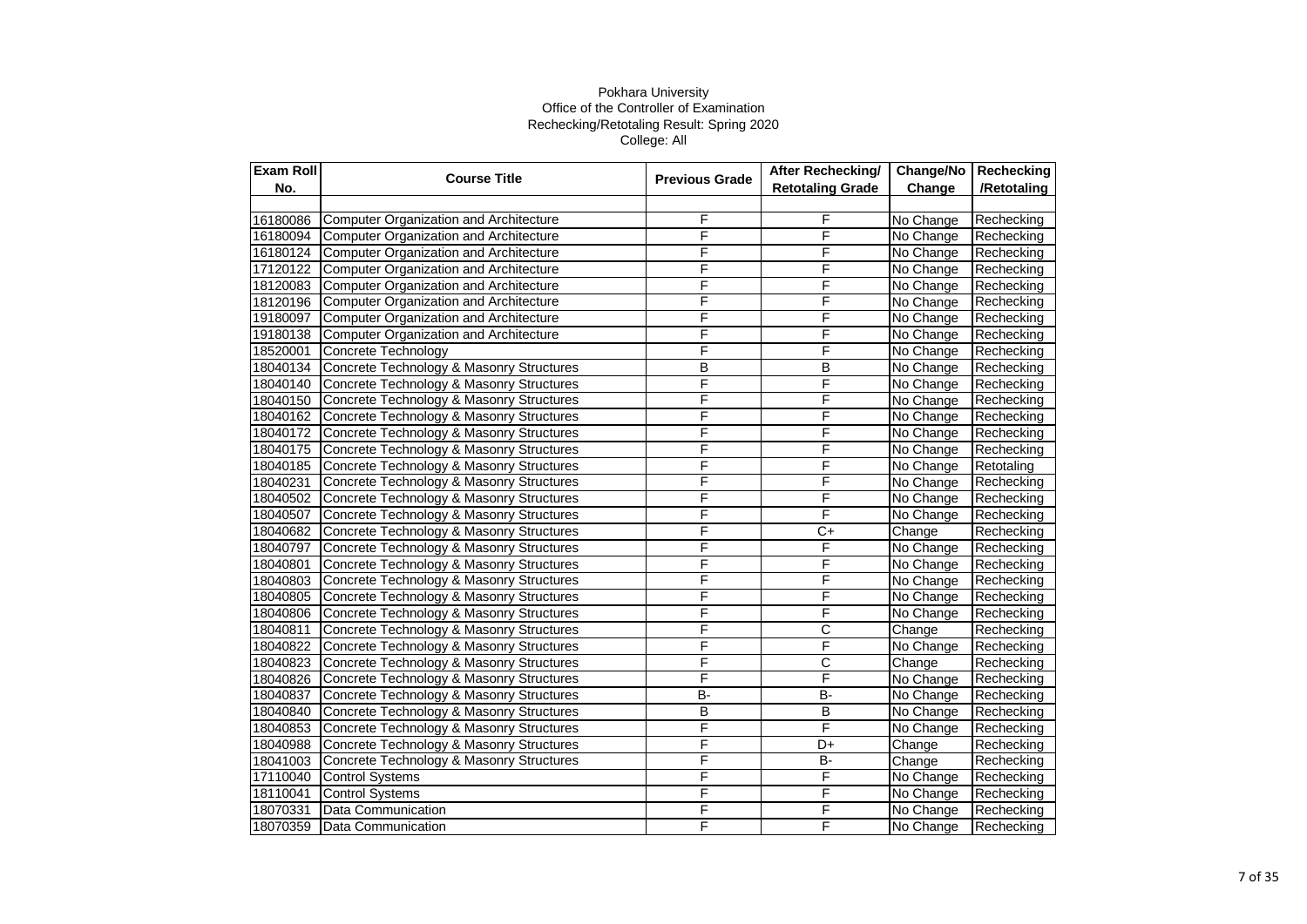| Exam Roll | <b>Course Title</b>                   | <b>Previous Grade</b> | <b>After Rechecking/</b> | Change/No                  | Rechecking  |
|-----------|---------------------------------------|-----------------------|--------------------------|----------------------------|-------------|
| No.       |                                       |                       | <b>Retotaling Grade</b>  | Change                     | /Retotaling |
|           |                                       |                       |                          |                            |             |
| 18070374  | Data Communication                    | F                     | F                        | No Change                  | Retotaling  |
| 18070386  | Data Communication                    | F                     | $\overline{C+}$          | Change                     | Rechecking  |
| 18070457  | Data Communication                    | F                     | F                        | No Change                  | Rechecking  |
| 18070467  | Data Communication                    | F                     | $C+$                     | $\overline{\text{Change}}$ | Rechecking  |
| 18180141  | Database Management Systems           | F                     | F                        | No Change                  | Rechecking  |
| 19070308  | Database Management Systems           | F                     | F                        | No Change                  | Rechecking  |
| 19070349  | Database Management Systems           | F                     | F                        | No Change                  | Retotaling  |
| 19070370  | Database Management Systems           | F                     | F                        | No Change                  | Retotaling  |
| 19070418  | Database Management Systems           | F                     | F                        | No Change                  | Rechecking  |
| 19120037  | Database Management Systems           | F                     | F                        | No Change                  | Rechecking  |
| 19120039  | Database Management Systems           | F                     | F                        | No Change                  | Rechecking  |
| 19180071  | Database Management Systems           | F                     | F                        | No Change                  | Rechecking  |
| 19180076  | Database Management Systems           | F                     | F                        | No Change                  | Rechecking  |
| 19180118  | Database Management Systems           | F                     | F                        | No Change                  | Rechecking  |
| 19180132  | Database Management Systems           | F                     | F                        | No Change                  | Retotaling  |
| 19180142  | Database Management Systems           | F                     | F                        | No Change                  | Rechecking  |
| 19180180  | Database Management Systems           | F                     | F                        | No Change                  | Rechecking  |
| 19180185  | Database Management Systems           | F                     | B                        | Change                     | Rechecking  |
| 15520029  | Design of Steel and Timber Structures | F                     | F                        | No Change                  | Retotaling  |
| 16520210  | Design of Steel and Timber Structures | F                     | F                        | No Change                  | Rechecking  |
| 16520286  | Design of Steel and Timber Structures | F                     | F                        | No Change                  | Rechecking  |
| 16520769  | Design of Steel and Timber Structures | F                     | F                        | No Change                  | Retotaling  |
| 16520776  | Design of Steel and Timber Structures | F                     | F                        | No Change                  | Rechecking  |
| 17520074  | Design of Steel and Timber Structures | F                     | F                        | No Change                  | Retotaling  |
| 17520715  | Design of Steel and Timber Structures | F                     | F                        | No Change                  | Rechecking  |
| 17520793  | Design of Steel and Timber Structures | F                     | F                        | No Change                  | Retotaling  |
| 18040162  | Design of Steel and Timber Structures | F                     | F                        | No Change                  | Rechecking  |
| 18040175  | Design of Steel and Timber Structures | F                     | B-                       | Change                     | Rechecking  |
| 18040179  | Design of Steel and Timber Structures | F                     | F                        | No Change                  | Rechecking  |
| 18040444  | Design of Steel and Timber Structures | F                     | $B -$                    | Change                     | Rechecking  |
| 18040500  | Design of Steel and Timber Structures | F                     | F                        | No Change                  | Rechecking  |
| 18040507  | Design of Steel and Timber Structures | F                     | F                        | No Change                  | Rechecking  |
| 18040532  | Design of Steel and Timber Structures | F                     | F                        | No Change                  | Rechecking  |
| 18040571  | Design of Steel and Timber Structures | F                     | F                        | No Change                  | Rechecking  |
| 18040580  | Design of Steel and Timber Structures | F                     | F                        | No Change                  | Rechecking  |
| 18040760  | Design of Steel and Timber Structures | F                     | $\overline{C}$           | Change                     | Rechecking  |
| 18040763  | Design of Steel and Timber Structures | F                     | F                        | No Change                  | Rechecking  |
| 18040769  | Design of Steel and Timber Structures | F                     | F                        | No Change                  | Rechecking  |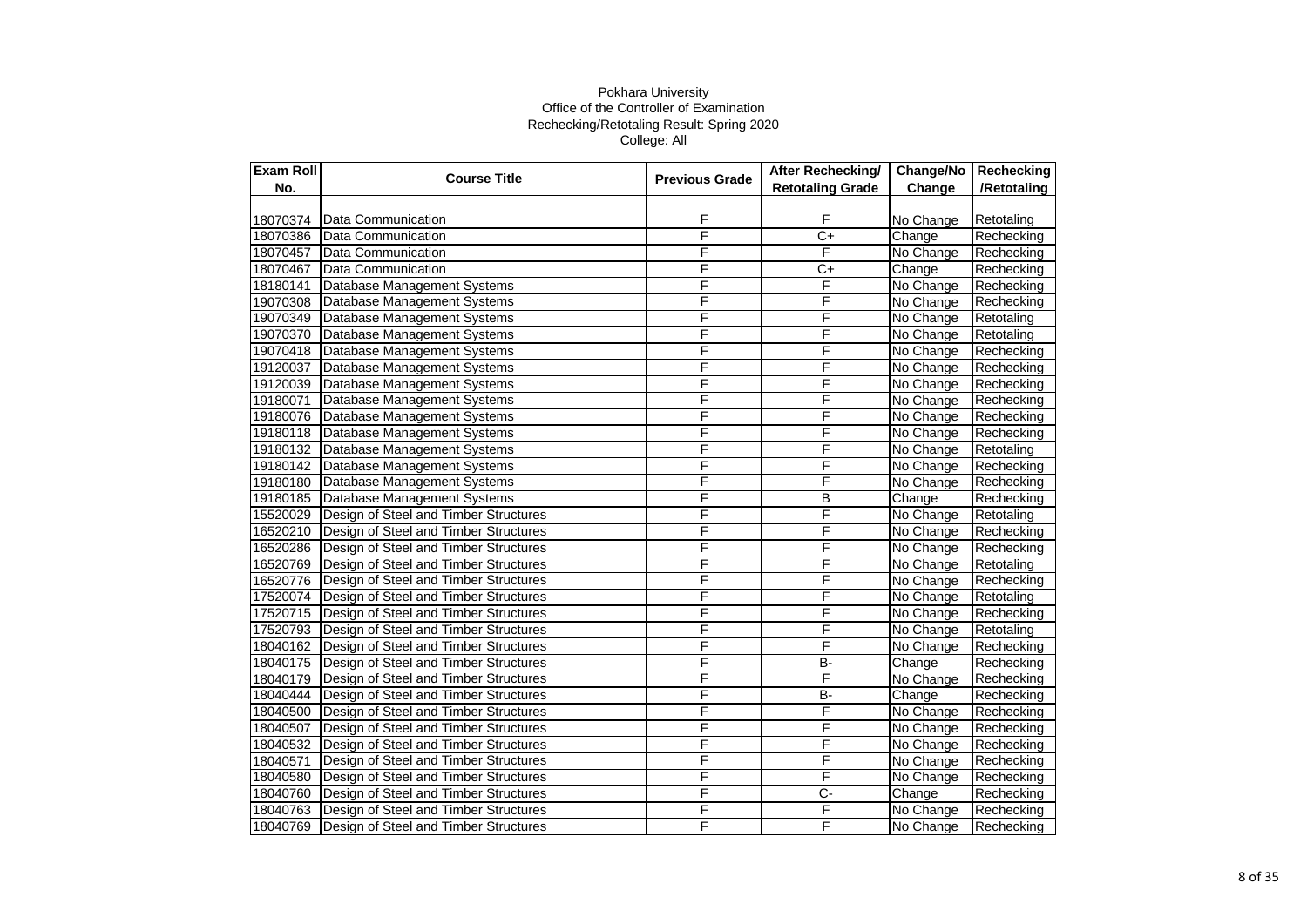| Exam Roll | <b>Course Title</b>                              | <b>Previous Grade</b> | After Rechecking/       | Change/No | Rechecking  |
|-----------|--------------------------------------------------|-----------------------|-------------------------|-----------|-------------|
| No.       |                                                  |                       | <b>Retotaling Grade</b> | Change    | /Retotaling |
|           |                                                  |                       |                         |           |             |
| 18040780  | Design of Steel and Timber Structures            | F                     | F                       | No Change | Rechecking  |
| 18040784  | Design of Steel and Timber Structures            | F                     | F                       | No Change | Rechecking  |
| 18040794  | Design of Steel and Timber Structures            | F                     | F                       | No Change | Rechecking  |
| 18040803  | Design of Steel and Timber Structures            | F                     | F                       | No Change | Rechecking  |
| 18040819  | Design of Steel and Timber Structures            | F                     | F                       | No Change | Rechecking  |
| 18040826  | Design of Steel and Timber Structures            | F                     | F                       | No Change | Rechecking  |
| 18040837  | Design of Steel and Timber Structures            | $C+$                  | C+                      | No Change | Rechecking  |
| 18040840  | Design of Steel and Timber Structures            | B-                    | $\overline{B}$          | No Change | Rechecking  |
| 18040842  | Design of Steel and Timber Structures            | $\overline{C+}$       | $\overline{C+}$         | No Change | Rechecking  |
| 18040878  | Design of Steel and Timber Structures            | F                     | F                       | No Change | Rechecking  |
| 18040884  | Design of Steel and Timber Structures            | B                     | B                       | No Change | Rechecking  |
| 18041051  | Design of Steel and Timber Structures            | F                     | F                       | No Change | Rechecking  |
| 16480122  | <b>Electrical Machines</b>                       | F                     | F                       | No Change | Rechecking  |
| 19480021  | <b>Electrical Machines</b>                       | F                     | F                       | No Change | Rechecking  |
| 19480028  | <b>Electrical Machines</b>                       | F                     | F                       | No Change | Rechecking  |
| 19480035  | <b>Electrical Machines</b>                       | F                     | F                       | No Change | Rechecking  |
| 19480045  | <b>Electrical Machines</b>                       | F                     | F                       | No Change | Rechecking  |
| 15510033  | <b>Electrical Machines and Power Utilization</b> | F                     | F                       | No Change | Retotaling  |
| 17480152  | Electromagnetic Field and Waves                  | F                     | F                       | No Change | Retotaling  |
| 18110053  | Electromagnetic Field and Waves                  | F                     | F                       | No Change | Rechecking  |
| 19480010  | Electromagnetic Field and Waves                  | F                     | F                       | No Change | Rechecking  |
| 19480018  | Electromagnetic Field and Waves                  | F                     | F                       | No Change | Retotaling  |
| 19480034  | Electromagnetic Field and Waves                  | F                     | F                       | No Change | Rechecking  |
| 19480042  | Electromagnetic Field and Waves                  | F                     | F                       | No Change | Rechecking  |
| 18120022  | Electronic Circuit and Instrumentation           | F                     | F                       | No Change | Rechecking  |
| 14110117  | <b>Electronic Circuits</b>                       | F                     | $\overline{B}$          | Change    | Rechecking  |
| 15110078  | <b>Electronic Circuits</b>                       | F                     | $\overline{\text{c}}$   | Change    | Retotaling  |
| 15110090  | <b>Electronic Circuits</b>                       | F                     | F                       | No Change | Retotaling  |
| 16480133  | <b>Electronic Circuits</b>                       | F                     | F                       | No Change | Rechecking  |
| 17480041  | <b>Electronic Circuits</b>                       | F                     | $\overline{B}$          | Change    | Rechecking  |
| 18480020  | Electronic Circuits                              | F                     | F                       | No Change | Rechecking  |
| 18480026  | Electronic Circuits                              | F                     | F                       | No Change | Rechecking  |
| 18480034  | <b>Electronic Circuits</b>                       | F                     | F                       | No Change | Rechecking  |
| 18480108  | <b>Electronic Circuits</b>                       | F                     | F                       | No Change | Rechecking  |
| 19480028  | <b>Electronic Circuits</b>                       | F                     | F                       | No Change | Rechecking  |
| 19480037  | <b>Electronic Circuits</b>                       | F                     | F                       | No Change | Rechecking  |
| 15120077  | <b>Electronic Devices</b>                        | F                     | F                       | No Change | Retotaling  |
| 17110076  | <b>Electronic Devices</b>                        | F                     | F                       | No Change | Rechecking  |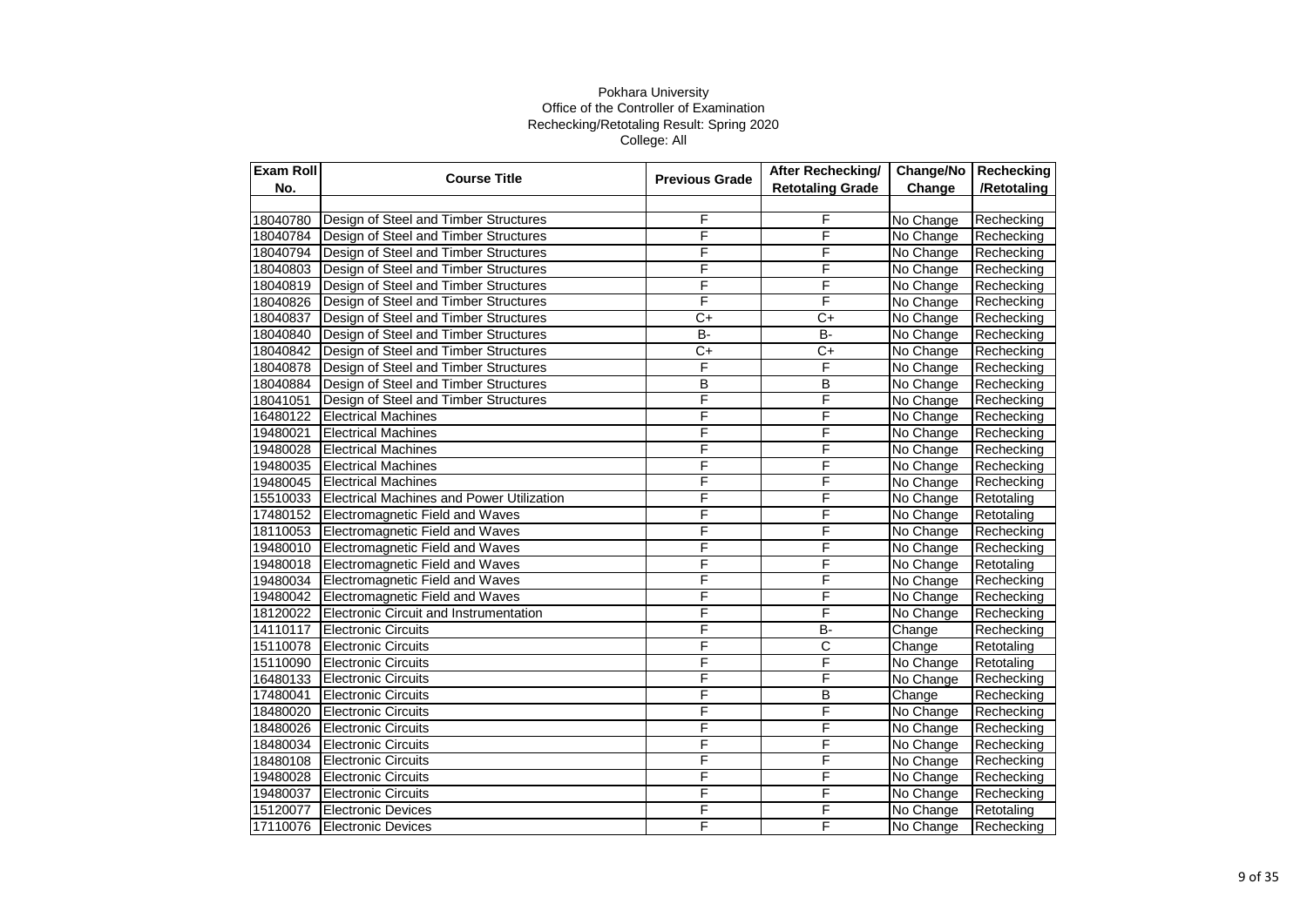| <b>Exam Roll</b> | <b>Course Title</b><br><b>Previous Grade</b> | After Rechecking/ | Change/No               | Rechecking |             |
|------------------|----------------------------------------------|-------------------|-------------------------|------------|-------------|
| No.              |                                              |                   | <b>Retotaling Grade</b> | Change     | /Retotaling |
|                  |                                              |                   |                         |            |             |
| 19120100         | <b>Electronic Devices</b>                    | F                 | F                       | No Change  | Rechecking  |
| 20120037         | <b>Electronic Devices</b>                    | F                 | F                       | No Change  | Rechecking  |
| 20120051         | <b>Electronic Devices</b>                    | F                 | F                       | No Change  | Rechecking  |
| 20120057         | <b>Electronic Devices</b>                    | F                 | F                       | No Change  | Rechecking  |
| 20120119         | <b>Electronic Devices</b>                    | F                 | F                       | No Change  | Rechecking  |
| 14070033         | <b>Electronics Devices and Circuits</b>      | F                 | F                       | No Change  | Retotaling  |
| 15070077         | <b>Electronics Devices and Circuits</b>      | F                 | F                       | No Change  | Rechecking  |
| 15070273         | <b>Electronics Devices and Circuits</b>      | F                 | F                       | No Change  | Rechecking  |
| 15070274         | Electronics Devices and Circuits             | F                 | B                       | Change     | Rechecking  |
| 15070292         | <b>Electronics Devices and Circuits</b>      | F                 | F                       | No Change  | Rechecking  |
| 16070017         | <b>Electronics Devices and Circuits</b>      | F                 | F                       | No Change  | Rechecking  |
| 16070100         | <b>Electronics Devices and Circuits</b>      | F                 | F                       | No Change  | Rechecking  |
| 16070227         | <b>Electronics Devices and Circuits</b>      | F                 | F                       | No Change  | Rechecking  |
| 16070259         | <b>Electronics Devices and Circuits</b>      | F                 | F                       | No Change  | Rechecking  |
| 16070291         | <b>Electronics Devices and Circuits</b>      | F                 | F                       | No Change  | Rechecking  |
| 17070330         | <b>Electronics Devices and Circuits</b>      | F                 | F                       | No Change  | Rechecking  |
| 17070377         | <b>Electronics Devices and Circuits</b>      | F                 | F                       | No Change  | Rechecking  |
| 18070229         | <b>Electronics Devices and Circuits</b>      | F                 | F                       | No Change  | Rechecking  |
| 19070310         | Electronics Devices and Circuits             | F                 | F                       | No Change  | Rechecking  |
| 17070242         | <b>Embedded Systems</b>                      | F                 | F                       | No Change  | Rechecking  |
| 17070368         | <b>Embedded Systems</b>                      | F                 | F                       | No Change  | Rechecking  |
| 17070371         | <b>Embedded Systems</b>                      | F                 | F                       | No Change  | Rechecking  |
| 17070398         | <b>Embedded Systems</b>                      | F                 | F                       | No Change  | Rechecking  |
| 17070407         | <b>Embedded Systems</b>                      | F                 | F                       | No Change  | Rechecking  |
| 18070175         | <b>Embedded Systems</b>                      | F                 | F                       | No Change  | Rechecking  |
| 18070357         | <b>Embedded Systems</b>                      | F                 | B                       | Change     | Rechecking  |
| 18070359         | <b>Embedded Systems</b>                      | F                 | $\overline{\text{c}}$   | Change     | Rechecking  |
| 16070315         | <b>Engineering Drawing</b>                   | F                 | F                       | No Change  | Rechecking  |
| 16120076         | <b>Engineering Drawing</b>                   | F                 | F                       | No Change  | Rechecking  |
| 20070035         | <b>Engineering Drawing</b>                   | F                 | F                       | No Change  | Rechecking  |
| 20070072         | <b>Engineering Drawing</b>                   | F                 | F                       | No Change  | Rechecking  |
| 20070181         | <b>Engineering Drawing</b>                   | F                 | F                       | No Change  | Rechecking  |
| 20070484         | <b>Engineering Drawing</b>                   | F                 | F                       | No Change  | Rechecking  |
| 20070494         | <b>Engineering Drawing</b>                   | F                 | F                       | No Change  | Rechecking  |
| 20070518         | <b>Engineering Drawing</b>                   | F                 | F                       | No Change  | Rechecking  |
| 20110005         | <b>Engineering Drawing</b>                   | $C+$              | $C+$                    | No Change  | Rechecking  |
| 20120025         | <b>Engineering Drawing</b>                   | F                 | F                       | No Change  | Rechecking  |
| 20120119         | <b>Engineering Drawing</b>                   | F                 | F                       | No Change  | Rechecking  |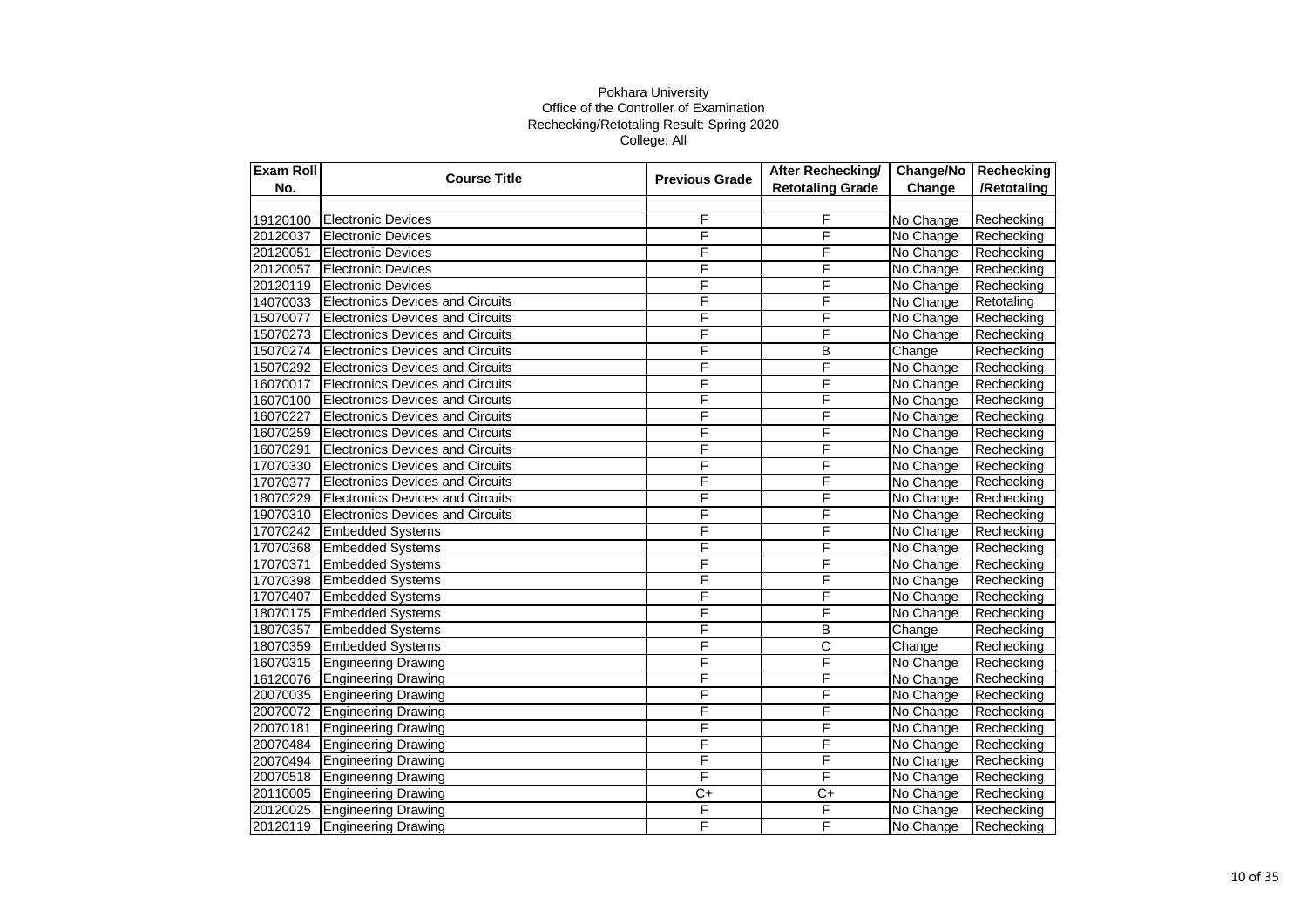| Exam Roll | <b>Course Title</b>               | <b>Previous Grade</b> | After Rechecking/       | Change/No | Rechecking  |
|-----------|-----------------------------------|-----------------------|-------------------------|-----------|-------------|
| No.       |                                   |                       | <b>Retotaling Grade</b> | Change    | /Retotaling |
|           |                                   |                       |                         |           |             |
| 20120141  | <b>Engineering Drawing</b>        | F                     | F                       | No Change | Rechecking  |
| 20180055  | <b>Engineering Drawing</b>        | F                     | F                       | No Change | Rechecking  |
| 20180083  | <b>Engineering Drawing</b>        | F                     | F                       | No Change | Rechecking  |
| 20180112  | <b>Engineering Drawing</b>        | F                     | F                       | No Change | Rechecking  |
| 20180153  | <b>Engineering Drawing</b>        | F                     | F                       | No Change | Rechecking  |
| 20510004  | <b>Engineering Drawing</b>        | F                     | F                       | No Change | Rechecking  |
| 20510022  | <b>Engineering Drawing</b>        | F                     | F                       | No Change | Rechecking  |
| 20510067  | <b>Engineering Drawing</b>        | F                     | F                       | No Change | Rechecking  |
| 20510078  | <b>Engineering Drawing</b>        | D+                    | D+                      | No Change | Rechecking  |
| 18110007  | <b>Engineering Economics</b>      | F                     | F                       | No Change | Rechecking  |
| 18180068  | <b>Engineering Economics</b>      | F                     | $\overline{\text{c}}$   | Change    | Rechecking  |
| 18180133  | <b>Engineering Economics</b>      | F                     | F                       | No Change | Rechecking  |
| 15520020  | <b>Engineering Geology</b>        | F                     | F                       | No Change | Retotaling  |
| 13520138  | <b>Engineering Hydrology</b>      | F                     | $\overline{C+}$         | Change    | Rechecking  |
| 14520392  | <b>Engineering Hydrology</b>      | F                     | F                       | No Change | Rechecking  |
| 15520474  | <b>Engineering Hydrology</b>      | F                     | F                       | No Change | Rechecking  |
| 15520496  | <b>Engineering Hydrology</b>      | F                     | F                       | No Change | Rechecking  |
| 16520496  | <b>Engineering Hydrology</b>      | F                     | F                       | No Change | Rechecking  |
| 19520019  | <b>Engineering Mathematics I</b>  | F                     | F                       | No Change | Rechecking  |
| 20520002  | <b>Engineering Mathematics I</b>  | F                     | F                       | No Change | Rechecking  |
| 20520028  | <b>Engineering Mathematics I</b>  | F                     | F                       | No Change | Rechecking  |
| 13520109  | <b>Engineering Mathematics II</b> | F                     | F                       | No Change | Rechecking  |
| 13520114  | <b>Engineering Mathematics II</b> | F                     | F                       | No Change | Rechecking  |
| 13520140  | <b>Engineering Mathematics II</b> | F                     | F                       | No Change | Rechecking  |
| 13520142  | <b>Engineering Mathematics II</b> | F                     | F                       | No Change | Rechecking  |
| 14520885  | <b>Engineering Mathematics II</b> | F                     | C+                      | Change    | Rechecking  |
| 15070120  | <b>Engineering Mathematics II</b> | F                     | F                       | No Change | Rechecking  |
| 16070017  | <b>Engineering Mathematics II</b> | F                     | F                       | No Change | Rechecking  |
| 16120019  | <b>Engineering Mathematics II</b> | F                     | F                       | No Change | Rechecking  |
| 18041167  | <b>Engineering Mathematics II</b> | F                     | F                       | No Change | Rechecking  |
| 18070201  | <b>Engineering Mathematics II</b> | F                     | F                       | No Change | Rechecking  |
| 18070216  | <b>Engineering Mathematics II</b> | F                     | $\overline{C}$          | Change    | Rechecking  |
| 18120154  | <b>Engineering Mathematics II</b> | F                     | F                       | No Change | Rechecking  |
| 18180101  | <b>Engineering Mathematics II</b> | F                     | F                       | No Change | Rechecking  |
| 18180110  | <b>Engineering Mathematics II</b> | F                     | f                       | No Change | Rechecking  |
| 19070077  | <b>Engineering Mathematics II</b> | F                     | F                       | No Change | Rechecking  |
| 19180172  | <b>Engineering Mathematics II</b> | F                     | F                       | No Change | Rechecking  |
| 20040251  | <b>Engineering Mathematics II</b> | D+                    | D+                      | No Change | Rechecking  |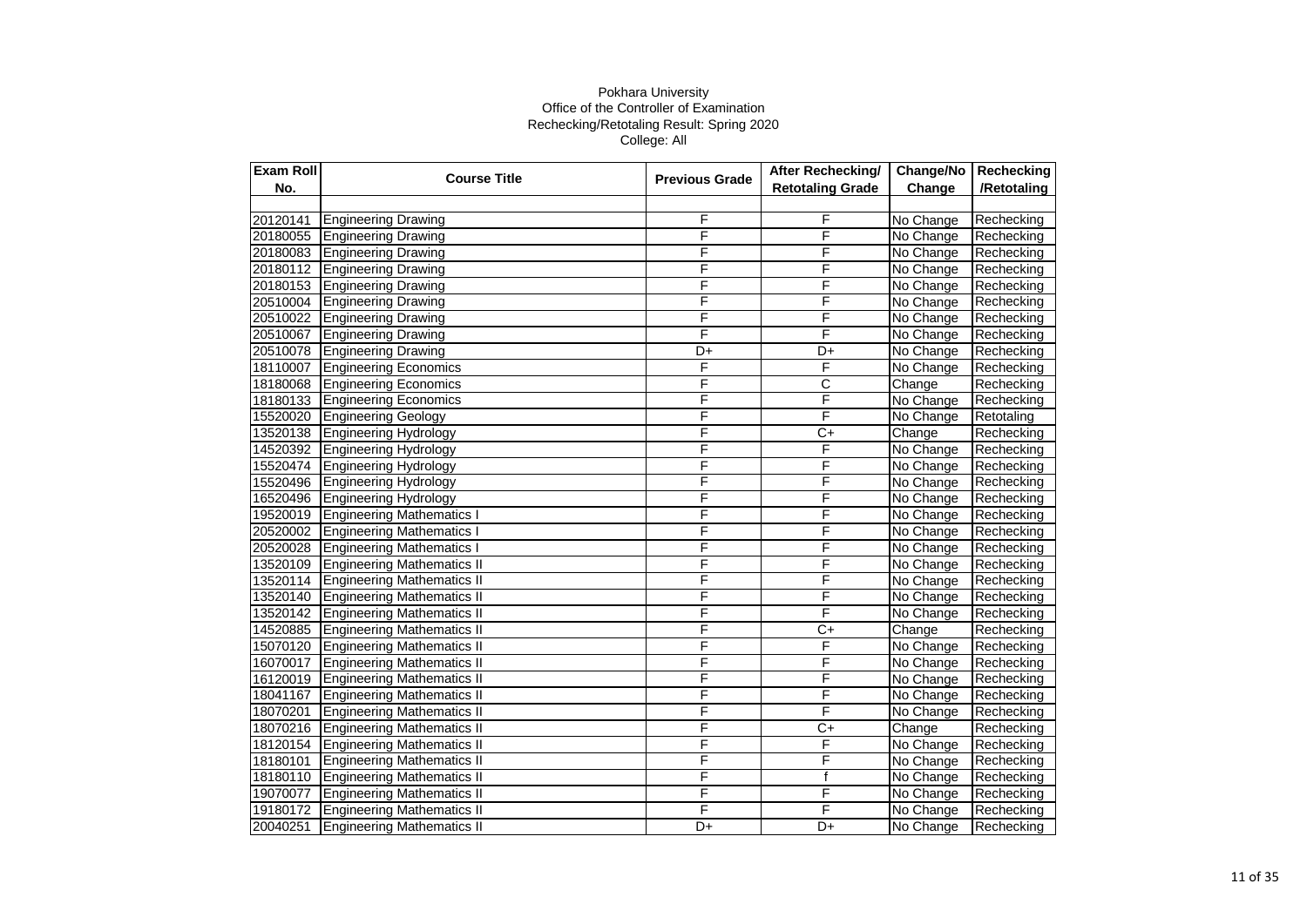| Exam Roll | <b>Course Title</b>                | <b>Previous Grade</b> | After Rechecking/       | Change/No | Rechecking  |
|-----------|------------------------------------|-----------------------|-------------------------|-----------|-------------|
| No.       |                                    |                       | <b>Retotaling Grade</b> | Change    | /Retotaling |
|           |                                    |                       |                         |           |             |
| 20040266  | <b>Engineering Mathematics II</b>  | F                     | $C-$                    | Change    | Rechecking  |
| 20040395  | <b>Engineering Mathematics II</b>  | F                     | F                       | No Change | Rechecking  |
| 20040502  | <b>Engineering Mathematics II</b>  | F                     | F                       | No Change | Rechecking  |
| 20040517  | <b>Engineering Mathematics II</b>  | F                     | F                       | No Change | Rechecking  |
| 20040612  | <b>Engineering Mathematics II</b>  | F                     | F                       | No Change | Rechecking  |
| 20040626  | <b>Engineering Mathematics II</b>  | F                     | F                       | No Change | Retotaling  |
| 20040632  | <b>Engineering Mathematics II</b>  | F                     | F                       | No Change | Rechecking  |
| 20040706  | <b>Engineering Mathematics II</b>  | F                     | F                       | No Change | Rechecking  |
| 20040997  | <b>Engineering Mathematics II</b>  | F                     | $\overline{\text{c}}$   | Change    | Rechecking  |
| 20040998  | <b>Engineering Mathematics II</b>  | F                     | <b>B-</b>               | Change    | Rechecking  |
| 20041094  | <b>Engineering Mathematics II</b>  | F                     | F                       | No Change | Rechecking  |
| 20041192  | <b>Engineering Mathematics II</b>  | F                     | F                       | No Change | Rechecking  |
| 20070098  | <b>Engineering Mathematics II</b>  | F                     | F                       | No Change | Rechecking  |
| 20070119  | <b>Engineering Mathematics II</b>  | F                     | F                       | No Change | Rechecking  |
| 20070330  | <b>Engineering Mathematics II</b>  | F                     | F                       | No Change | Rechecking  |
| 20070373  | <b>Engineering Mathematics II</b>  | F                     | F                       | No Change | Rechecking  |
| 20070382  | <b>Engineering Mathematics II</b>  | F                     | F                       | No Change | Rechecking  |
| 20070414  | <b>Engineering Mathematics II</b>  | F                     | F                       | No Change | Rechecking  |
| 20070471  | <b>Engineering Mathematics II</b>  | F                     | B+                      | Change    | Retotaling  |
| 20070574  | <b>Engineering Mathematics II</b>  | F                     | F                       | No Change | Rechecking  |
| 20120119  | <b>Engineering Mathematics II</b>  | $\overline{C}$        | $\overline{C}$          | No Change | Rechecking  |
| 20510083  | <b>Engineering Mathematics II</b>  | F                     | F                       | No Change | Rechecking  |
| 13520871  | <b>Engineering Mathematics III</b> | F                     | С                       | Change    | Rechecking  |
| 14110087  | <b>Engineering Mathematics III</b> | F                     | F                       | No Change | Rechecking  |
| 14520393  | <b>Engineering Mathematics III</b> | F                     | F                       | No Change | Rechecking  |
| 15510018  | <b>Engineering Mathematics III</b> | F                     | F                       | No Change | Retotaling  |
| 19040239  | <b>Engineering Mathematics III</b> | F                     | F                       | No Change | Rechecking  |
| 19040277  | <b>Engineering Mathematics III</b> | F                     | F                       | No Change | Rechecking  |
| 19520007  | <b>Engineering Mathematics III</b> | F                     | F                       | No Change | Rechecking  |
| 19520016  | <b>Engineering Mathematics III</b> | F                     | F                       | No Change | Rechecking  |
| 14110087  | <b>Engineering Mathematics IV</b>  | F                     | F                       | No Change | Rechecking  |
| 17070071  | <b>Engineering Mathematics IV</b>  | F                     | F                       | No Change | Rechecking  |
| 18110033  | <b>Filter Design</b>               | F                     | C-                      | Change    | Rechecking  |
| 14510019  | <b>Fluid Mechanics</b>             | F                     | F                       | No Change | Rechecking  |
| 14520351  | <b>Fluid Mechanics</b>             | F                     | F                       | No Change | Rechecking  |
| 14520515  | <b>Fluid Mechanics</b>             | F                     | F                       | No Change | Rechecking  |
| 15510025  | <b>Fluid Mechanics</b>             | F                     | $\overline{\text{c}}$   | Change    | Rechecking  |
| 15510043  | <b>Fluid Mechanics</b>             | F                     | A-                      | Change    | Retotaling  |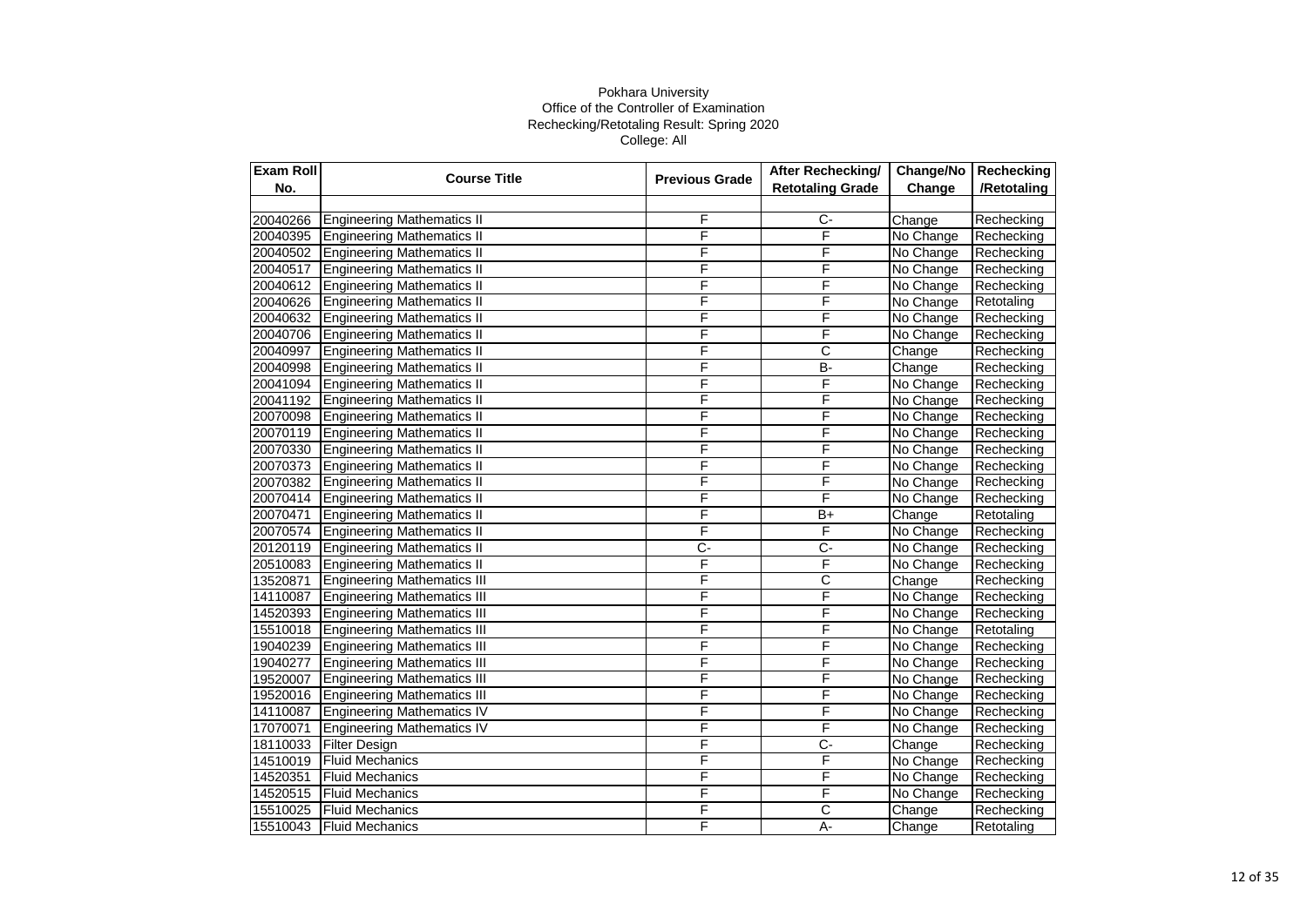| Exam Roll | <b>Course Title</b>    | <b>Previous Grade</b> | <b>After Rechecking/</b> | Change/No | Rechecking  |
|-----------|------------------------|-----------------------|--------------------------|-----------|-------------|
| No.       |                        |                       | <b>Retotaling Grade</b>  | Change    | /Retotaling |
|           |                        |                       |                          |           |             |
| 15520172  | <b>Fluid Mechanics</b> | F                     | F                        | No Change | Rechecking  |
| 16520035  | <b>Fluid Mechanics</b> | F                     | F                        | No Change | Retotaling  |
| 16520202  | <b>Fluid Mechanics</b> | F                     | F                        | No Change | Rechecking  |
| 16520705  | <b>Fluid Mechanics</b> | F                     | F                        | No Change | Rechecking  |
| 16521030  | <b>Fluid Mechanics</b> | F                     | F                        | No Change | Rechecking  |
| 17520050  | <b>Fluid Mechanics</b> | F                     | F                        | No Change | Retotaling  |
| 17520232  | <b>Fluid Mechanics</b> | F                     | F                        | No Change | Retotaling  |
| 17520286  | <b>Fluid Mechanics</b> | F                     | F                        | No Change | Rechecking  |
| 17520584  | <b>Fluid Mechanics</b> | F                     | F                        | No Change | Rechecking  |
| 17520887  | <b>Fluid Mechanics</b> | F                     | F                        | No Change | Rechecking  |
| 18040140  | <b>Fluid Mechanics</b> | F                     | F                        | No Change | Rechecking  |
| 18040185  | <b>Fluid Mechanics</b> | F                     | F                        | No Change | Retotaling  |
| 18040198  | <b>Fluid Mechanics</b> | F                     | F                        | No Change | Retotaling  |
| 18040469  | <b>Fluid Mechanics</b> | F                     | F                        | No Change | Rechecking  |
| 18040502  | <b>Fluid Mechanics</b> | $\bar{\mathsf{F}}$    | D+                       | Change    | Rechecking  |
| 18040570  | <b>Fluid Mechanics</b> | F                     | F                        | No Change | Rechecking  |
| 18040682  | <b>Fluid Mechanics</b> | F                     | F                        | No Change | Rechecking  |
| 18040757  | <b>Fluid Mechanics</b> | F                     | B                        | Change    | Rechecking  |
| 18040771  | <b>Fluid Mechanics</b> | F                     | $\overline{B}$           | Change    | Retotaling  |
| 18040774  | <b>Fluid Mechanics</b> | F                     | F                        | No Change | Rechecking  |
| 18040887  | <b>Fluid Mechanics</b> | F                     | F                        | No Change | Rechecking  |
| 18040915  | <b>Fluid Mechanics</b> | F                     | $\overline{C}$           | Change    | Rechecking  |
| 18040920  | <b>Fluid Mechanics</b> | F                     | B                        | Change    | Rechecking  |
| 18040928  | <b>Fluid Mechanics</b> | F                     | $\overline{\text{c}}$    | Change    | Rechecking  |
| 18041005  | <b>Fluid Mechanics</b> | F                     | F                        | No Change | Rechecking  |
| 18041075  | <b>Fluid Mechanics</b> | F                     | $\mathsf{f}$             | No Change | Rechecking  |
| 18510009  | <b>Fluid Mechanics</b> | F                     | F                        | No Change | Rechecking  |
| 18510034  | <b>Fluid Mechanics</b> | F                     | F                        | No Change | Rechecking  |
| 18510043  | <b>Fluid Mechanics</b> | F                     | F                        | No Change | Rechecking  |
| 19040174  | <b>Fluid Mechanics</b> | F                     | F                        | No Change | Rechecking  |
| 19040196  | <b>Fluid Mechanics</b> | F                     | F                        | No Change | Rechecking  |
| 19040219  | <b>Fluid Mechanics</b> | F                     | F                        | No Change | Rechecking  |
| 19040226  | <b>Fluid Mechanics</b> | F                     | F                        | No Change | Rechecking  |
| 19040383  | <b>Fluid Mechanics</b> | F                     | $\overline{\text{c}}$    | Change    | Rechecking  |
| 19040401  | <b>Fluid Mechanics</b> | F                     | $C -$                    | Change    | Rechecking  |
| 19040402  | <b>Fluid Mechanics</b> | F                     | F                        | No Change | Rechecking  |
| 19040432  | <b>Fluid Mechanics</b> | F                     | F                        | No Change | Rechecking  |
| 19040456  | <b>Fluid Mechanics</b> | F                     | F                        | No Change | Rechecking  |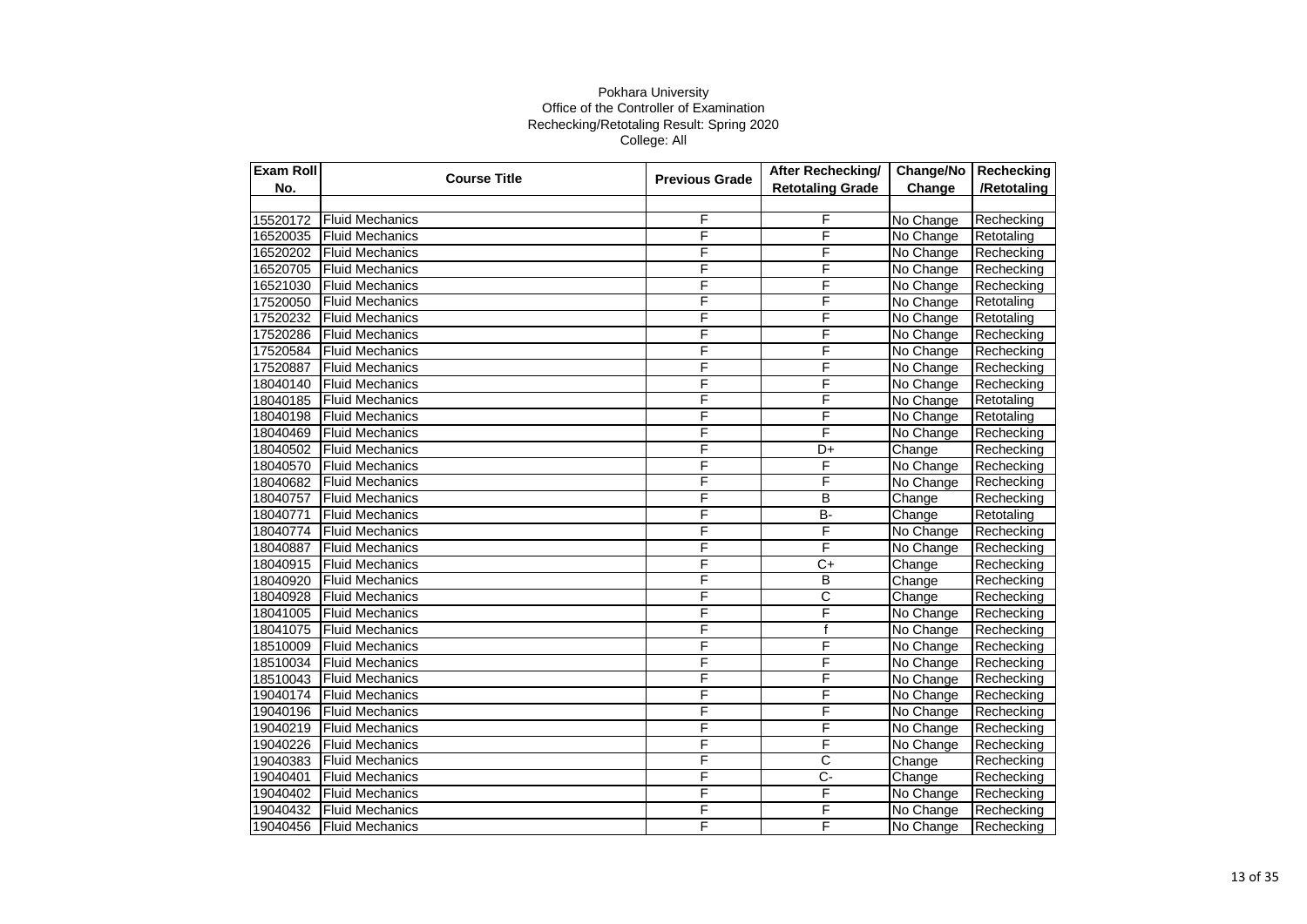| Exam Roll | <b>Course Title</b><br><b>Previous Grade</b> | <b>After Rechecking/</b> | Change/No               | Rechecking |             |
|-----------|----------------------------------------------|--------------------------|-------------------------|------------|-------------|
| No.       |                                              |                          | <b>Retotaling Grade</b> | Change     | /Retotaling |
|           |                                              |                          |                         |            |             |
| 19040460  | <b>Fluid Mechanics</b>                       | F                        | F                       | No Change  | Rechecking  |
| 19040746  | <b>Fluid Mechanics</b>                       | F                        | F                       | No Change  | Rechecking  |
| 19040761  | <b>Fluid Mechanics</b>                       | F                        | F                       | No Change  | Rechecking  |
| 19040818  | <b>Fluid Mechanics</b>                       | F                        | F                       | No Change  | Rechecking  |
| 19040969  | <b>Fluid Mechanics</b>                       | F                        | <b>B-</b>               | Change     | Rechecking  |
| 19040974  | <b>Fluid Mechanics</b>                       | F                        | F                       | No Change  | Retotaling  |
| 19041160  | <b>Fluid Mechanics</b>                       | F                        | F                       | No Change  | Rechecking  |
| 19480098  | <b>Fluid Mechanics</b>                       | F                        | F                       | No Change  | Rechecking  |
| 19510051  | <b>Fluid Mechanics</b>                       | F                        | $\overline{\text{c}}$   | Change     | Rechecking  |
| 19510052  | <b>Fluid Mechanics</b>                       | F                        | $C+$                    | Change     | Rechecking  |
| 19510059  | <b>Fluid Mechanics</b>                       | F                        | F                       | No Change  | Rechecking  |
| 19510060  | <b>Fluid Mechanics</b>                       | F                        | F                       | No Change  | Rechecking  |
| 19510091  | <b>Fluid Mechanics</b>                       | F                        | F                       | No Change  | Rechecking  |
| 15520636  | <b>Fluid Mechanics</b>                       | F                        | C                       | Change     | Rechecking  |
| 18040999  | <b>Fluid Mechanics</b>                       | Ē                        | Ē                       | No Change  | Retotaling  |
| 18041027  | <b>Fluid Mechanics</b>                       | F                        | F                       | No Change  | Rechecking  |
| 18041033  | <b>Fluid Mechanics</b>                       | F                        | F                       | No Change  | Rechecking  |
| 18041036  | <b>Fluid Mechanics</b>                       | F                        | B                       | Change     | Rechecking  |
| 18041052  | <b>Fluid Mechanics</b>                       | F                        | F                       | No Change  | Rechecking  |
| 18041081  | <b>Fluid Mechanics</b>                       | F                        | F                       | No Change  | Rechecking  |
| 14520128  | <b>Foundation Engineering</b>                | F                        | D+                      | Change     | Rechecking  |
| 15510012  | <b>Foundation Engineering</b>                | F                        | F                       | No Change  | Rechecking  |
| 15510033  | <b>Foundation Engineering</b>                | F                        | F                       | No Change  | Retotaling  |
| 15520323  | <b>Foundation Engineering</b>                | F                        | C                       | Change     | Rechecking  |
| 15520410  | <b>Foundation Engineering</b>                | F                        | F                       | No Change  | Retotaling  |
| 15520433  | <b>Foundation Engineering</b>                | F                        | F                       | No Change  | Rechecking  |
| 15520762  | Foundation Engineering                       | F                        | F                       | No Change  | Rechecking  |
| 15520778  | <b>Foundation Engineering</b>                | F                        | F                       | No Change  | Rechecking  |
| 15520969  | <b>Foundation Engineering</b>                | F                        | F                       | No Change  | Rechecking  |
| 16510038  | <b>Foundation Engineering</b>                | F                        | F                       | No Change  | Rechecking  |
| 16520193  | <b>Foundation Engineering</b>                | F                        | F                       | No Change  | Rechecking  |
| 16520202  | <b>Foundation Engineering</b>                | F                        | $C+$                    | Change     | Rechecking  |
| 16520705  | <b>Foundation Engineering</b>                | F                        | F                       | No Change  | Rechecking  |
| 16520725  | <b>Foundation Engineering</b>                | F                        | F                       | No Change  | Rechecking  |
| 16520899  | <b>Foundation Engineering</b>                | F                        | B                       | Change     | Rechecking  |
| 16521030  | <b>Foundation Engineering</b>                | F                        | F                       | No Change  | Rechecking  |
| 17510030  | <b>Foundation Engineering</b>                | F                        | F                       | No Change  | Rechecking  |
| 17520793  | <b>Foundation Engineering</b>                | F                        | F                       | No Change  | Retotaling  |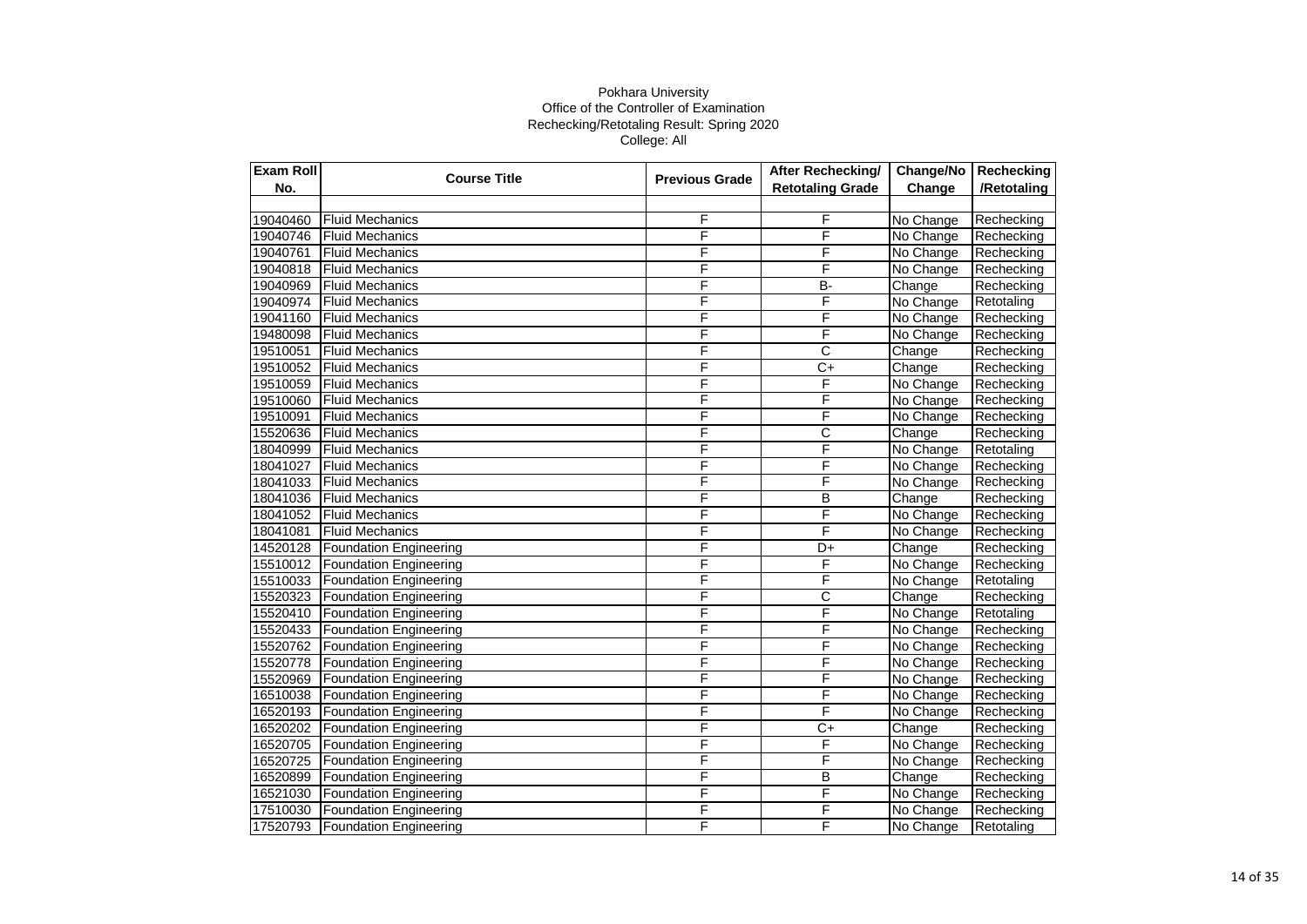| Exam Roll | <b>Course Title</b>           | <b>Previous Grade</b> | After Rechecking/       | Change/No | Rechecking  |
|-----------|-------------------------------|-----------------------|-------------------------|-----------|-------------|
| No.       |                               |                       | <b>Retotaling Grade</b> | Change    | /Retotaling |
|           |                               |                       |                         |           |             |
| 18040011  | <b>Foundation Engineering</b> | F                     | F                       | No Change | Rechecking  |
| 18040022  | <b>Foundation Engineering</b> | F                     | F                       | No Change | Rechecking  |
| 18040105  | <b>Foundation Engineering</b> | F                     | F                       | No Change | Rechecking  |
| 18040109  | <b>Foundation Engineering</b> | F                     | F                       | No Change | Rechecking  |
| 18040111  | <b>Foundation Engineering</b> | F                     | F                       | No Change | Retotaling  |
| 18040115  | <b>Foundation Engineering</b> | F                     | F                       | No Change | Rechecking  |
| 18040116  | Foundation Engineering        | F                     | F                       | No Change | Rechecking  |
| 18040127  | <b>Foundation Engineering</b> | F                     | F                       | No Change | Rechecking  |
| 18040142  | <b>Foundation Engineering</b> | F                     | $C+$                    | Change    | Rechecking  |
| 18040162  | Foundation Engineering        | F                     | F                       | No Change | Rechecking  |
| 18040185  | <b>Foundation Engineering</b> | F                     | F                       | No Change | Retotaling  |
| 18040197  | <b>Foundation Engineering</b> | F                     | F                       | No Change | Rechecking  |
| 18040213  | Foundation Engineering        | F                     | F                       | No Change | Rechecking  |
| 18040397  | <b>Foundation Engineering</b> | F                     | $\overline{B+}$         | Change    | Rechecking  |
| 18040414  | <b>Foundation Engineering</b> | F                     | F                       | No Change | Rechecking  |
| 18040423  | <b>Foundation Engineering</b> | F                     | F                       | No Change | Rechecking  |
| 18040426  | <b>Foundation Engineering</b> | F                     | $C+$                    | Change    | Rechecking  |
| 18040431  | <b>Foundation Engineering</b> | F                     | $B -$                   | Change    | Rechecking  |
| 18040433  | Foundation Engineering        | F                     | $C+$                    | Change    | Rechecking  |
| 18040453  | <b>Foundation Engineering</b> | F                     | F                       | No Change | Rechecking  |
| 18040459  | <b>Foundation Engineering</b> | F                     | $B -$                   | Change    | Rechecking  |
| 18040466  | <b>Foundation Engineering</b> | F                     | <b>B-</b>               | Change    | Rechecking  |
| 18040467  | <b>Foundation Engineering</b> | F                     | $C+$                    | Change    | Rechecking  |
| 18040474  | <b>Foundation Engineering</b> | F                     | F                       | No Change | Rechecking  |
| 18040495  | <b>Foundation Engineering</b> | F                     | F                       | No Change | Rechecking  |
| 18040497  | <b>Foundation Engineering</b> | F                     | F                       | No Change | Rechecking  |
| 18040504  | <b>Foundation Engineering</b> | F                     | F                       | No Change | Rechecking  |
| 18040507  | <b>Foundation Engineering</b> | F                     | F                       | No Change | Rechecking  |
| 18040580  | <b>Foundation Engineering</b> | F                     | F                       | No Change | Rechecking  |
| 18040771  | <b>Foundation Engineering</b> | F                     | F                       | No Change | Rechecking  |
| 18040805  | <b>Foundation Engineering</b> | F                     | F                       | No Change | Rechecking  |
| 18040806  | <b>Foundation Engineering</b> | F                     | F                       | No Change | Rechecking  |
| 18040811  | <b>Foundation Engineering</b> | F                     | F                       | No Change | Rechecking  |
| 18040841  | <b>Foundation Engineering</b> | F                     | F                       | No Change | Rechecking  |
| 18040846  | <b>Foundation Engineering</b> | F                     | F                       | No Change | Rechecking  |
| 18040850  | <b>Foundation Engineering</b> | F                     | F                       | No Change | Rechecking  |
| 18040854  | <b>Foundation Engineering</b> | F                     | F                       | No Change | Rechecking  |
| 18040869  | <b>Foundation Engineering</b> | F                     | F                       | No Change | Rechecking  |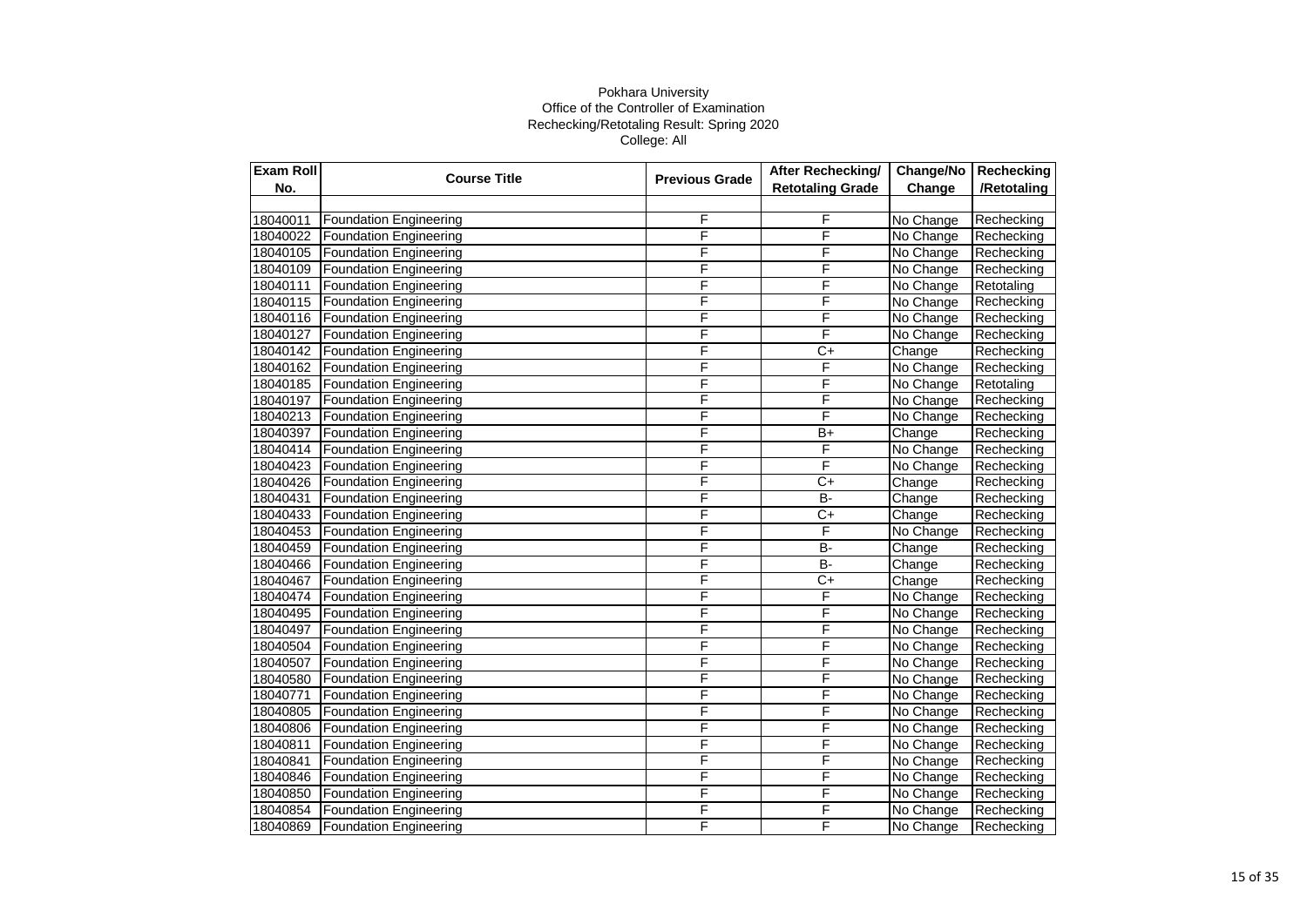| <b>Exam Roll</b> | <b>Course Title</b>                              | <b>Previous Grade</b> | After Rechecking/       | Change/No | Rechecking  |
|------------------|--------------------------------------------------|-----------------------|-------------------------|-----------|-------------|
| No.              |                                                  |                       | <b>Retotaling Grade</b> | Change    | /Retotaling |
|                  |                                                  |                       |                         |           |             |
| 18040875         | <b>Foundation Engineering</b>                    | F                     | F                       | No Change | Rechecking  |
| 18040878         | <b>Foundation Engineering</b>                    | F                     | F                       | No Change | Rechecking  |
| 18040883         | <b>Foundation Engineering</b>                    | F                     | <b>B-</b>               | Change    | Rechecking  |
| 18040887         | <b>Foundation Engineering</b>                    | F                     | F                       | No Change | Rechecking  |
| 18040893         | <b>Foundation Engineering</b>                    | F                     | F                       | No Change | Rechecking  |
| 18040901         | <b>Foundation Engineering</b>                    | F                     | F                       | No Change | Rechecking  |
| 18040904         | <b>Foundation Engineering</b>                    | F                     | C                       | Change    | Rechecking  |
| 18040920         | <b>Foundation Engineering</b>                    | F                     | F                       | No Change | Rechecking  |
| 18040928         | <b>Foundation Engineering</b>                    | F                     | F                       | No Change | Rechecking  |
| 18040971         | <b>Foundation Engineering</b>                    | F                     | $\overline{\mathsf{F}}$ | No Change | Rechecking  |
| 18040974         | <b>Foundation Engineering</b>                    | F                     | F                       | No Change | Rechecking  |
| 18040988         | <b>Foundation Engineering</b>                    | F                     | F                       | No Change | Rechecking  |
| 18041041         | <b>Foundation Engineering</b>                    | F                     | F                       | No Change | Rechecking  |
| 18041062         | <b>Foundation Engineering</b>                    | F                     | F                       | No Change | Rechecking  |
| 18041078         | <b>Foundation Engineering</b>                    | F                     | F                       | No Change | Rechecking  |
| 18041108         | Foundation Engineering                           | F                     | F                       | No Change | Rechecking  |
| 18041123         | <b>Foundation Engineering</b>                    | F                     | F                       | No Change | Retotaling  |
| 18041131         | <b>Foundation Engineering</b>                    | F                     | F                       | No Change | Rechecking  |
| 18041141         | <b>Foundation Engineering</b>                    | F                     | $\overline{A}$ -        | Change    | Rechecking  |
| 18520007         | <b>Foundation Engineering</b>                    | F                     | F                       | No Change | Rechecking  |
| 20510002         | <b>Fundamental of Electrical and Electronics</b> | F                     | F                       | No Change | Rechecking  |
| 20510010         | <b>Fundamental of Electrical and Electronics</b> | F                     | F                       | No Change | Rechecking  |
| 20510022         | <b>Fundamental of Electrical and Electronics</b> | F                     | F                       | No Change | Retotaling  |
| 20510023         | Fundamental of Electrical and Electronics        | F                     | F                       | No Change | Rechecking  |
| 20510025         | <b>Fundamental of Electrical and Electronics</b> | F                     | F                       | No Change | Rechecking  |
| 20510037         | <b>Fundamental of Electrical and Electronics</b> | F                     | F                       | No Change | Rechecking  |
| 20510045         | <b>Fundamental of Electrical and Electronics</b> | F                     | F                       | No Change | Rechecking  |
| 13480119         | <b>Hydraulics</b>                                | F                     | $\overline{B}$          | Change    | Rechecking  |
| 13520887         | <b>Hydraulics</b>                                | F                     | $\overline{\text{c}}$   | Change    | Rechecking  |
| 14510019         | <b>Hydraulics</b>                                | F                     | <b>B-</b>               | Change    | Rechecking  |
| 14510033         | <b>Hydraulics</b>                                | F                     | F                       | No Change | Rechecking  |
| 14510036         | Hydraulics                                       | F                     | $\overline{C+}$         | Change    | Rechecking  |
| 14520900         | <b>Hydraulics</b>                                | F                     | $\overline{\text{c}}$   | Change    | Rechecking  |
| 15510043         | <b>Hydraulics</b>                                | F                     | F                       | No Change | Retotaling  |
| 15520016         | Hydraulics                                       | F                     | F                       | No Change | Rechecking  |
| 16510025         | <b>Hydraulics</b>                                | F                     | <b>B-</b>               | Change    | Rechecking  |
| 16510031         | <b>Hydraulics</b>                                | F                     | F                       | No Change | Rechecking  |
| 16520771         | Hydraulics                                       | F                     | F                       | No Change | Rechecking  |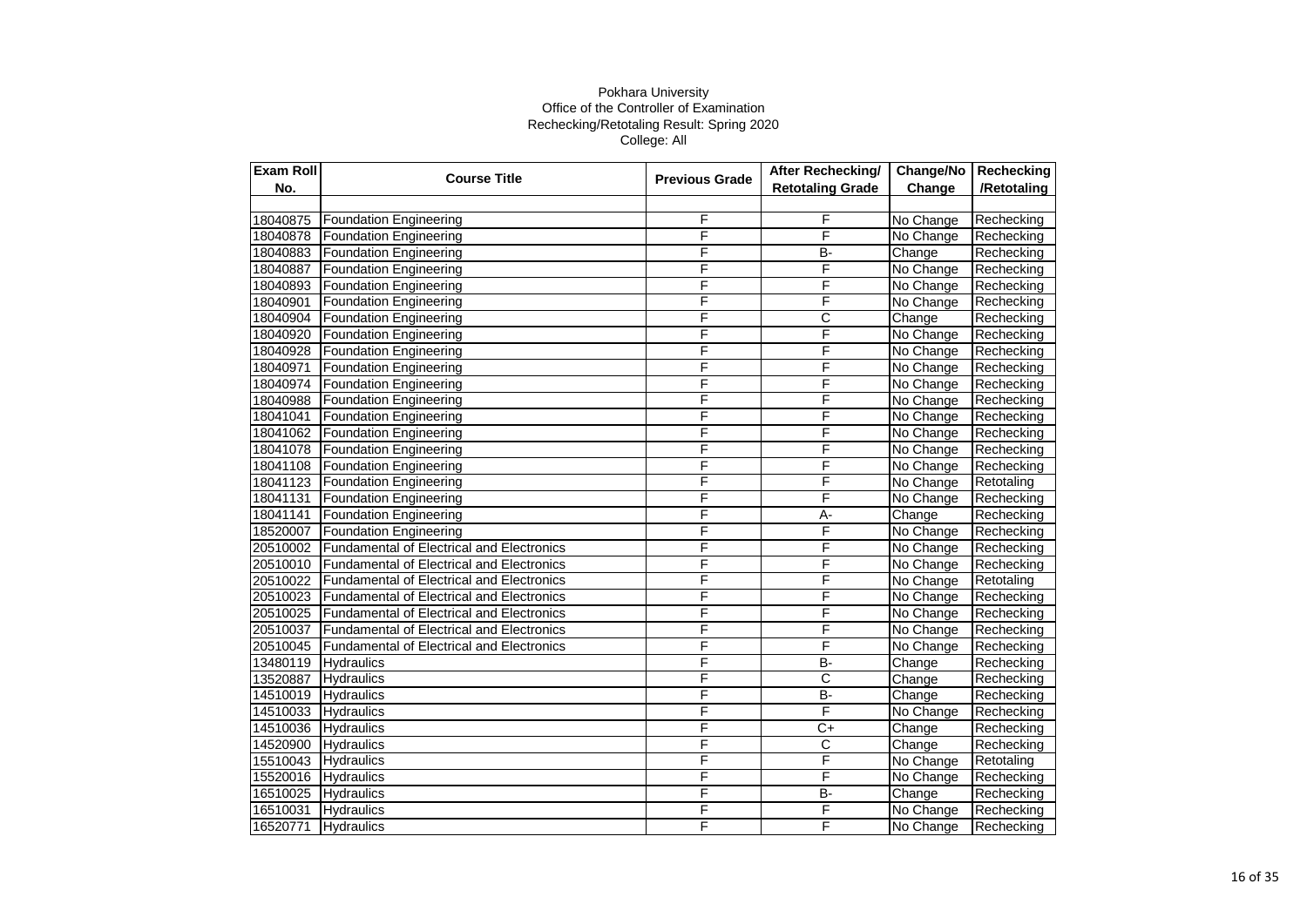| Exam Roll | <b>Course Title</b>               | <b>Previous Grade</b>   | After Rechecking/       | Change/No | Rechecking  |
|-----------|-----------------------------------|-------------------------|-------------------------|-----------|-------------|
| No.       |                                   |                         | <b>Retotaling Grade</b> | Change    | /Retotaling |
|           |                                   |                         |                         |           |             |
| 16520777  | <b>Hydraulics</b>                 | F                       | $B+$                    | Change    | Retotaling  |
| 18041006  | <b>Hydraulics</b>                 | F                       | $\overline{B}$          | Change    | Rechecking  |
| 18041043  | Hydraulics                        | F                       | B                       | Change    | Rechecking  |
| 19040081  | <b>Hydraulics</b>                 | F                       | $\overline{C}$          | Change    | Rechecking  |
| 19040137  | <b>Hydraulics</b>                 | F                       | F                       | No Change | Rechecking  |
| 19040142  | <b>Hydraulics</b>                 | F                       | F                       | No Change | Rechecking  |
| 19040145  | Hydraulics                        | F                       | F                       | No Change | Rechecking  |
| 19040150  | Hydraulics                        | F                       | F                       | No Change | Rechecking  |
| 19040159  | Hydraulics                        | F                       | F                       | No Change | Rechecking  |
| 19040165  | <b>Hydraulics</b>                 | F                       | $B+$                    | Change    | Rechecking  |
| 19040171  | Hydraulics                        | F                       | F                       | No Change | Rechecking  |
| 19040175  | Hydraulics                        | F                       | $B+$                    | Change    | Rechecking  |
| 19040205  | Hydraulics                        | F                       | F                       | No Change | Rechecking  |
| 19040246  | Hydraulics                        | F                       | F                       | No Change | Rechecking  |
| 19040260  | Hydraulics                        | F                       | F                       | No Change | Rechecking  |
| 19040284  | Hydraulics                        | F                       | F                       | No Change | Rechecking  |
| 19040296  | Hydraulics                        | F                       | B                       | Change    | Rechecking  |
| 19040301  | <b>Hydraulics</b>                 | F                       | F                       | No Change | Rechecking  |
| 19040389  | Hydraulics                        | $\overline{\mathsf{F}}$ | $\overline{C}$          | Change    | Rechecking  |
| 19040493  | <b>Hydraulics</b>                 | F                       | F                       | No Change | Rechecking  |
| 19040674  | <b>Hydraulics</b>                 | F                       | F                       | No Change | Rechecking  |
| 19040697  | <b>Hydraulics</b>                 | F                       | F                       | No Change | Rechecking  |
| 19040698  | <b>Hydraulics</b>                 | F                       | $\overline{C+}$         | Change    | Rechecking  |
| 19040737  | Hydraulics                        | F                       | C                       | Change    | Rechecking  |
| 19040757  | Hydraulics                        | F                       | B                       | Change    | Rechecking  |
| 19040768  | <b>Hydraulics</b>                 | F                       | F                       | No Change | Retotaling  |
| 19040789  | <b>Hydraulics</b>                 | F                       | $C+$                    | Change    | Rechecking  |
| 19040815  | Hydraulics                        | F                       | F                       | No Change | Rechecking  |
| 19040817  | Hydraulics                        | F                       | F                       | No Change | Rechecking  |
| 19040818  | Hydraulics                        | F                       | F                       | No Change | Rechecking  |
| 19040976  | Hydraulics                        | F                       | Α                       | Change    | Rechecking  |
| 19041093  | Hydraulics                        | F                       | F                       | No Change | Rechecking  |
| 19510052  | <b>Hydraulics</b>                 | F                       | F                       | No Change | Retotaling  |
| 19520002  | Hydraulics                        | F                       | F                       | No Change | Rechecking  |
| 19520019  | Hydraulics                        | F                       | F                       | No Change | Rechecking  |
| 19520034  | <b>Hydraulics</b>                 | F                       | F                       | No Change | Rechecking  |
| 14110075  | Industrial Electronics and Drives | F                       | F                       | No Change | Rechecking  |
| 14110089  | Industrial Electronics and Drives | F                       | F                       | No Change | Rechecking  |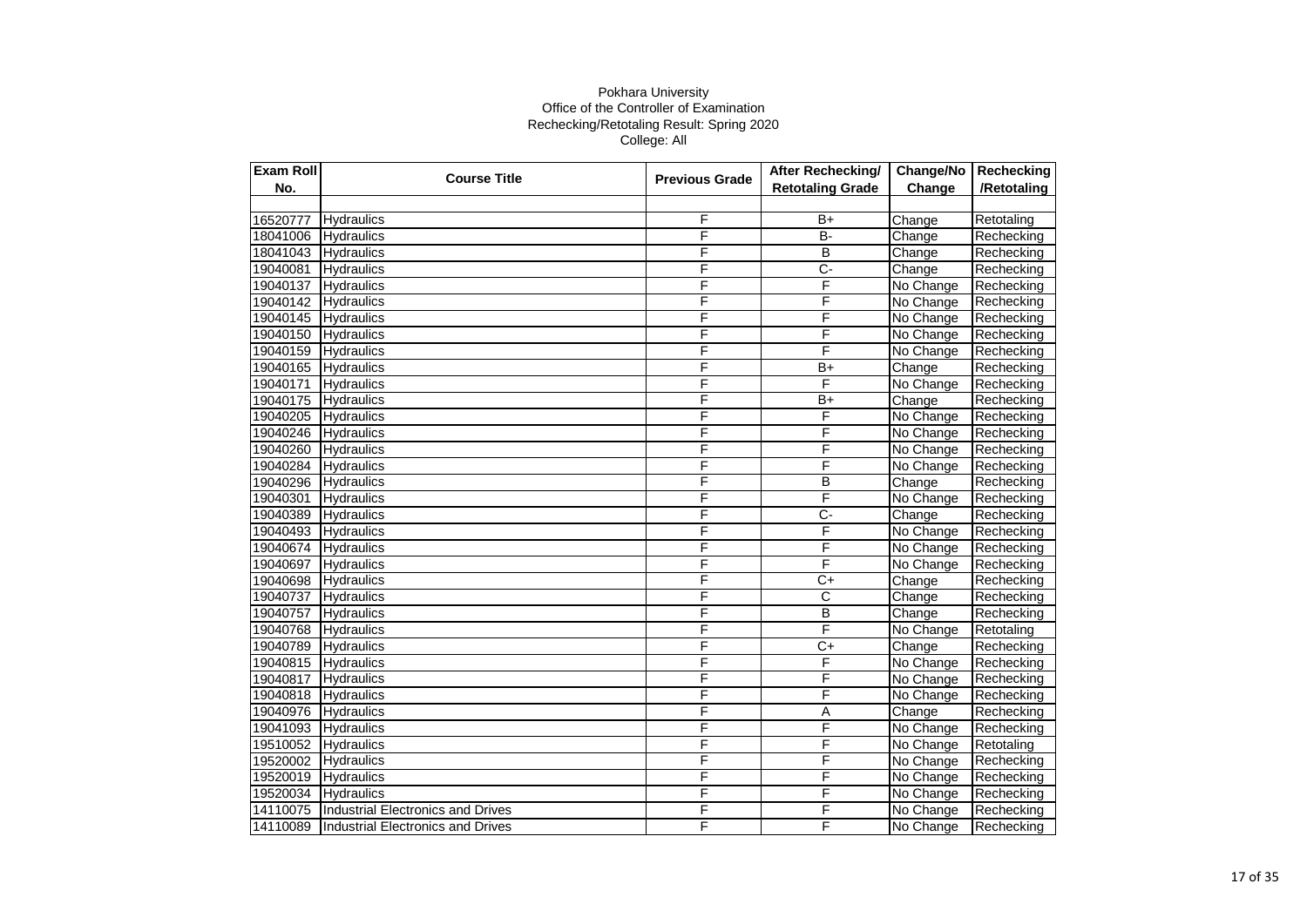| Exam Roll | <b>Course Title</b>                      | <b>Previous Grade</b> | After Rechecking/       | Change/No | Rechecking  |
|-----------|------------------------------------------|-----------------------|-------------------------|-----------|-------------|
| No.       |                                          |                       | <b>Retotaling Grade</b> | Change    | /Retotaling |
|           |                                          |                       |                         |           |             |
| 15110090  | Industrial Electronics and Drives        | F                     | F                       | No Change | Retotaling  |
| 17110031  | Industrial Electronics and Drives        | F                     | F                       | No Change | Rechecking  |
| 17110059  | Industrial Electronics and Drives        | F                     | B                       | Change    | Rechecking  |
| 18110009  | <b>Industrial Electronics and Drives</b> | F                     | F                       | No Change | Rechecking  |
| 18110030  | Industrial Electronics and Drives        | F                     | F                       | No Change | Rechecking  |
| 18110033  | <b>Industrial Electronics and Drives</b> | F                     | F                       | No Change | Rechecking  |
| 18110036  | <b>Industrial Electronics and Drives</b> | F                     | F                       | No Change | Rechecking  |
| 18110037  | Industrial Electronics and Drives        | F                     | $\overline{\text{c}}$   | Change    | Rechecking  |
| 18110041  | Industrial Electronics and Drives        | F                     | $\overline{C}$          | Change    | Rechecking  |
| 18110047  | Industrial Electronics and Drives        | F                     | F                       | No Change | Rechecking  |
| 18110058  | Industrial Electronics and Drives        | F                     | F                       | No Change | Rechecking  |
| 17180056  | <b>Information Systems</b>               | F                     | B-                      | Change    | Rechecking  |
| 18120053  | <b>Information Systems</b>               | F                     | F                       | No Change | Rechecking  |
| 18120064  | <b>Information Systems</b>               | F                     | F                       | No Change | Rechecking  |
| 18120117  | <b>Information Systems</b>               | F                     | F                       | No Change | Rechecking  |
| 18120179  | <b>Information Systems</b>               | F                     | F                       | No Change | Rechecking  |
| 18120204  | <b>Information Systems</b>               | F                     | F                       | No Change | Rechecking  |
| 18120220  | <b>Information Systems</b>               | F                     | F                       | No Change | Rechecking  |
| 19070044  | Instrumentation                          | F                     | $A -$                   | Change    | Retotaling  |
| 19070370  | Instrumentation                          | F                     | $\overline{C}$          | Change    | Rechecking  |
| 19070372  | Instrumentation                          | F                     | F                       | No Change | Rechecking  |
| 19070436  | Instrumentation                          | F                     | F                       | No Change | Rechecking  |
| 19480035  | Instrumentation                          | F                     | F                       | No Change | Rechecking  |
| 19480091  | Instrumentation                          | F                     | F                       | No Change | Rechecking  |
| 19480096  | Instrumentation                          | F                     | F                       | No Change | Rechecking  |
| 15110048  | Integrated Digital Electronics           | F                     | $\overline{C}$          | Change    | Rechecking  |
| 15110079  | <b>Integrated Digital Electronics</b>    | F                     | $C+$                    | Change    | Rechecking  |
| 16110022  | <b>Integrated Digital Electronics</b>    | F                     | $C-$                    | Change    | Rechecking  |
| 18120138  | <b>Intelligent Systems</b>               | F                     | F                       | No Change | Rechecking  |
| 15520469  | <b>Irrigation Engineering</b>            | F                     | F                       | No Change | Rechecking  |
| 15520847  | <b>Irrigation Engineering</b>            | F                     | $C+$                    | Change    | Rechecking  |
| 15520852  | <b>Irrigation Engineering</b>            | F                     | $\overline{C}$          | Change    | Rechecking  |
| 15520976  | <b>Irrigation Engineering</b>            | F                     | $B -$                   | Change    | Rechecking  |
| 16520448  | <b>Irrigation Engineering</b>            | F                     | $C+$                    | Change    | Rechecking  |
| 16520572  | <b>Irrigation Engineering</b>            | F                     | C+                      | Change    | Rechecking  |
| 16520786  | <b>Irrigation Engineering</b>            | F                     | <b>B-</b>               | Change    | Rechecking  |
| 16520911  | <b>Irrigation Engineering</b>            | F                     | $\overline{\text{c}}$   | Change    | Rechecking  |
| 18040395  | <b>Irrigation Engineering</b>            | F                     | $C+$                    | Change    | Rechecking  |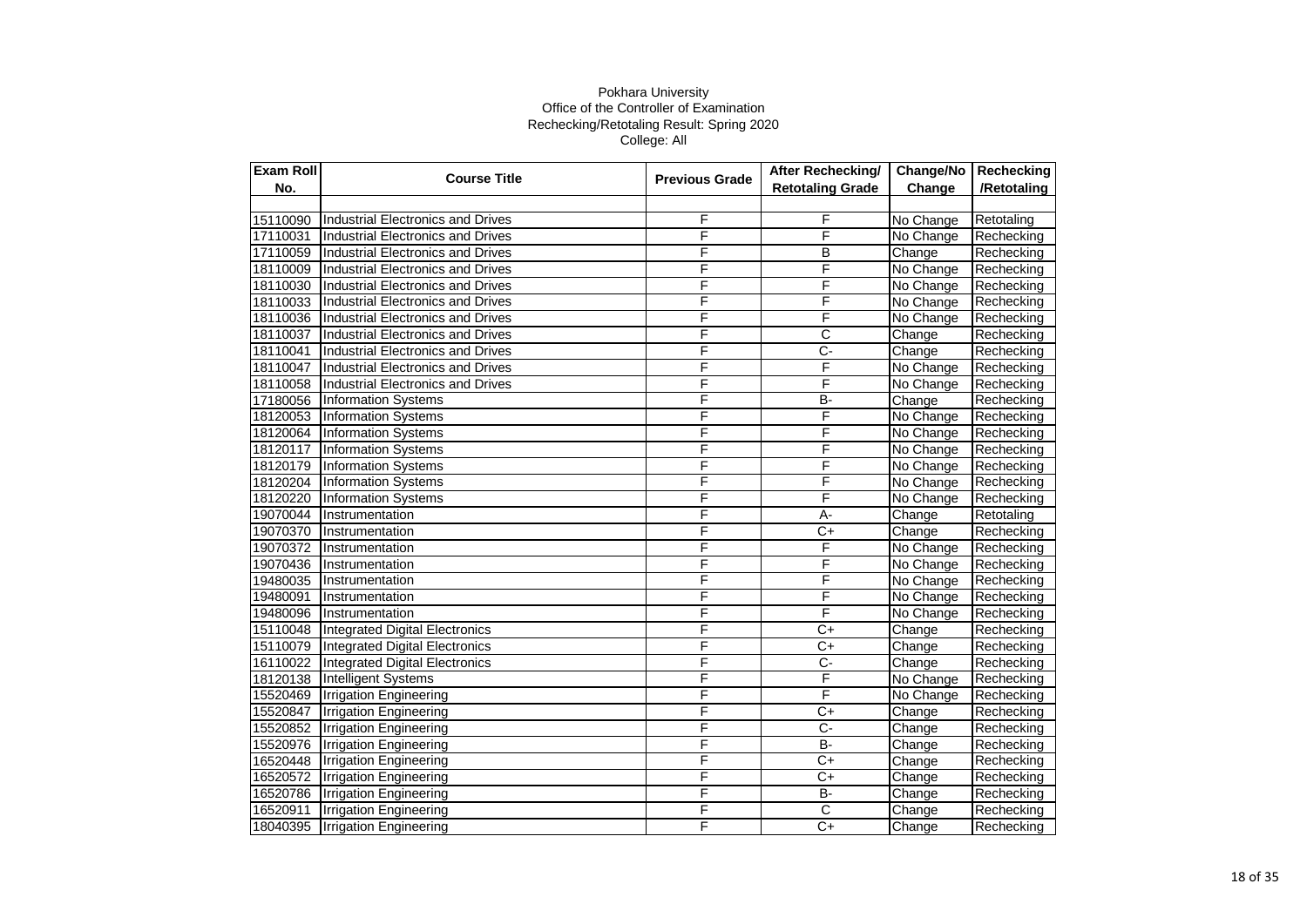| <b>Exam Roll</b> | <b>Course Title</b>                              | <b>Previous Grade</b> | After Rechecking/       | Change/No | Rechecking  |
|------------------|--------------------------------------------------|-----------------------|-------------------------|-----------|-------------|
| No.              |                                                  |                       | <b>Retotaling Grade</b> | Change    | /Retotaling |
|                  |                                                  |                       |                         |           |             |
| 18040410         | <b>Irrigation Engineering</b>                    | F                     | C                       | Change    | Rechecking  |
| 18040412         | <b>Irrigation Engineering</b>                    | F                     | B                       | Change    | Rechecking  |
| 18040483         | <b>Irrigation Engineering</b>                    | F                     | F                       | No Change | Rechecking  |
| 18040495         | <b>Irrigation Engineering</b>                    | F                     | F                       | No Change | Rechecking  |
| 18040592         | <b>Irrigation Engineering</b>                    | F                     | F                       | No Change | Rechecking  |
| 18040593         | <b>Irrigation Engineering</b>                    | F                     | F                       | No Change | Rechecking  |
| 18040758         | <b>Irrigation Engineering</b>                    | F                     | B                       | Change    | Rechecking  |
| 18040770         | <b>Irrigation Engineering</b>                    | F                     | $\overline{B}$          | Change    | Rechecking  |
| 18040834         | <b>Irrigation Engineering</b>                    | F                     | F                       | No Change | Rechecking  |
| 18040874         | <b>Irrigation Engineering</b>                    | F                     | <b>B-</b>               | Change    | Rechecking  |
| 18040883         | <b>Irrigation Engineering</b>                    | F                     | C                       | Change    | Rechecking  |
| 18040997         | <b>Irrigation Engineering</b>                    | F                     | C                       | Change    | Rechecking  |
| 18041003         | <b>Irrigation Engineering</b>                    | F                     | $C+$                    | Change    | Rechecking  |
| 18510013         | <b>Irrigation Engineering</b>                    | F                     | B                       | Change    | Rechecking  |
| 18510033         | <b>Irrigation Engineering</b>                    | F                     | F                       | No Change | Rechecking  |
| 18070348         | <b>Logic Circuits</b>                            | F                     | F                       | No Change | Rechecking  |
| 18070380         | Logic Circuits                                   | F                     | F                       | No Change | Rechecking  |
| 19070054         | Logic Circuits                                   | F                     | F                       | No Change | Rechecking  |
| 19070067         | Logic Circuits                                   | F                     | F                       | No Change | Rechecking  |
| 19070081         | Logic Circuits                                   | F                     | F                       | No Change | Rechecking  |
| 19070083         | Logic Circuits                                   | F                     | F                       | No Change | Rechecking  |
| 19070237         | <b>Logic Circuits</b>                            | F                     | F                       | No Change | Rechecking  |
| 19120024         | Logic Circuits                                   | F                     | F                       | No Change | Retotaling  |
| 19120038         | Logic Circuits                                   | F                     | F                       | No Change | Rechecking  |
| 19120039         | Logic Circuits                                   | F                     | F                       | No Change | Rechecking  |
| 19180085         | Logic Circuits                                   | F                     | F                       | No Change | Rechecking  |
| 19180086         | Logic Circuits                                   | F                     | F                       | No Change | Rechecking  |
| 19180186         | <b>Logic Circuits</b>                            | F                     | F                       | No Change | Rechecking  |
| 20180052         | Logic Circuits                                   | F                     | F                       | No Change | Rechecking  |
| 20180062         | Logic Circuits                                   | F                     | F                       | No Change | Rechecking  |
| 20180081         | Logic Circuits                                   | F                     | F                       | No Change | Rechecking  |
| 20120006         | Mathematical Foundation of Computer Science      | F                     | F                       | No Change | Rechecking  |
| 20120009         | Mathematical Foundation of Computer Science      | F                     | F                       | No Change | Rechecking  |
| 20120144         | Mathematical Foundation of Computer Science      | F                     | F                       | No Change | Rechecking  |
| 20120176         | Mathematical Foundation of Computer Science      | F                     | F                       | No Change | Rechecking  |
| 20180014         | Mathematical Foundation of Computer Science      | F                     | F                       | No Change | Rechecking  |
| 20180039         | Mathematical Foundation of Computer Science      | F                     | F                       | No Change | Rechecking  |
| 16180086         | Microprocessor and Assembly Language Programming | F                     | F                       | No Change | Rechecking  |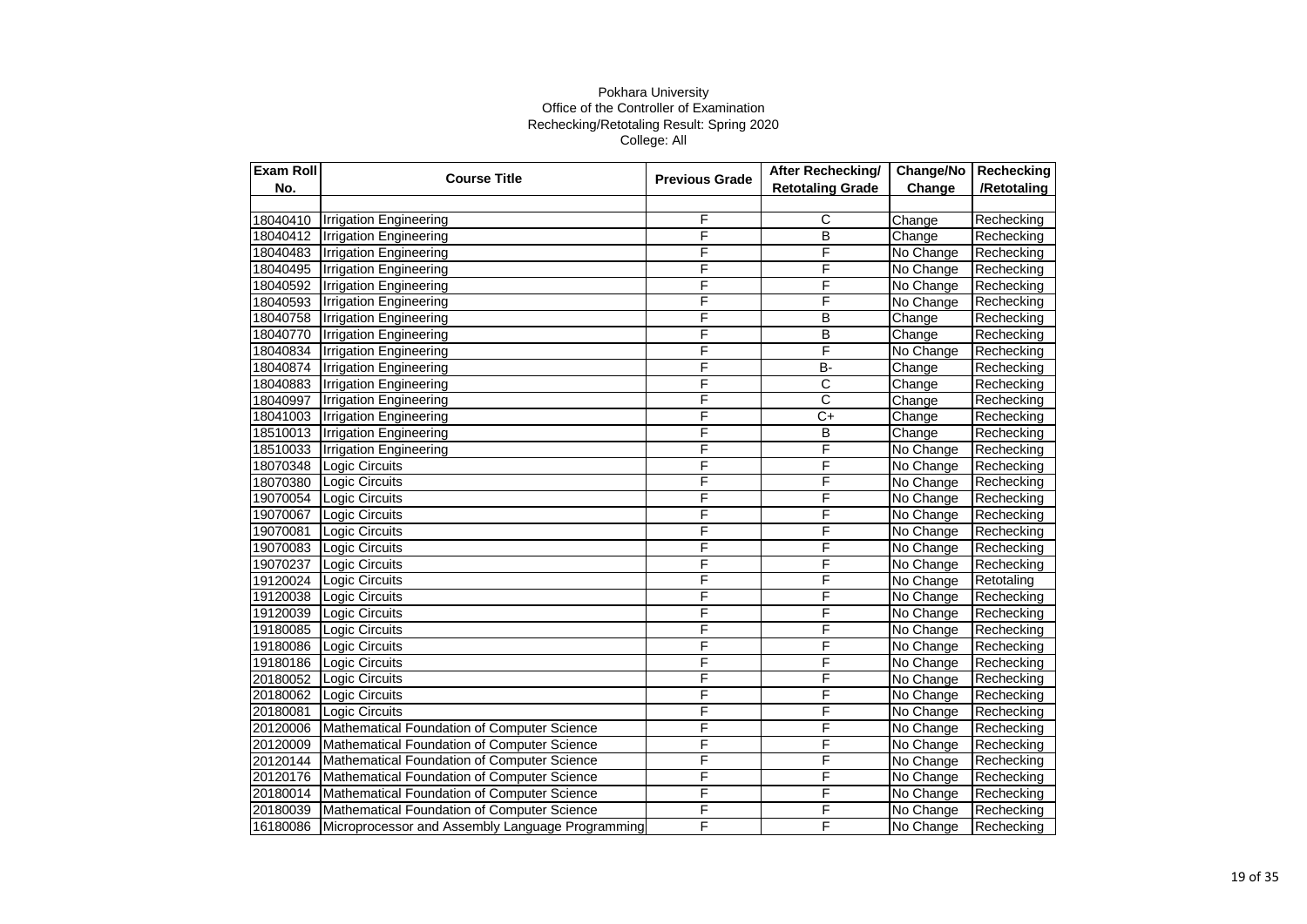| <b>Exam Roll</b> | <b>Course Title</b>                              | <b>Previous Grade</b> | After Rechecking/       | Change/No | Rechecking  |
|------------------|--------------------------------------------------|-----------------------|-------------------------|-----------|-------------|
| No.              |                                                  |                       | <b>Retotaling Grade</b> | Change    | /Retotaling |
|                  |                                                  |                       |                         |           |             |
| 18120053         | Microprocessor and Assembly Language Programming | F                     | $\overline{F}$          | No Change | Rechecking  |
| 18120083         | Microprocessor and Assembly Language Programming | F                     | $\overline{F}$          | No Change | Rechecking  |
| 19120049         | Microprocessor and Assembly Language Programming | F                     | F                       | No Change | Rechecking  |
| 19120069         | Microprocessor and Assembly Language Programming | F                     | F                       | No Change | Rechecking  |
| 19120073         | Microprocessor and Assembly Language Programming | F                     | F                       | No Change | Rechecking  |
| 19180019         | Microprocessor and Assembly Language Programming | F                     | F                       | No Change | Rechecking  |
| 19180122         | Microprocessor and Assembly Language Programming | F                     | F                       | No Change | Rechecking  |
| 19180132         | Microprocessor and Assembly Language Programming | F                     | F                       | No Change | Retotaling  |
| 13070125         | Microprocessors                                  | F                     | $\overline{C}$          | Change    | Rechecking  |
| 13480095         | Microprocessors                                  | F                     | F                       | No Change | Rechecking  |
| 14070083         | Microprocessors                                  | F                     | F                       | No Change | Rechecking  |
| 14070097         | Microprocessors                                  | F                     | F                       | No Change | Rechecking  |
| 15480105         | Microprocessors                                  | F                     | F                       | No Change | Rechecking  |
| 16480133         | Microprocessors                                  | F                     | F                       | No Change | Rechecking  |
| 17110031         | Microprocessors                                  | F                     | F                       | No Change | Rechecking  |
| 17110040         | <b>Microprocessors</b>                           | F                     | $\overline{F}$          | No Change | Rechecking  |
| 18070331         | Microprocessors                                  | F                     | F                       | No Change | Rechecking  |
| 18070348         | Microprocessors                                  | F                     | F                       | No Change | Rechecking  |
| 18070370         | Microprocessors                                  | F                     | F                       | No Change | Rechecking  |
| 18070380         | Microprocessors                                  | F                     | F                       | No Change | Rechecking  |
| 18480107         | Microprocessors                                  | F                     | F                       | No Change | Rechecking  |
| 18480108         | Microprocessors                                  | F                     | F                       | No Change | Rechecking  |
| 18480112         | Microprocessors                                  | F                     | F                       | No Change | Rechecking  |
| 18480119         | Microprocessors                                  | F                     | F                       | No Change | Rechecking  |
| 19070054         | Microprocessors                                  | F                     | $B -$                   | Change    | Rechecking  |
| 19070063         | Microprocessors                                  | F                     | $\overline{B}$          | Change    | Rechecking  |
| 19070082         | Microprocessors                                  | F                     | B                       | Change    | Rechecking  |
| 19070252         | Microprocessors                                  | F                     | F                       | No Change | Rechecking  |
| 19070297         | Microprocessors                                  | F                     | F                       | No Change | Rechecking  |
| 19070305         | Microprocessors                                  | F                     | F                       | No Change | Retotaling  |
| 19070372         | Microprocessors                                  | F                     | F                       | No Change | Retotaling  |
| 19070466         | Microprocessors                                  | F                     | F                       | No Change | Rechecking  |
| 19070472         | Microprocessors                                  | F                     | F                       | No Change | Rechecking  |
| 19070479         | Microprocessors                                  | F                     | F                       | No Change | Rechecking  |
| 19480021         | Microprocessors                                  | F                     | F                       | No Change | Rechecking  |
| 19480028         | Microprocessors                                  | F                     | F                       | No Change | Rechecking  |
| 19480033         | Microprocessors                                  | F                     | F                       | No Change | Rechecking  |
| 19480045         | Microprocessors                                  | F                     | F                       | No Change | Rechecking  |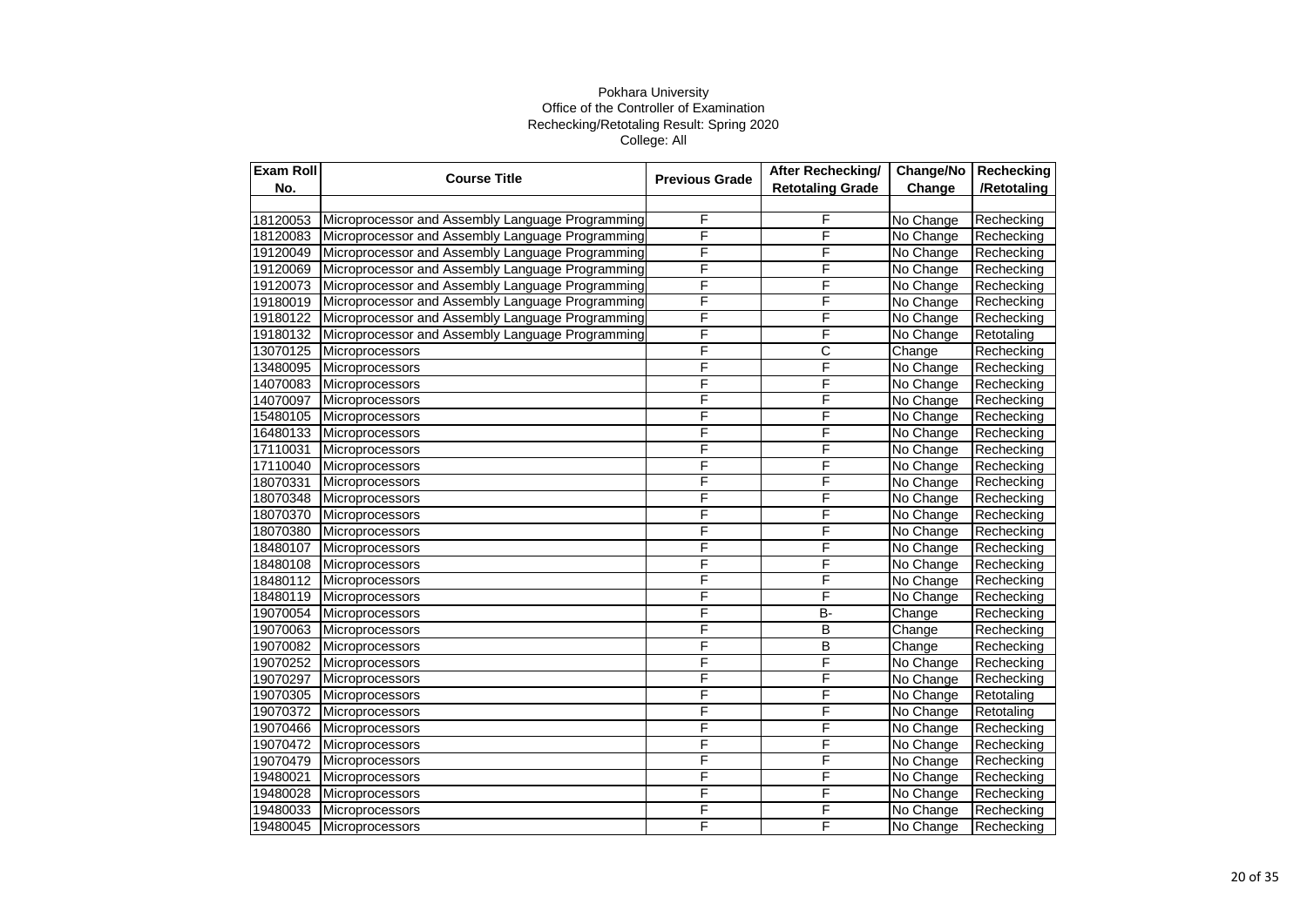| Exam Roll | <b>Course Title</b>                             | <b>Previous Grade</b> | After Rechecking/       | Change/No | Rechecking  |
|-----------|-------------------------------------------------|-----------------------|-------------------------|-----------|-------------|
| No.       |                                                 |                       | <b>Retotaling Grade</b> | Change    | /Retotaling |
|           |                                                 |                       |                         |           |             |
| 19480057  | Microprocessors                                 | F                     | F                       | No Change | Rechecking  |
| 14120083  | <b>Network Theory</b>                           | F                     | F                       | No Change | Rechecking  |
| 15120048  | <b>Network Theory</b>                           | F                     | F                       | No Change | Rechecking  |
| 15120077  | <b>Network Theory</b>                           | F                     | F                       | No Change | Retotaling  |
| 16120009  | <b>Network Theory</b>                           | F                     | F                       | No Change | Rechecking  |
| 17120028  | <b>Network Theory</b>                           | F                     | F                       | No Change | Rechecking  |
| 17120048  | <b>Network Theory</b>                           | F                     | F                       | No Change | Rechecking  |
| 18120175  | Network Theory                                  | F                     | F                       | No Change | Rechecking  |
| 18120200  | <b>Network Theory</b>                           | F                     | F                       | No Change | Rechecking  |
| 19070021  | <b>Network Theory</b>                           | F                     | F                       | No Change | Rechecking  |
| 19480001  | <b>Network Theory</b>                           | F                     | F                       | No Change | Rechecking  |
| 20120004  | <b>Network Theory</b>                           | F                     | F                       | No Change | Rechecking  |
| 20120006  | <b>Network Theory</b>                           | F                     | F                       | No Change | Rechecking  |
| 20120021  | <b>Network Theory</b>                           | F                     | F                       | No Change | Rechecking  |
| 20120054  | <b>Network Theory</b>                           | F                     | F                       | No Change | Rechecking  |
| 20120057  | <b>Network Theory</b>                           | F                     | F                       | No Change | Rechecking  |
| 20120119  | Network Theory                                  | F                     | F                       | No Change | Rechecking  |
| 20120124  | <b>Network Theory</b>                           | F                     | F                       | No Change | Rechecking  |
| 20120153  | <b>Network Theory</b>                           | F                     | F                       | No Change | Rechecking  |
| 13520871  | <b>Numerical Methods</b>                        | F                     | $\overline{C+}$         | Change    | Rechecking  |
| 14070033  | Numerical Methods                               | F                     | F                       | No Change | Retotaling  |
| 14110002  | <b>Numerical Methods</b>                        | F                     | F                       | No Change | Retotaling  |
| 17520178  | <b>Numerical Methods</b>                        | F                     | F                       | No Change | Rechecking  |
| 18070276  | Numerical Methods                               | F                     | F                       | No Change | Rechecking  |
| 19040008  | <b>Numerical Methods</b>                        | F                     | $\overline{\text{c}}$   | Change    | Rechecking  |
| 19040030  | <b>Numerical Methods</b>                        | F                     | F                       | No Change | Rechecking  |
| 19040058  | Numerical Methods                               | F                     | F                       | No Change | Rechecking  |
| 19040089  | <b>Numerical Methods</b>                        | F                     | F                       | No Change | Rechecking  |
| 19040254  | <b>Numerical Methods</b>                        | <b>NQ</b>             | <b>NQ</b>               | No Change | Rechecking  |
| 19040539  | <b>Numerical Methods</b>                        | F                     | F                       | No Change | Rechecking  |
| 19040591  | <b>Numerical Methods</b>                        | F                     | F                       | No Change | Rechecking  |
| 19040598  | Numerical Methods                               | F                     | F                       | No Change | Rechecking  |
| 19040841  | <b>Numerical Methods</b>                        | F                     | F                       | No Change | Rechecking  |
| 19040899  | <b>Numerical Methods</b>                        | F                     | F                       | No Change | Rechecking  |
| 19180147  | <b>Numerical Methods</b>                        | A-                    | A-                      | No Change | Rechecking  |
| 19180148  | <b>Numerical Methods</b>                        | А-                    | A-                      | No Change | Rechecking  |
| 19480075  | <b>Numerical Methods</b>                        | F                     | B                       | Change    | Rechecking  |
| 18120053  | Object Oriented Design and Modeling through UML | F                     | F                       | No Change | Rechecking  |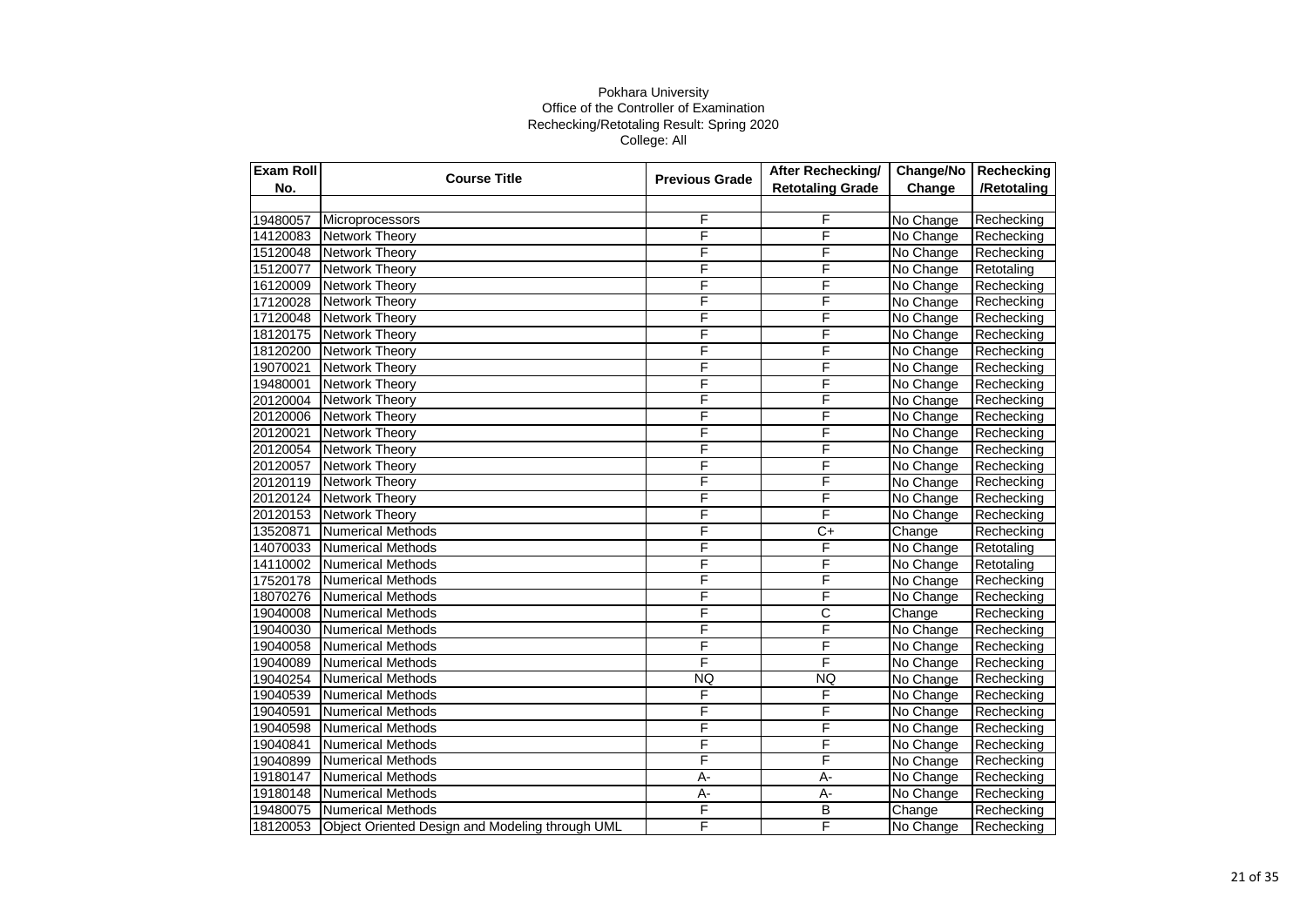| <b>Exam Roll</b> | <b>Course Title</b>                             | <b>Previous Grade</b> | After Rechecking/       | Change/No | Rechecking  |
|------------------|-------------------------------------------------|-----------------------|-------------------------|-----------|-------------|
| No.              |                                                 |                       | <b>Retotaling Grade</b> | Change    | /Retotaling |
|                  |                                                 |                       |                         |           |             |
| 18120095         | Object Oriented Design and Modeling through UML | F                     | F                       | No Change | Rechecking  |
| 18120116         | Object Oriented Design and Modeling through UML | F                     | F                       | No Change | Rechecking  |
| 18120117         | Object Oriented Design and Modeling through UML | F                     | F                       | No Change | Rechecking  |
| 18120125         | Object Oriented Design and Modeling through UML | $C+$                  | $C+$                    | No Change | Rechecking  |
| 18120131         | Object Oriented Design and Modeling through UML | B                     | B                       | No Change | Rechecking  |
| 18120138         | Object Oriented Design and Modeling through UML | F                     | F                       | No Change | Rechecking  |
| 18120159         | Object Oriented Design and Modeling through UML | F                     | F                       | No Change | Rechecking  |
| 18120179         | Object Oriented Design and Modeling through UML | F                     | F                       | No Change | Rechecking  |
| 18120191         | Object Oriented Design and Modeling through UML | F                     | F                       | No Change | Rechecking  |
| 18120200         | Object Oriented Design and Modeling through UML | F                     | F                       | No Change | Rechecking  |
| 18120216         | Object Oriented Design and Modeling through UML | F                     | F                       | No Change | Rechecking  |
| 18120220         | Object Oriented Design and Modeling through UML | F                     | F                       | No Change | Rechecking  |
| 19180118         | Object Oriented Design and Modeling through UML | F                     | F                       | No Change | Rechecking  |
| 15120077         | Object Oriented Programming in C++              | F                     | F                       | No Change | Retotaling  |
| 16070006         | Object Oriented Programming in C++              | F                     | F                       | No Change | Retotaling  |
| 16520750         | Object Oriented Programming in C++              | F                     | F                       | No Change | Rechecking  |
| 16520891         | Object Oriented Programming in C++              | F                     | F                       | No Change | Rechecking  |
| 16520896         | Object Oriented Programming in C++              | F                     | F                       | No Change | Rechecking  |
| 17480133         | Object Oriented Programming in C++              | F                     | F                       | No Change | Retotaling  |
| 17520584         | Object Oriented Programming in C++              | F                     | F                       | No Change | Rechecking  |
| 18040474         | Object Oriented Programming in C++              | F                     | F                       | No Change | Rechecking  |
| 18040490         | Object Oriented Programming in C++              | F                     | F                       | No Change | Rechecking  |
| 18040507         | Object Oriented Programming in C++              | F                     | F                       | No Change | Rechecking  |
| 18040516         | Object Oriented Programming in C++              | F                     | F                       | No Change | Rechecking  |
| 18041128         | Object Oriented Programming in C++              | F                     | F                       | No Change | Rechecking  |
| 19040061         | Object Oriented Programming in C++              | F                     | D+                      | Change    | Rechecking  |
| 19040260         | Object Oriented Programming in C++              | F                     | F                       | No Change | Rechecking  |
| 19040274         | Object Oriented Programming in C++              | F                     | F                       | No Change | Rechecking  |
| 19040328         | Object Oriented Programming in C++              | F                     | F                       | No Change | Rechecking  |
| 19040420         | Object Oriented Programming in C++              | F                     | F                       | No Change | Rechecking  |
| 19040433         | Object Oriented Programming in C++              | F                     | F                       | No Change | Rechecking  |
| 19040439         | Object Oriented Programming in C++              | F                     | F                       | No Change | Rechecking  |
| 19040458         | Object Oriented Programming in C++              | F                     | F                       | No Change | Rechecking  |
| 19040735         | Object Oriented Programming in C++              | F                     | F                       | No Change | Rechecking  |
| 19040943         | Object Oriented Programming in C++              | F                     | F                       | No Change | Rechecking  |
| 19041120         | Object Oriented Programming in C++              | F                     | F                       | No Change | Rechecking  |
| 19041160         | Object Oriented Programming in C++              | F                     | F                       | No Change | Rechecking  |
| 20040059         | Object Oriented Programming in C++              | F                     | F                       | No Change | Rechecking  |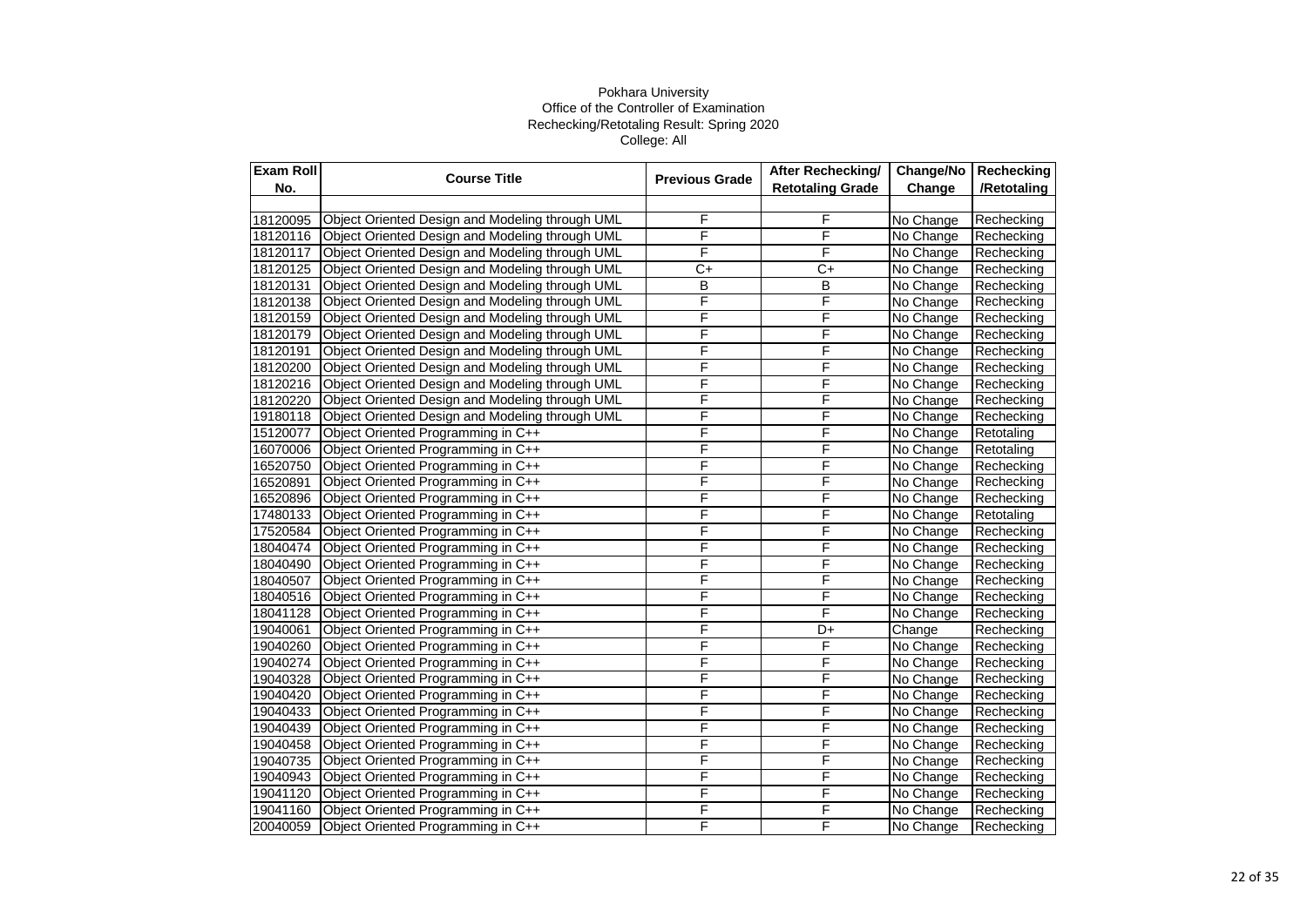| <b>Exam Roll</b> | <b>Course Title</b><br><b>Previous Grade</b> | After Rechecking/ | Change/No               | Rechecking |             |
|------------------|----------------------------------------------|-------------------|-------------------------|------------|-------------|
| No.              |                                              |                   | <b>Retotaling Grade</b> | Change     | /Retotaling |
|                  |                                              |                   |                         |            |             |
| 20040065         | Object Oriented Programming in C++           | F                 | F                       | No Change  | Rechecking  |
| 20040129         | Object Oriented Programming in C++           | F                 | $C+$                    | Change     | Rechecking  |
| 20040291         | Object Oriented Programming in C++           | F                 | F                       | No Change  | Rechecking  |
| 20040301         | Object Oriented Programming in C++           | F                 | F                       | No Change  | Rechecking  |
| 20040305         | Object Oriented Programming in C++           | F                 | F                       | No Change  | Rechecking  |
| 20040306         | Object Oriented Programming in C++           | F                 | F                       | No Change  | Rechecking  |
| 20040307         | Object Oriented Programming in C++           | F                 | F                       | No Change  | Rechecking  |
| 20040394         | Object Oriented Programming in C++           | F                 | F                       | No Change  | Rechecking  |
| 20040410         | Object Oriented Programming in C++           | F                 | F                       | No Change  | Rechecking  |
| 20040456         | Object Oriented Programming in C++           | F                 | F                       | No Change  | Rechecking  |
| 20040486         | Object Oriented Programming in C++           | F                 | F                       | No Change  | Rechecking  |
| 20040531         | Object Oriented Programming in C++           | F                 | F                       | No Change  | Rechecking  |
| 20040532         | Object Oriented Programming in C++           | F                 | F                       | No Change  | Rechecking  |
| 20040749         | Object Oriented Programming in C++           | F                 | F                       | No Change  | Rechecking  |
| 20040810         | Object Oriented Programming in C++           | F                 | F                       | No Change  | Rechecking  |
| 20041103         | Object Oriented Programming in C++           | F                 | F                       | No Change  | Rechecking  |
| 20041241         | Object Oriented Programming in C++           | F                 | F                       | No Change  | Rechecking  |
| 20070098         | Object Oriented Programming in C++           | F                 | B                       | Change     | Rechecking  |
| 20070119         | Object Oriented Programming in C++           | F                 | $\overline{B}$          | Change     | Rechecking  |
| 20070332         | Object Oriented Programming in C++           | F                 | F                       | No Change  | Rechecking  |
| 20070333         | Object Oriented Programming in C++           | F                 | F                       | No Change  | Rechecking  |
| 20110004         | Object Oriented Programming in C++           | F                 | F                       | No Change  | Rechecking  |
| 20110009         | Object Oriented Programming in C++           | F                 | F                       | No Change  | Retotaling  |
| 20120059         | Object Oriented Programming in C++           | F                 | F                       | No Change  | Rechecking  |
| 20120119         | Object Oriented Programming in C++           | F                 | F                       | No Change  | Rechecking  |
| 20180090         | Object Oriented Programming in C++           | F                 | F                       | No Change  | Rechecking  |
| 20180126         | Object Oriented Programming in C++           | F                 | F                       | No Change  | Rechecking  |
| 20180135         | Object Oriented Programming in C++           | F                 | F                       | No Change  | Rechecking  |
| 20180141         | Object Oriented Programming in C++           | F                 | F                       | No Change  | Rechecking  |
| 20480018         | Object Oriented Programming in C++           | F                 | F                       | No Change  | Rechecking  |
| 20480036         | Object Oriented Programming in C++           | F                 | B                       | Change     | Rechecking  |
| 18180090         | <b>Object Oriented Software Development</b>  | F                 | F                       | No Change  | Rechecking  |
| 18180111         | <b>Object Oriented Software Development</b>  | F                 | F                       | No Change  | Rechecking  |
| 18070382         | <b>Object Oriented Software Engineering</b>  | F                 | F                       | No Change  | Rechecking  |
| 18070397         | <b>Object Oriented Software Engineering</b>  | F                 | F                       | No Change  | Rechecking  |
| 18070400         | <b>Object Oriented Software Engineering</b>  | F                 | F                       | No Change  | Rechecking  |
| 18070424         | <b>Object Oriented Software Engineering</b>  | F                 | F                       | No Change  | Rechecking  |
| 18070443         | <b>Object Oriented Software Engineering</b>  | F                 | F                       | No Change  | Rechecking  |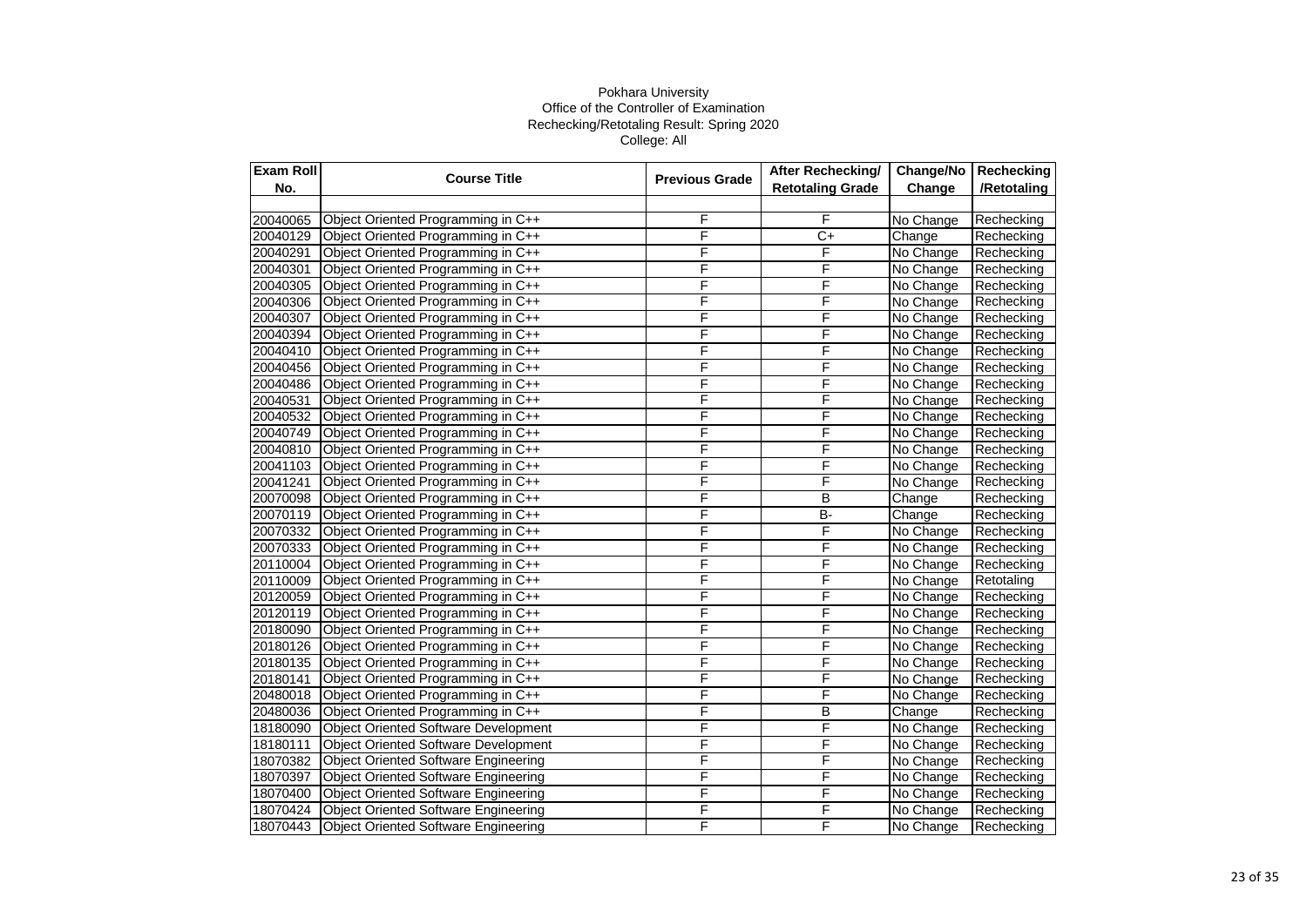| <b>Exam Roll</b> | <b>Course Title</b><br><b>Previous Grade</b> | <b>After Rechecking/</b> | Change/No               | Rechecking |             |
|------------------|----------------------------------------------|--------------------------|-------------------------|------------|-------------|
| No.              |                                              |                          | <b>Retotaling Grade</b> | Change     | /Retotaling |
|                  |                                              |                          |                         |            |             |
| 18070445         | <b>Object Oriented Software Engineering</b>  | F                        | F                       | No Change  | Rechecking  |
| 15070084         | Physics                                      | F                        | B                       | Change     | Retotaling  |
| 17070132         | Physics                                      | F                        | $B -$                   | Change     | Rechecking  |
| 20070326         | Physics                                      | F                        | $B+$                    | Change     | Rechecking  |
| 13480095         | <b>Power Electronics</b>                     | F                        | F                       | No Change  | Rechecking  |
| 14480065         | <b>Power Electronics</b>                     | F                        | F                       | No Change  | Rechecking  |
| 14480081         | <b>Power Electronics</b>                     | F                        | F                       | No Change  | Rechecking  |
| 15480021         | Power Electronics                            | F                        | F                       | No Change  | Rechecking  |
| 15480070         | <b>Power Electronics</b>                     | F                        | $\overline{\text{c}}$   | Change     | Rechecking  |
| 15480083         | Power Electronics                            | F                        | F                       | No Change  | Rechecking  |
| 15480097         | <b>Power Electronics</b>                     | F                        | $B+$                    | Change     | Rechecking  |
| 15480101         | <b>Power Electronics</b>                     | F                        | F                       | No Change  | Rechecking  |
| 16480033         | <b>Power Electronics</b>                     | F                        | F                       | No Change  | Retotaling  |
| 16480099         | <b>Power Electronics</b>                     | F                        | F                       | No Change  | Rechecking  |
| 16480112         | <b>Power Electronics</b>                     | F                        | F                       | No Change  | Rechecking  |
| 16480115         | <b>Power Electronics</b>                     | F                        | <b>B-</b>               | Change     | Rechecking  |
| 16480136         | <b>Power Electronics</b>                     | F                        | А-                      | Change     | Rechecking  |
| 16480139         | <b>Power Electronics</b>                     | F                        | F                       | No Change  | Rechecking  |
| 17480111         | <b>Power Electronics</b>                     | F                        | F                       | No Change  | Rechecking  |
| 17480112         | <b>Power Electronics</b>                     | F                        | F                       | No Change  | Rechecking  |
| 17480152         | <b>Power Electronics</b>                     | F                        | F                       | No Change  | Retotaling  |
| 18480006         | <b>Power Electronics</b>                     | F                        | F                       | No Change  | Rechecking  |
| 18480029         | <b>Power Electronics</b>                     | F                        | F                       | No Change  | Rechecking  |
| 18480030         | <b>Power Electronics</b>                     | F                        | F                       | No Change  | Rechecking  |
| 18480109         | <b>Power Electronics</b>                     | F                        | $\overline{B+}$         | Change     | Rechecking  |
| 18480119         | <b>Power Electronics</b>                     | F                        | F                       | No Change  | Rechecking  |
| 18480120         | <b>Power Electronics</b>                     | F                        | F                       | No Change  | Rechecking  |
| 18480136         | <b>Power Electronics</b>                     | F                        | F                       | No Change  | Rechecking  |
| 18480140         | <b>Power Electronics</b>                     | D+                       | D+                      | No Change  | Retotaling  |
| 15480035         | <b>Power Plant Equipment</b>                 | F                        | F                       | No Change  | Rechecking  |
| 18480001         | Power Plant Equipment                        | F                        | F                       | No Change  | Rechecking  |
| 18480002         | <b>Power Plant Equipment</b>                 | F                        | F                       | No Change  | Rechecking  |
| 18480009         | <b>Power Plant Equipment</b>                 | F                        | F                       | No Change  | Rechecking  |
| 18480020         | <b>Power Plant Equipment</b>                 | F                        | F                       | No Change  | Rechecking  |
| 18480032         | <b>Power Plant Equipment</b>                 | F                        | F                       | No Change  | Rechecking  |
| 18480034         | Power Plant Equipment                        | F                        | F                       | No Change  | Rechecking  |
| 18480123         | Power Plant Equipment                        | F                        | F                       | No Change  | Rechecking  |
| 18480126         | <b>Power Plant Equipment</b>                 | F                        | F                       | No Change  | Rechecking  |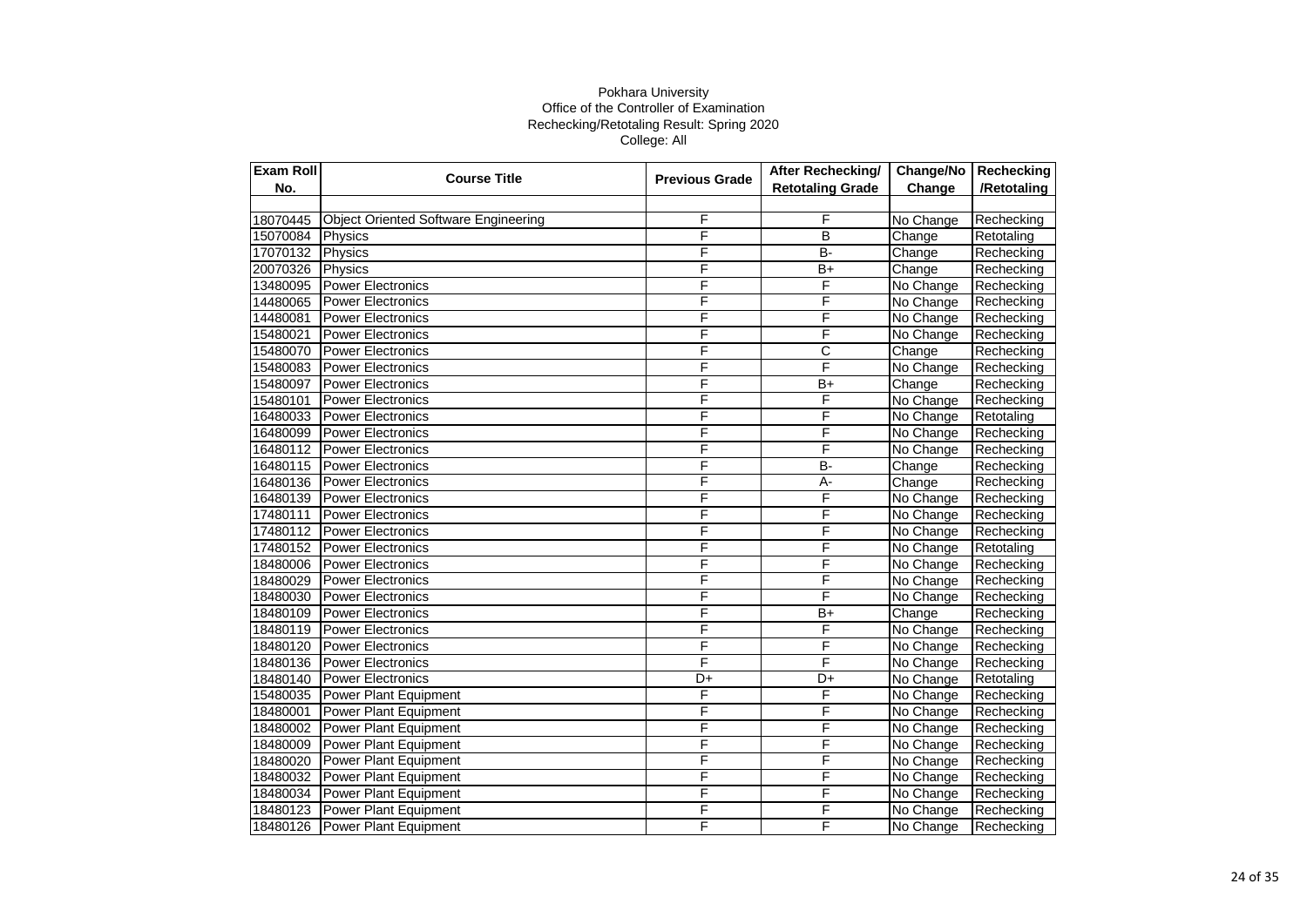| <b>Exam Roll</b> | <b>Course Title</b>                 | <b>Previous Grade</b> | After Rechecking/       | Change/No | Rechecking  |
|------------------|-------------------------------------|-----------------------|-------------------------|-----------|-------------|
| No.              |                                     |                       | <b>Retotaling Grade</b> | Change    | /Retotaling |
|                  |                                     |                       |                         |           |             |
| 15480035         | Power System Analysis               | F                     | F                       | No Change | Rechecking  |
| 16480046         | Power System Analysis               | F                     | F                       | No Change | Rechecking  |
| 16480122         | Power System Analysis               | F                     | F                       | No Change | Rechecking  |
| 18480112         | Power System Analysis               | F                     | F                       | No Change | Rechecking  |
| 18480108         | <b>Power System Analysis</b>        | F                     | F                       | No Change | Rechecking  |
| 18180081         | Principles of Programming Languages | F                     | F                       | No Change | Rechecking  |
| 18180098         | Principles of Programming Languages | F                     | F                       | No Change | Rechecking  |
| 18180101         | Principles of Programming Languages | F                     | F                       | No Change | Rechecking  |
| 15120044         | Probability and Queuing Theory      | F                     | $\overline{B}$          | Change    | Rechecking  |
| 15520502         | <b>Probability and Statistics</b>   | F                     | F                       | No Change | Rechecking  |
| 19040025         | <b>Probability and Statistics</b>   | F                     | $B -$                   | Change    | Rechecking  |
| 19040068         | <b>Probability and Statistics</b>   | F                     | $C+$                    | Change    | Rechecking  |
| 19040079         | <b>Probability and Statistics</b>   | F                     | $\overline{C}$          | Change    | Rechecking  |
| 19040716         | <b>Probability and Statistics</b>   | F                     | $C+$                    | Change    | Rechecking  |
| 19040768         | <b>Probability and Statistics</b>   | F                     | F                       | No Change | Retotaling  |
| 19120179         | Programming in JAVA                 | F                     | F                       | No Change | Rechecking  |
| 18070335         | <b>Programming Technology</b>       | F                     | F                       | No Change | Rechecking  |
| 18070359         | <b>Programming Technology</b>       | F                     | F                       | No Change | Rechecking  |
| 19070054         | <b>Programming Technology</b>       | F                     | F                       | No Change | Rechecking  |
| 19070058         | <b>Programming Technology</b>       | F                     | F                       | No Change | Rechecking  |
| 19070063         | <b>Programming Technology</b>       | F                     | F                       | No Change | Rechecking  |
| 19070082         | <b>Programming Technology</b>       | F                     | F                       | No Change | Rechecking  |
| 19070298         | <b>Programming Technology</b>       | F                     | F                       | No Change | Rechecking  |
| 19070305         | <b>Programming Technology</b>       | F                     | F                       | No Change | Retotaling  |
| 19070308         | Programming Technology              | F                     | F                       | No Change | Rechecking  |
| 19070349         | <b>Programming Technology</b>       | F                     | F                       | No Change | Retotaling  |
| 19070351         | Programming Technology              | F                     | $\overline{F}$          | No Change | Retotaling  |
| 19070370         | <b>Programming Technology</b>       | F                     | F                       | No Change | Retotaling  |
| 19070372         | <b>Programming Technology</b>       | F                     | F                       | No Change | Rechecking  |
| 19070407         | <b>Programming Technology</b>       | F                     | F                       | No Change | Retotaling  |
| 19070414         | <b>Programming Technology</b>       | F                     | $\overline{B+}$         | Change    | Rechecking  |
| 19070436         | <b>Programming Technology</b>       | F                     | F                       | No Change | Rechecking  |
| 18480002         | <b>Research Methodology</b>         | F                     | F                       | No Change | Rechecking  |
| 18480006         | Research Methodology                | F                     | F                       | No Change | Retotaling  |
| 18480019         | Research Methodology                | F                     | F                       | No Change | Rechecking  |
| 18480020         | Research Methodology                | F                     | F                       | No Change | Rechecking  |
| 18480034         | <b>Research Methodology</b>         | F                     | F                       | No Change | Rechecking  |
| 18480116         | Research Methodology                | F                     | F                       | No Change | Rechecking  |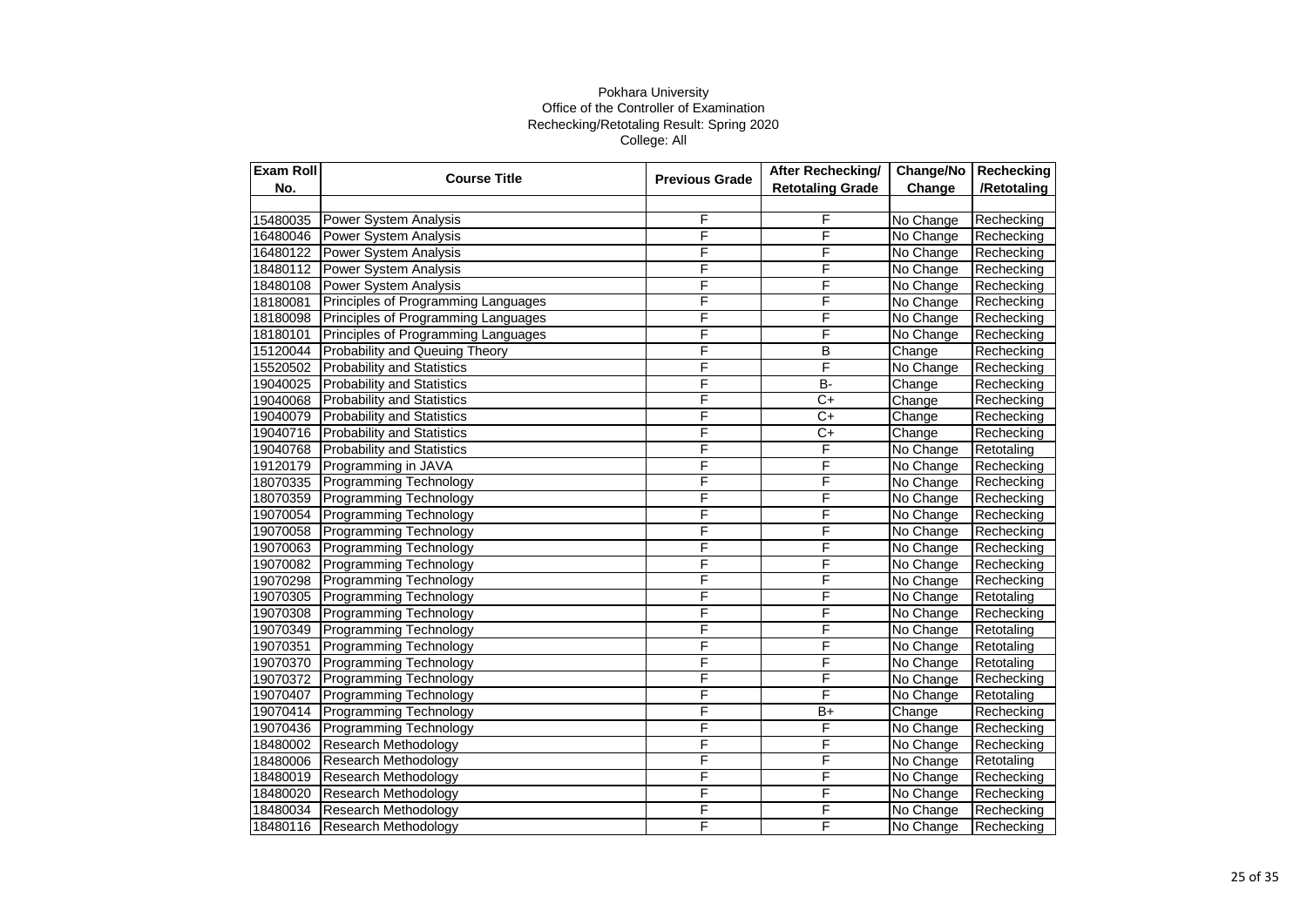| <b>Exam Roll</b> | <b>Course Title</b>               | <b>Previous Grade</b> | After Rechecking/       | Change/No | Rechecking  |
|------------------|-----------------------------------|-----------------------|-------------------------|-----------|-------------|
| No.              |                                   |                       | <b>Retotaling Grade</b> | Change    | /Retotaling |
|                  |                                   |                       |                         |           |             |
| 15520229         | Sanitary Engineering              | F                     | F                       | No Change | Rechecking  |
| 15520273         | Sanitary Engineering              | F                     | F                       | No Change | Rechecking  |
| 18040109         | Sanitary Engineering              | F                     | F                       | No Change | Rechecking  |
| 18040124         | <b>Sanitary Engineering</b>       | F                     | Ç-                      | Change    | Rechecking  |
| 18040127         | <b>Sanitary Engineering</b>       | F                     | $\overline{C}$          | Change    | Rechecking  |
| 18040140         | <b>Sanitary Engineering</b>       | F                     | F                       | No Change | Rechecking  |
| 18040162         | <b>Sanitary Engineering</b>       | F                     | F                       | No Change | Rechecking  |
| 18040175         | Sanitary Engineering              | F                     | F                       | No Change | Rechecking  |
| 18040185         | Sanitary Engineering              | F                     | F                       | No Change | Retotaling  |
| 18040187         | <b>Sanitary Engineering</b>       | F                     | F                       | No Change | Rechecking  |
| 18040197         | <b>Sanitary Engineering</b>       | F                     | F                       | No Change | Rechecking  |
| 18040294         | <b>Sanitary Engineering</b>       | F                     | F                       | No Change | Rechecking  |
| 18040349         | <b>Sanitary Engineering</b>       | F                     | F                       | No Change | Retotaling  |
| 18040551         | <b>Sanitary Engineering</b>       | F                     | F                       | No Change | Rechecking  |
| 18040570         | <b>Sanitary Engineering</b>       | F                     | F                       | No Change | Rechecking  |
| 18040779         | <b>Sanitary Engineering</b>       | F                     | F                       | No Change | Rechecking  |
| 18040841         | <b>Sanitary Engineering</b>       | F                     | F                       | No Change | Rechecking  |
| 18040847         | Sanitary Engineering              | F                     | F                       | No Change | Rechecking  |
| 18041083         | Sanitary Engineering              | F                     | F                       | No Change | Rechecking  |
| 18041108         | Sanitary Engineering              | F                     | F                       | No Change | Rechecking  |
| 16520826         | Sanitary Engineering              | Ē                     | F                       | No Change | Rechecking  |
| 16480114         | Signal and Systems                | F                     | $\overline{B}$          | Change    | Rechecking  |
| 18120013         | Signals, Systems & Processing     | F                     | $B -$                   | Change    | Rechecking  |
| 18070351         | Simulation and Modeling           | F                     | $C -$                   | Change    | Rechecking  |
| 19120037         | Software Engineering Fundamentals | F                     | F                       | No Change | Rechecking  |
| 19120039         | Software Engineering Fundamentals | F                     | F                       | No Change | Rechecking  |
| 19120041         | Software Engineering Fundamentals | F                     | F                       | No Change | Rechecking  |
| 13520018         | Soil Mechanics                    | F                     | $\overline{A}$ -        | Change    | Rechecking  |
| 13520109         | Soil Mechanics                    | F                     | F                       | No Change | Rechecking  |
| 13520140         | Soil Mechanics                    | F                     | F                       | No Change | Rechecking  |
| 13520269         | Soil Mechanics                    | $B+$                  | $B+$                    | No Change | Rechecking  |
| 16520010         | Soil Mechanics                    | F                     | F                       | No Change | Rechecking  |
| 16520117         | Soil Mechanics                    | F                     | F                       | No Change | Rechecking  |
| 16520193         | Soil Mechanics                    | F                     | F                       | No Change | Rechecking  |
| 16520516         | Soil Mechanics                    | F                     | F                       | No Change | Rechecking  |
| 16520526         | Soil Mechanics                    | F                     | F                       | No Change | Rechecking  |
| 16520776         | Soil Mechanics                    | F                     | B-                      | Change    | Rechecking  |
| 17520107         | Soil Mechanics                    | F                     | F                       | No Change | Retotaling  |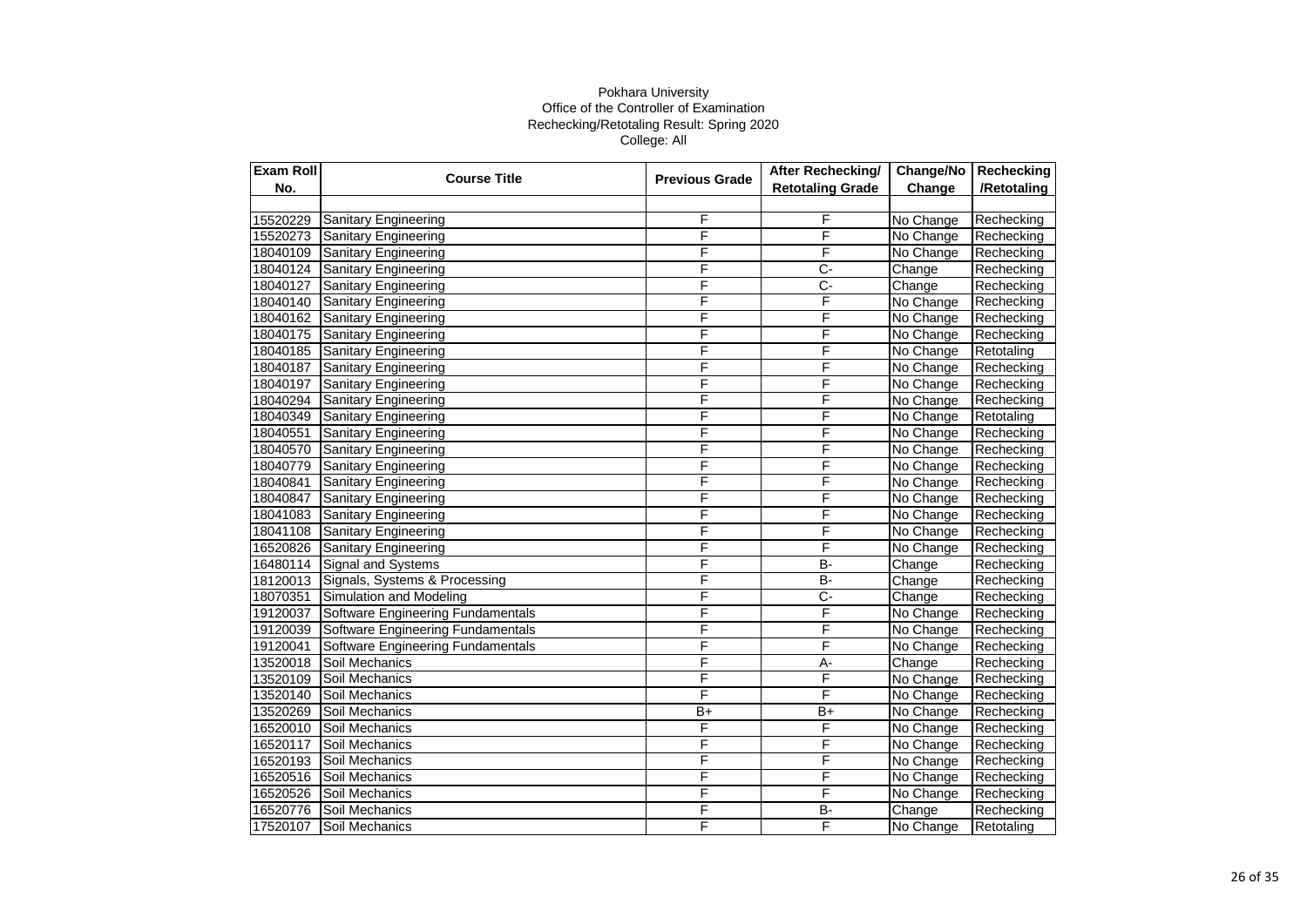| Exam Roll | <b>Course Title</b> | <b>Previous Grade</b> | <b>After Rechecking/</b> | Change/No | Rechecking  |
|-----------|---------------------|-----------------------|--------------------------|-----------|-------------|
| No.       |                     |                       | <b>Retotaling Grade</b>  | Change    | /Retotaling |
|           |                     |                       |                          |           |             |
| 17520171  | Soil Mechanics      | F                     | F                        | No Change | Rechecking  |
| 17520173  | Soil Mechanics      | F                     | $A -$                    | Change    | Rechecking  |
| 17520185  | Soil Mechanics      | F                     | F                        | No Change | Rechecking  |
| 17520193  | Soil Mechanics      | F                     | F                        | No Change | Retotaling  |
| 17520344  | Soil Mechanics      | F                     | F                        | No Change | Rechecking  |
| 17520359  | Soil Mechanics      | F                     | F                        | No Change | Rechecking  |
| 17520360  | Soil Mechanics      | F                     | F                        | No Change | Rechecking  |
| 17520460  | Soil Mechanics      | F                     | F                        | No Change | Rechecking  |
| 17520842  | Soil Mechanics      | F                     | F                        | No Change | Rechecking  |
| 18040032  | Soil Mechanics      | F                     | $\overline{\mathsf{F}}$  | No Change | Rechecking  |
| 18040150  | Soil Mechanics      | F                     | F                        | No Change | Rechecking  |
| 18040162  | Soil Mechanics      | F                     | F                        | No Change | Rechecking  |
| 18040179  | Soil Mechanics      | F                     | F                        | No Change | Rechecking  |
| 18040185  | Soil Mechanics      | F                     | F                        | No Change | Retotaling  |
| 18040197  | Soil Mechanics      | F                     | F                        | No Change | Rechecking  |
| 18040198  | Soil Mechanics      | F                     | F                        | No Change | Retotaling  |
| 18040285  | Soil Mechanics      | F                     | F                        | No Change | Rechecking  |
| 18040313  | Soil Mechanics      | F                     | F                        | No Change | Rechecking  |
| 18040332  | Soil Mechanics      | F                     | F                        | No Change | Rechecking  |
| 18040349  | Soil Mechanics      | F                     | F                        | No Change | Rechecking  |
| 18040364  | Soil Mechanics      | F                     | F                        | No Change | Rechecking  |
| 18040369  | Soil Mechanics      | F                     | F                        | No Change | Rechecking  |
| 18040673  | Soil Mechanics      | F                     | F                        | No Change | Rechecking  |
| 18040866  | Soil Mechanics      | F                     | F                        | No Change | Rechecking  |
| 18040877  | Soil Mechanics      | F                     | F                        | No Change | Rechecking  |
| 18040878  | Soil Mechanics      | F                     | F                        | No Change | Rechecking  |
| 18040887  | Soil Mechanics      | F                     | $\overline{\mathsf{F}}$  | No Change | Rechecking  |
| 18040903  | Soil Mechanics      | F                     | F                        | No Change | Rechecking  |
| 18040905  | Soil Mechanics      | F                     | F                        | No Change | Rechecking  |
| 18040908  | Soil Mechanics      | F                     | $\overline{C}$           | Change    | Rechecking  |
| 18040946  | Soil Mechanics      | F                     | $\overline{C}$           | Change    | Rechecking  |
| 18041131  | Soil Mechanics      | F                     | F                        | No Change | Rechecking  |
| 18520007  | Soil Mechanics      | F                     | $B+$                     | Change    | Rechecking  |
| 18520031  | Soil Mechanics      | F                     | F                        | No Change | Rechecking  |
| 18520037  | Soil Mechanics      | F                     | F                        | No Change | Rechecking  |
| 19510023  | Soil Mechanics      | F                     | F                        | No Change | Rechecking  |
| 19510078  | Soil Mechanics      | F                     | $C+$                     | Change    | Rechecking  |
| 15520172  | Soil Mechanics      | F                     | F                        | No Change | Rechecking  |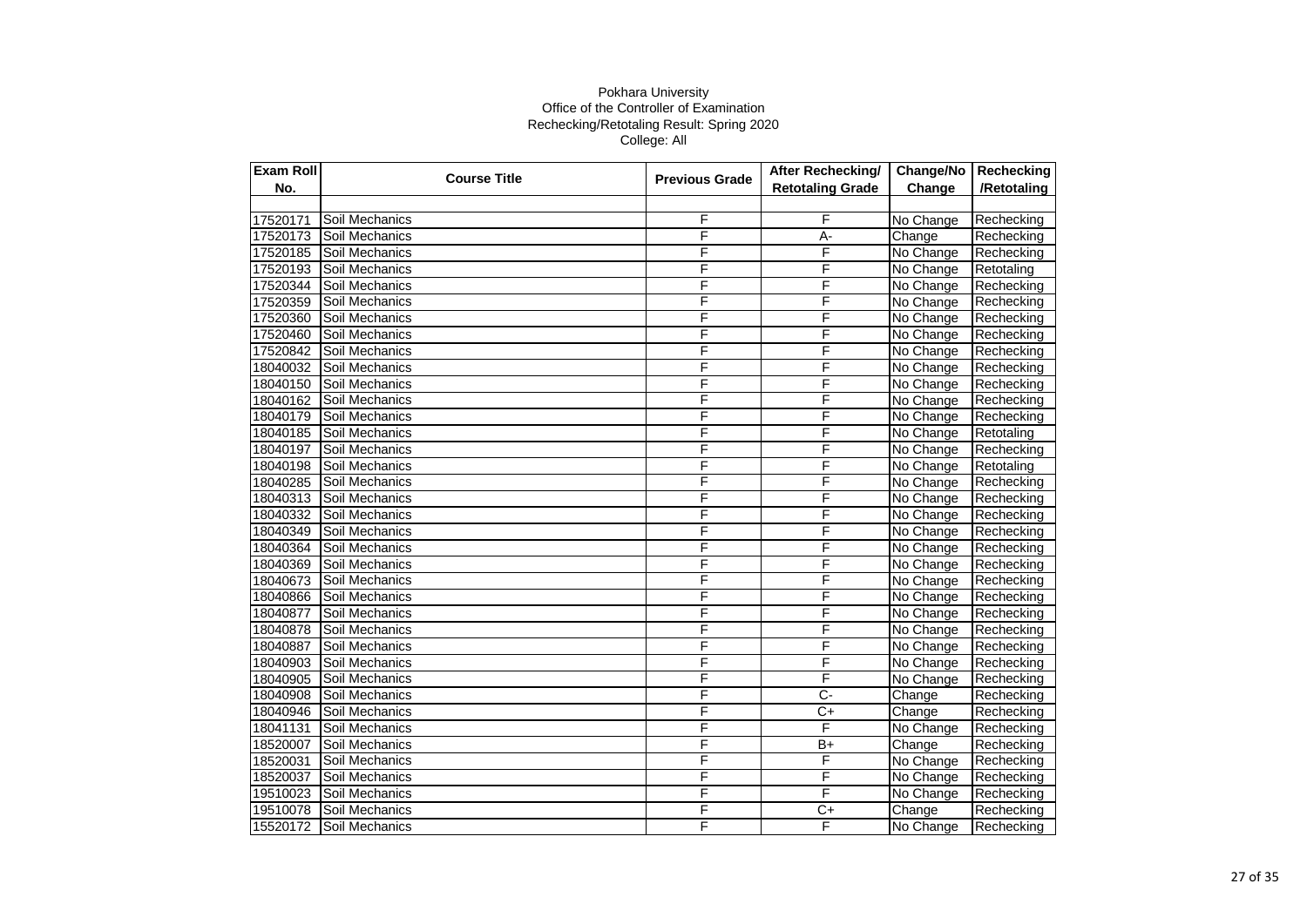| Exam Roll | <b>Course Title</b><br><b>Previous Grade</b> | After Rechecking/  | Change/No               | Rechecking |             |
|-----------|----------------------------------------------|--------------------|-------------------------|------------|-------------|
| No.       |                                              |                    | <b>Retotaling Grade</b> | Change     | /Retotaling |
|           |                                              |                    |                         |            |             |
| 14510036  | <b>Strength of Materials</b>                 | F                  | F                       | No Change  | Rechecking  |
| 14520308  | <b>Strength of Materials</b>                 | F                  | F                       | No Change  | Rechecking  |
| 14520424  | <b>Strength of Materials</b>                 | F                  | F                       | No Change  | Rechecking  |
| 14520677  | <b>Strength of Materials</b>                 | F                  | F                       | No Change  | Rechecking  |
| 15480151  | <b>Strength of Materials</b>                 | F                  | F                       | No Change  | Rechecking  |
| 15510037  | <b>Strength of Materials</b>                 | F                  | F                       | No Change  | Rechecking  |
| 15510043  | <b>Strength of Materials</b>                 | F                  | F                       | No Change  | Retotaling  |
| 15520102  | <b>Strength of Materials</b>                 | F                  | F                       | No Change  | Rechecking  |
| 15520206  | <b>Strength of Materials</b>                 | F                  | F                       | No Change  | Rechecking  |
| 15520732  | <b>Strength of Materials</b>                 | F                  | F                       | No Change  | Rechecking  |
| 15520771  | <b>Strength of Materials</b>                 | F                  | F                       | No Change  | Rechecking  |
| 16510016  | <b>Strength of Materials</b>                 | F                  | F                       | No Change  | Retotaling  |
| 16510030  | <b>Strength of Materials</b>                 | F                  | F                       | No Change  | Rechecking  |
| 16510031  | <b>Strength of Materials</b>                 | F                  | F                       | No Change  | Rechecking  |
| 16510034  | <b>Strength of Materials</b>                 | $\bar{\mathsf{F}}$ | F                       | No Change  | Rechecking  |
| 16510035  | <b>Strength of Materials</b>                 | F                  | $\overline{\mathsf{F}}$ | No Change  | Rechecking  |
| 16510043  | <b>Strength of Materials</b>                 | F                  | F                       | No Change  | Retotaling  |
| 16520240  | <b>Strength of Materials</b>                 | F                  | F                       | No Change  | Rechecking  |
| 16520395  | <b>Strength of Materials</b>                 | F                  | F                       | No Change  | Rechecking  |
| 16520569  | <b>Strength of Materials</b>                 | F                  | F                       | No Change  | Rechecking  |
| 16520609  | <b>Strength of Materials</b>                 | F                  | F                       | No Change  | Rechecking  |
| 16520720  | <b>Strength of Materials</b>                 | F                  | F                       | No Change  | Rechecking  |
| 16521030  | <b>Strength of Materials</b>                 | F                  | F                       | No Change  | Rechecking  |
| 17520107  | <b>Strength of Materials</b>                 | F                  | F                       | No Change  | Retotaling  |
| 17520221  | <b>Strength of Materials</b>                 | F                  | F                       | No Change  | Rechecking  |
| 17520433  | <b>Strength of Materials</b>                 | F                  | F                       | No Change  | Rechecking  |
| 17520986  | <b>Strength of Materials</b>                 | F                  | F                       | No Change  | Rechecking  |
| 18040034  | <b>Strength of Materials</b>                 | F                  | F                       | No Change  | Retotaling  |
| 18040044  | <b>Strength of Materials</b>                 | F                  | F                       | No Change  | Retotaling  |
| 18040091  | <b>Strength of Materials</b>                 | F                  | F                       | No Change  | Rechecking  |
| 18040234  | <b>Strength of Materials</b>                 | F                  | F                       | No Change  | Retotaling  |
| 18040398  | <b>Strength of Materials</b>                 | F                  | F                       | No Change  | Rechecking  |
| 18040422  | <b>Strength of Materials</b>                 | F                  | F                       | No Change  | Rechecking  |
| 18040442  | <b>Strength of Materials</b>                 | F                  | F                       | No Change  | Rechecking  |
| 18040457  | <b>Strength of Materials</b>                 | F                  | F                       | No Change  | Rechecking  |
| 18040486  | <b>Strength of Materials</b>                 | F                  | F                       | No Change  | Rechecking  |
| 18040751  | <b>Strength of Materials</b>                 | F                  | F                       | No Change  | Rechecking  |
| 18040771  | <b>Strength of Materials</b>                 | F                  | F                       | No Change  | Rechecking  |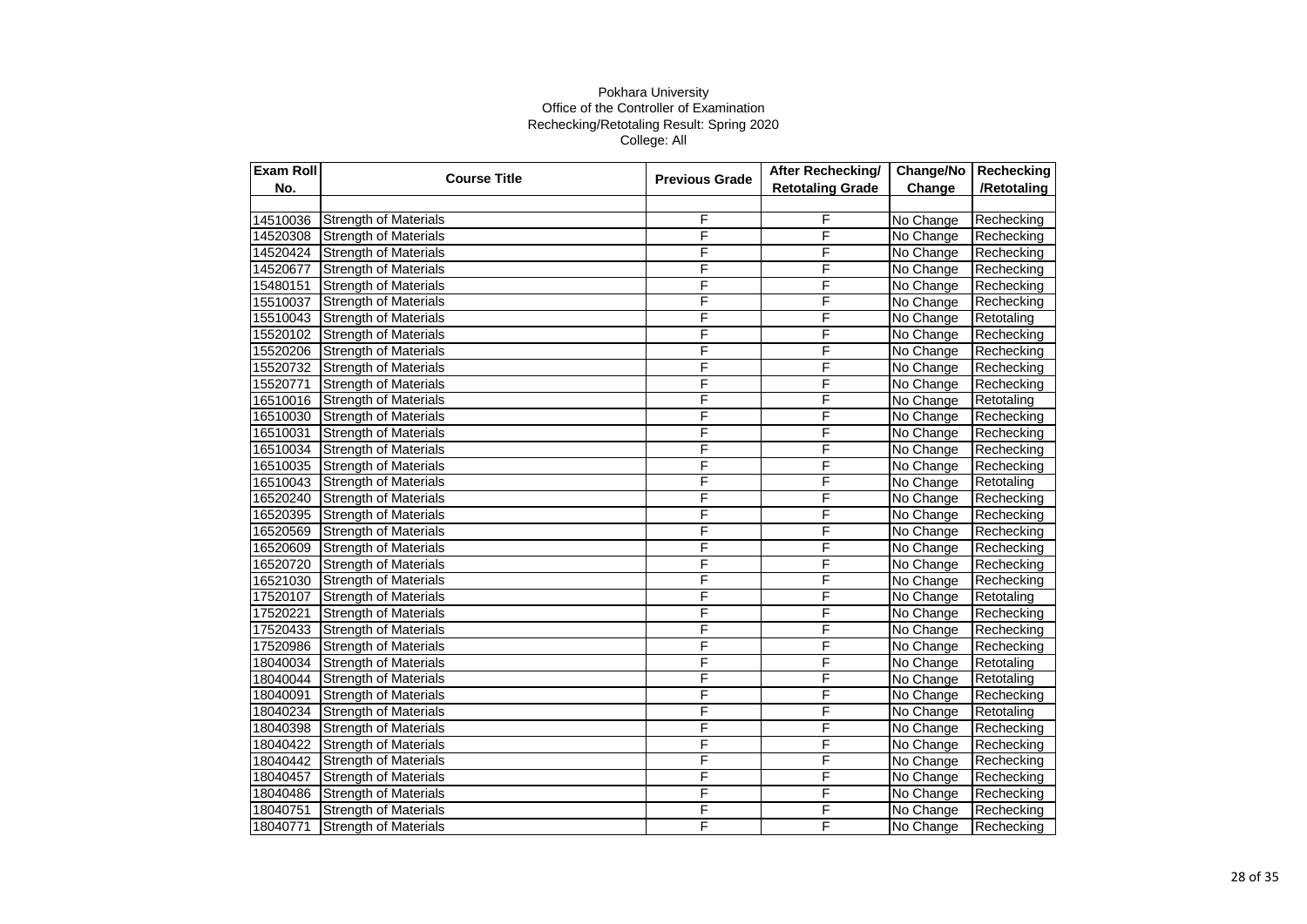| Exam Roll | <b>Course Title</b>          | <b>Previous Grade</b> | After Rechecking/       | Change/No | Rechecking  |
|-----------|------------------------------|-----------------------|-------------------------|-----------|-------------|
| No.       |                              |                       | <b>Retotaling Grade</b> | Change    | /Retotaling |
|           |                              |                       |                         |           |             |
| 18040777  | <b>Strength of Materials</b> | F                     | F                       | No Change | Rechecking  |
| 18040824  | <b>Strength of Materials</b> | F                     | $\overline{C}$          | Change    | Rechecking  |
| 18040857  | <b>Strength of Materials</b> | F                     | Ç-                      | Change    | Rechecking  |
| 18510006  | <b>Strength of Materials</b> | F                     | F                       | No Change | Rechecking  |
| 18510018  | <b>Strength of Materials</b> | F                     | F                       | No Change | Rechecking  |
| 18510028  | <b>Strength of Materials</b> | F                     | F                       | No Change | Rechecking  |
| 18510034  | <b>Strength of Materials</b> | F                     | F                       | No Change | Rechecking  |
| 18520001  | <b>Strength of Materials</b> | F                     | F                       | No Change | Rechecking  |
| 19040098  | <b>Strength of Materials</b> | F                     | F                       | No Change | Rechecking  |
| 19040100  | <b>Strength of Materials</b> | F                     | F                       | No Change | Rechecking  |
| 19040102  | <b>Strength of Materials</b> | F                     | F                       | No Change | Rechecking  |
| 19040105  | <b>Strength of Materials</b> | F                     | F                       | No Change | Rechecking  |
| 19040126  | <b>Strength of Materials</b> | F                     | F                       | No Change | Rechecking  |
| 19040167  | <b>Strength of Materials</b> | F                     | F                       | No Change | Rechecking  |
| 19040200  | <b>Strength of Materials</b> | $\bar{\mathsf{F}}$    | F                       | No Change | Retotaling  |
| 19040205  | <b>Strength of Materials</b> | F                     | $\overline{\mathsf{F}}$ | No Change | Rechecking  |
| 19040216  | <b>Strength of Materials</b> | F                     | F                       | No Change | Rechecking  |
| 19040234  | <b>Strength of Materials</b> | F                     | F                       | No Change | Rechecking  |
| 19040343  | <b>Strength of Materials</b> | F                     | F                       | No Change | Rechecking  |
| 19040389  | <b>Strength of Materials</b> | F                     | F                       | No Change | Rechecking  |
| 19040396  | <b>Strength of Materials</b> | F                     | F                       | No Change | Rechecking  |
| 19040402  | <b>Strength of Materials</b> | F                     | F                       | No Change | Rechecking  |
| 19040417  | <b>Strength of Materials</b> | F                     | F                       | No Change | Rechecking  |
| 19040430  | <b>Strength of Materials</b> | F                     | F                       | No Change | Rechecking  |
| 19040454  | <b>Strength of Materials</b> | F                     | F                       | No Change | Rechecking  |
| 19040456  | <b>Strength of Materials</b> | F                     | F                       | No Change | Rechecking  |
| 19040458  | <b>Strength of Materials</b> | F                     | F                       | No Change | Rechecking  |
| 19040460  | <b>Strength of Materials</b> | F                     | F                       | No Change | Rechecking  |
| 19040494  | <b>Strength of Materials</b> | F                     | F                       | No Change | Rechecking  |
| 19040495  | <b>Strength of Materials</b> | F                     | F                       | No Change | Retotaling  |
| 19040766  | <b>Strength of Materials</b> | F                     | F                       | No Change | Retotaling  |
| 19040768  | <b>Strength of Materials</b> | F                     | F                       | No Change | Retotaling  |
| 19040959  | <b>Strength of Materials</b> | F                     | F                       | No Change | Rechecking  |
| 19041029  | <b>Strength of Materials</b> | F                     | F                       | No Change | Rechecking  |
| 19480036  | <b>Strength of Materials</b> | F                     | F                       | No Change | Rechecking  |
| 19510012  | <b>Strength of Materials</b> | F                     | F                       | No Change | Retotaling  |
| 19510015  | <b>Strength of Materials</b> | F                     | F                       | No Change | Rechecking  |
| 19510018  | <b>Strength of Materials</b> | F                     | F                       | No Change | Rechecking  |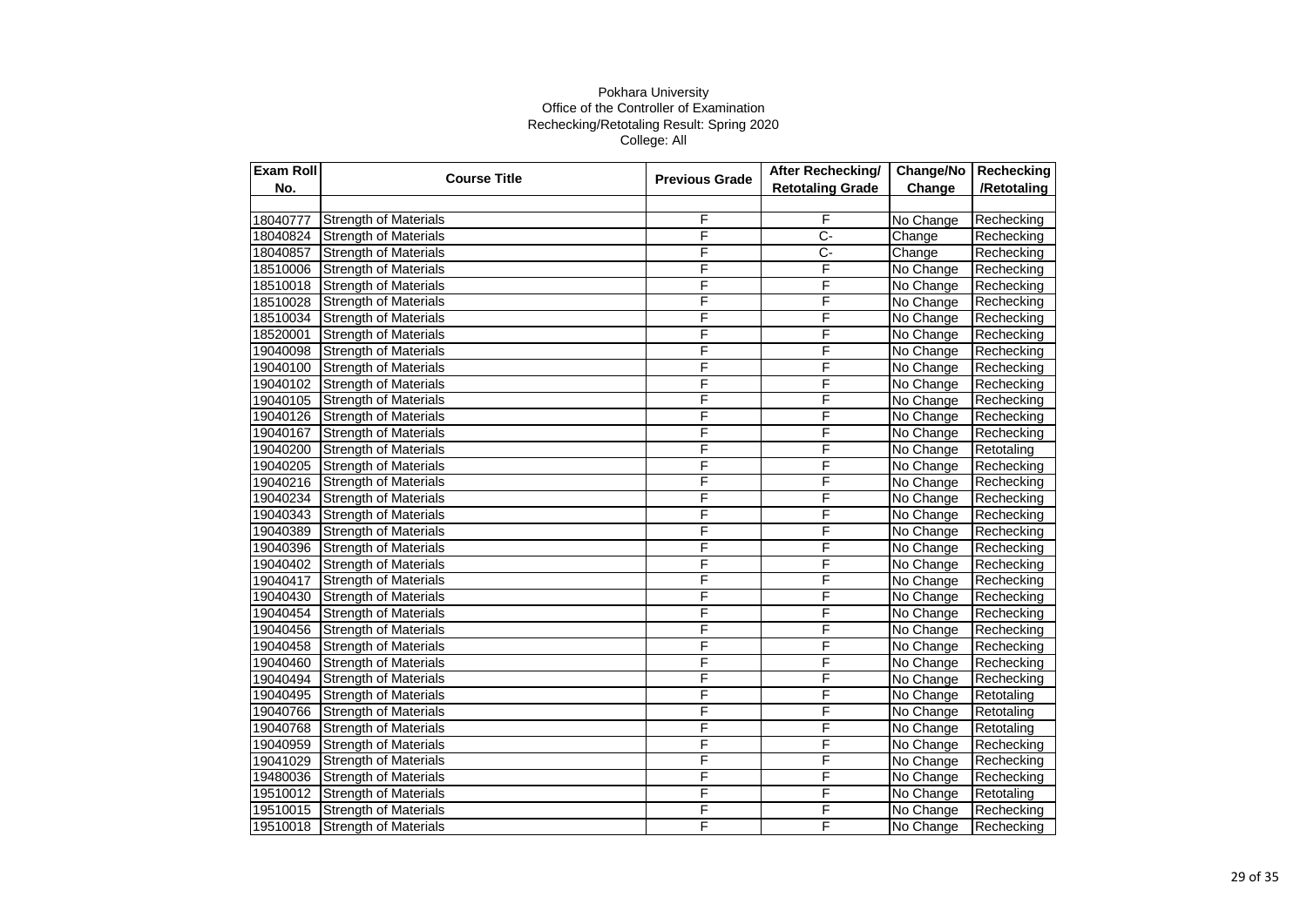| Exam Roll | <b>Course Title</b><br><b>Previous Grade</b> | After Rechecking/ | Change/No               | Rechecking |             |
|-----------|----------------------------------------------|-------------------|-------------------------|------------|-------------|
| No.       |                                              |                   | <b>Retotaling Grade</b> | Change     | /Retotaling |
|           |                                              |                   |                         |            |             |
| 19510019  | <b>Strength of Materials</b>                 | F                 | $C+$                    | Change     | Rechecking  |
| 19510024  | <b>Strength of Materials</b>                 | F                 | F                       | No Change  | Rechecking  |
| 19510039  | <b>Strength of Materials</b>                 | F                 | F                       | No Change  | Rechecking  |
| 19520002  | <b>Strength of Materials</b>                 | F                 | F                       | No Change  | Rechecking  |
| 19520003  | <b>Strength of Materials</b>                 | F                 | F                       | No Change  | Rechecking  |
| 19520018  | <b>Strength of Materials</b>                 | F                 | F                       | No Change  | Rechecking  |
| 19520019  | <b>Strength of Materials</b>                 | F                 | F                       | No Change  | Rechecking  |
| 13520066  | Structural Analysis I                        | F                 | $B+$                    | Change     | Rechecking  |
| 14520421  | Structural Analysis I                        | F                 | F                       | No Change  | Rechecking  |
| 15480140  | Structural Analysis I                        | F                 | B-                      | Change     | Rechecking  |
| 15480151  | <b>Structural Analysis I</b>                 | F                 | F                       | No Change  | Rechecking  |
| 15510025  | <b>Structural Analysis I</b>                 | F                 | F                       | No Change  | Rechecking  |
| 15520029  | <b>Structural Analysis I</b>                 | F                 | F                       | No Change  | Rechecking  |
| 15520469  | Structural Analysis I                        | F                 | F                       | No Change  | Rechecking  |
| 15520498  | Structural Analysis I                        | F                 | F                       | No Change  | Rechecking  |
| 15520750  | <b>Structural Analysis I</b>                 | F                 | <b>B-</b>               | Change     | Rechecking  |
| 15520759  | Structural Analysis I                        | F                 | <b>B-</b>               | Change     | Rechecking  |
| 15520769  | Structural Analysis I                        | F                 | <b>B-</b>               | Change     | Rechecking  |
| 15520942  | <b>Structural Analysis I</b>                 | F                 | F                       | No Change  | Rechecking  |
| 15520959  | Structural Analysis I                        | F                 | F                       | No Change  | Rechecking  |
| 15520979  | <b>Structural Analysis I</b>                 | F                 | F                       | No Change  | Rechecking  |
| 16520448  | <b>Structural Analysis I</b>                 | F                 | F                       | No Change  | Rechecking  |
| 16520576  | <b>Structural Analysis I</b>                 | F                 | B-                      | Change     | Rechecking  |
| 16520601  | <b>Structural Analysis I</b>                 | F                 | $B -$                   | Change     | Rechecking  |
| 16520709  | Structural Analysis I                        | F                 | F                       | No Change  | Rechecking  |
| 16520733  | <b>Structural Analysis I</b>                 | F                 | F                       | No Change  | Rechecking  |
| 17510032  | <b>Structural Analysis I</b>                 | F                 | C                       | Change     | Rechecking  |
| 17510042  | <b>Structural Analysis I</b>                 | F                 | F                       | No Change  | Rechecking  |
| 17520288  | <b>Structural Analysis I</b>                 | F                 | F                       | No Change  | Rechecking  |
| 17520295  | <b>Structural Analysis I</b>                 | F                 | F                       | No Change  | Rechecking  |
| 17520300  | Structural Analysis I                        | F                 | F                       | No Change  | Rechecking  |
| 17520366  | Structural Analysis I                        | F                 | F                       | No Change  | Rechecking  |
| 17520368  | <b>Structural Analysis I</b>                 | F                 | F                       | No Change  | Rechecking  |
| 17520369  | <b>Structural Analysis I</b>                 | F                 | F                       | No Change  | Rechecking  |
| 17520370  | <b>Structural Analysis I</b>                 | F                 | F                       | No Change  | Rechecking  |
| 17520373  | <b>Structural Analysis I</b>                 | F                 | F                       | No Change  | Rechecking  |
| 17520378  | <b>Structural Analysis I</b>                 | F                 | F                       | No Change  | Rechecking  |
| 17520382  | <b>Structural Analysis I</b>                 | F                 | B-                      | Change     | Rechecking  |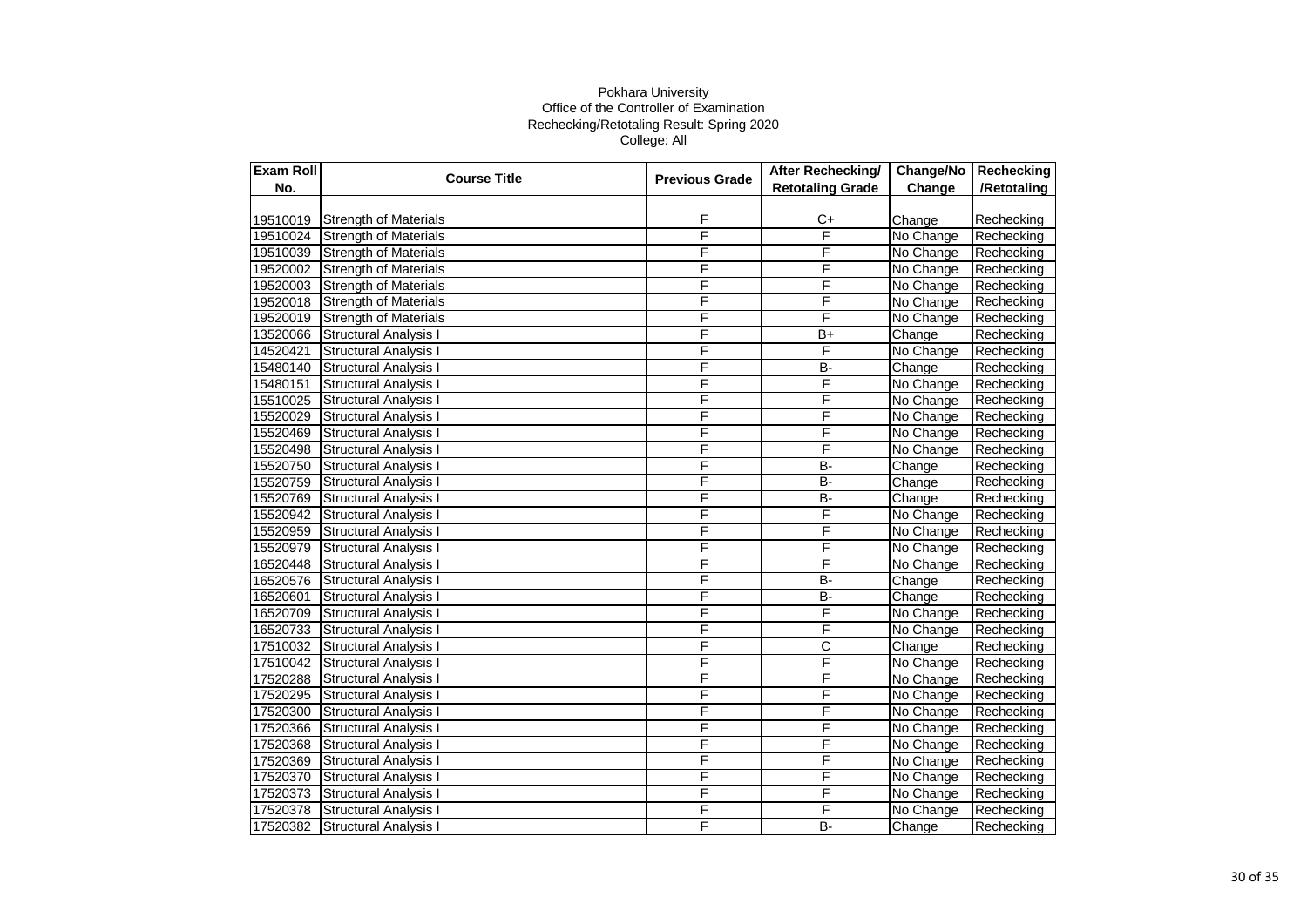| Exam Roll | <b>Course Title</b>          | <b>Previous Grade</b> | After Rechecking/       | Change/No | Rechecking  |
|-----------|------------------------------|-----------------------|-------------------------|-----------|-------------|
| No.       |                              |                       | <b>Retotaling Grade</b> | Change    | /Retotaling |
|           |                              |                       |                         |           |             |
| 17520428  | <b>Structural Analysis I</b> | F                     | $B -$                   | Change    | Rechecking  |
| 17520441  | Structural Analysis I        | F                     | $\overline{C}$          | Change    | Rechecking  |
| 17520447  | <b>Structural Analysis I</b> | F                     | $B -$                   | Change    | Rechecking  |
| 17520456  | Structural Analysis I        | F                     | B-                      | Change    | Rechecking  |
| 17520685  | <b>Structural Analysis I</b> | F                     | F                       | No Change | Rechecking  |
| 17520689  | Structural Analysis I        | F                     | F                       | No Change | Rechecking  |
| 18040101  | <b>Structural Analysis I</b> | F                     | F                       | No Change | Rechecking  |
| 18040110  | <b>Structural Analysis I</b> | F                     | F                       | No Change | Rechecking  |
| 18040313  | Structural Analysis I        | F                     | F                       | No Change | Rechecking  |
| 18040353  | Structural Analysis I        | F                     | F                       | No Change | Rechecking  |
| 18040365  | <b>Structural Analysis I</b> | F                     | F                       | No Change | Rechecking  |
| 18040968  | <b>Structural Analysis I</b> | F                     | <b>B-</b>               | Change    | Rechecking  |
| 18480039  | <b>Structural Analysis I</b> | F                     | F                       | No Change | Rechecking  |
| 18480074  | <b>Structural Analysis I</b> | F                     | B-                      | Change    | Rechecking  |
| 18510006  | <b>Structural Analysis I</b> | F                     | F                       | No Change | Rechecking  |
| 18510034  | <b>Structural Analysis I</b> | F                     | F                       | No Change | Rechecking  |
| 18510043  | <b>Structural Analysis I</b> | F                     | F                       | No Change | Rechecking  |
| 19040008  | Structural Analysis I        | F                     | $\overline{B}$          | Change    | Rechecking  |
| 19040029  | <b>Structural Analysis I</b> | F                     | $A -$                   | Change    | Rechecking  |
| 19040030  | <b>Structural Analysis I</b> | F                     | $\overline{C+}$         | Change    | Rechecking  |
| 19040058  | <b>Structural Analysis I</b> | F                     | B                       | Change    | Rechecking  |
| 19040068  | <b>Structural Analysis I</b> | F                     | $A -$                   | Change    | Rechecking  |
| 19040089  | <b>Structural Analysis I</b> | F                     | B-                      | Change    | Rechecking  |
| 19040209  | <b>Structural Analysis I</b> | F                     | F                       | No Change | Rechecking  |
| 19040214  | Structural Analysis I        | F                     | F                       | No Change | Rechecking  |
| 19040219  | <b>Structural Analysis I</b> | F                     | F                       | No Change | Rechecking  |
| 19040220  | <b>Structural Analysis I</b> | F                     | B                       | Change    | Rechecking  |
| 19040223  | <b>Structural Analysis I</b> | F                     | F                       | No Change | Rechecking  |
| 19040230  | <b>Structural Analysis I</b> | F                     | А-                      | Change    | Rechecking  |
| 19040232  | <b>Structural Analysis I</b> | F                     | F                       | No Change | Rechecking  |
| 19040234  | Structural Analysis I        | F                     | B                       | Change    | Rechecking  |
| 19040494  | Structural Analysis I        | F                     | $\overline{C}$          | Change    | Rechecking  |
| 19040661  | Structural Analysis I        | F                     | F                       | No Change | Rechecking  |
| 19040700  | <b>Structural Analysis I</b> | F                     | F                       | No Change | Rechecking  |
| 19040706  | <b>Structural Analysis I</b> | F                     | F                       | No Change | Rechecking  |
| 19040711  | <b>Structural Analysis I</b> | F                     | F                       | No Change | Rechecking  |
| 19040713  | Structural Analysis I        | F                     | F                       | No Change | Rechecking  |
| 19040722  | <b>Structural Analysis I</b> | F                     | F                       | No Change | Rechecking  |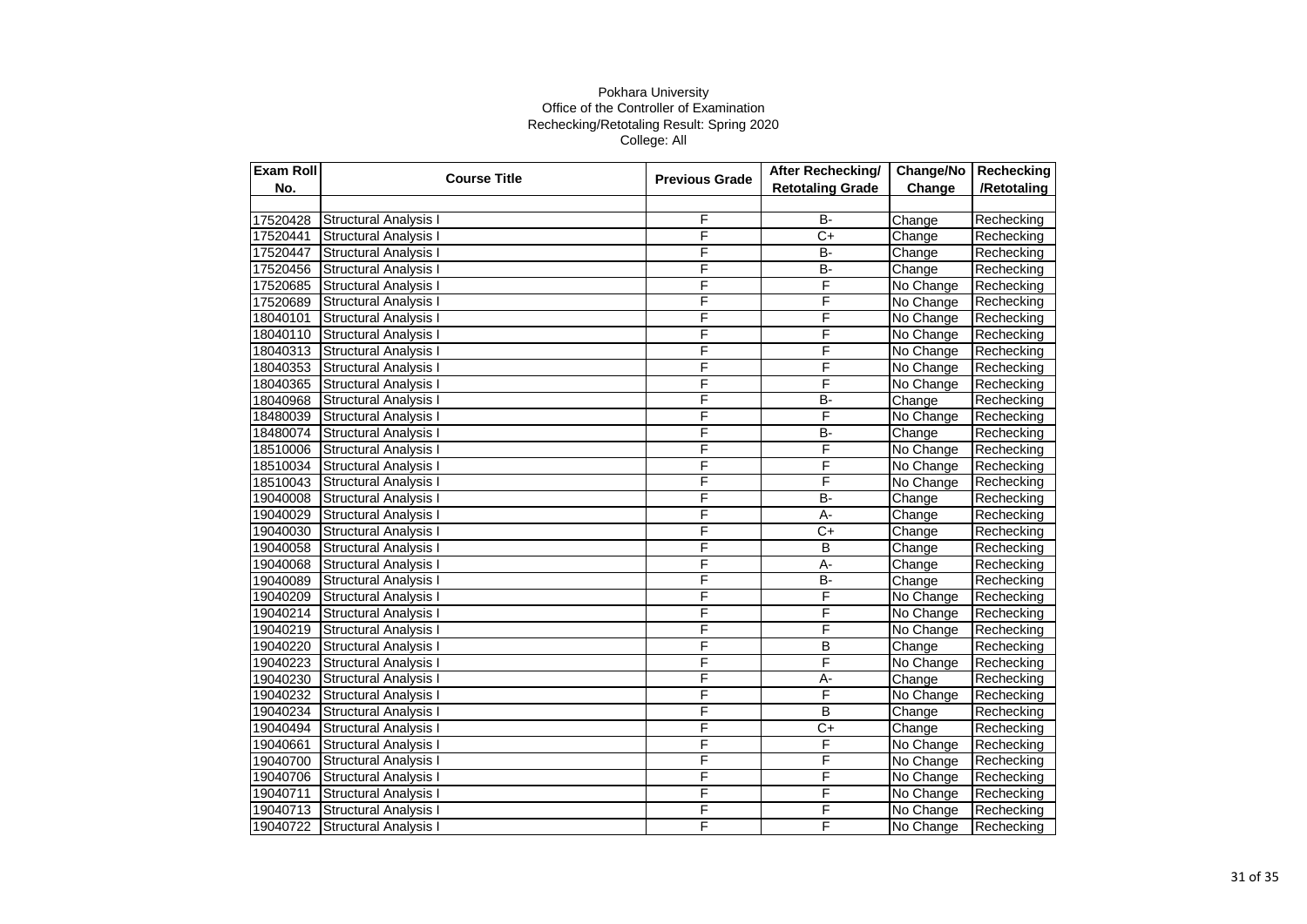| Exam Roll | <b>Course Title</b>           | <b>Previous Grade</b> | After Rechecking/       | Change/No | Rechecking  |
|-----------|-------------------------------|-----------------------|-------------------------|-----------|-------------|
| No.       |                               |                       | <b>Retotaling Grade</b> | Change    | /Retotaling |
|           |                               |                       |                         |           |             |
| 19040735  | <b>Structural Analysis I</b>  | F                     | F                       | No Change | Rechecking  |
| 19040817  | Structural Analysis I         | F                     | F                       | No Change | Rechecking  |
| 19040840  | Structural Analysis I         | F                     | Ē                       | No Change | Retotaling  |
| 19040910  | <b>Structural Analysis I</b>  | F                     | B-                      | Change    | Rechecking  |
| 19041068  | <b>Structural Analysis I</b>  | F                     | F                       | No Change | Rechecking  |
| 13520114  | <b>Structural Analysis II</b> | F                     | F                       | No Change | Rechecking  |
| 14520076  | <b>Structural Analysis II</b> | F                     | F                       | No Change | Rechecking  |
| 14520377  | Structural Analysis II        | F                     | F                       | No Change | Rechecking  |
| 14520397  | <b>Structural Analysis II</b> | F                     | F                       | No Change | Rechecking  |
| 15480053  | <b>Structural Analysis II</b> | F                     | F                       | No Change | Rechecking  |
| 15480151  | <b>Structural Analysis II</b> | F                     | F                       | No Change | Rechecking  |
| 15520029  | <b>Structural Analysis II</b> | F                     | F                       | No Change | Rechecking  |
| 15520076  | <b>Structural Analysis II</b> | F                     | F                       | No Change | Rechecking  |
| 15520085  | Structural Analysis II        | F                     | F                       | No Change | Rechecking  |
| 15520106  | <b>Structural Analysis II</b> | F                     | $\bar{F}$               | No Change | Rechecking  |
| 15520372  | Structural Analysis II        | F                     | F                       | No Change | Rechecking  |
| 15520426  | <b>Structural Analysis II</b> | F                     | F                       | No Change | Rechecking  |
| 15520429  | <b>Structural Analysis II</b> | F                     | F                       | No Change | Rechecking  |
| 15520469  | <b>Structural Analysis II</b> | F                     | F                       | No Change | Rechecking  |
| 15520611  | Structural Analysis II        | F                     | F                       | No Change | Rechecking  |
| 15520959  | Structural Analysis II        | F                     | F                       | No Change | Rechecking  |
| 16520010  | <b>Structural Analysis II</b> | F                     | F                       | No Change | Rechecking  |
| 16520018  | <b>Structural Analysis II</b> | F                     | F                       | No Change | Retotaling  |
| 16520056  | <b>Structural Analysis II</b> | F                     | F                       | No Change | Rechecking  |
| 16520266  | <b>Structural Analysis II</b> | F                     | F                       | No Change | Rechecking  |
| 16520330  | <b>Structural Analysis II</b> | F                     | F                       | No Change | Rechecking  |
| 16520336  | <b>Structural Analysis II</b> | F                     | <b>B-</b>               | Change    | Rechecking  |
| 16520349  | <b>Structural Analysis II</b> | F                     | F                       | No Change | Rechecking  |
| 16520377  | <b>Structural Analysis II</b> | F                     | F                       | No Change | Retotaling  |
| 16520425  | <b>Structural Analysis II</b> | F                     | F                       | No Change | Rechecking  |
| 16520430  | <b>Structural Analysis II</b> | F                     | $\overline{\text{c}}$   | Change    | Retotaling  |
| 16520733  | Structural Analysis II        | F                     | F                       | No Change | Rechecking  |
| 16520899  | <b>Structural Analysis II</b> | F                     | C-                      | Change    | Rechecking  |
| 16520998  | <b>Structural Analysis II</b> | F                     | F                       | No Change | Rechecking  |
| 17070288  | Structural Analysis II        | F                     | F                       | No Change | Rechecking  |
| 17520754  | Structural Analysis II        | F                     | F                       | No Change | Rechecking  |
| 17520793  | Structural Analysis II        | F                     | F                       | No Change | Rechecking  |
| 17520809  | <b>Structural Analysis II</b> | F                     | F                       | No Change | Rechecking  |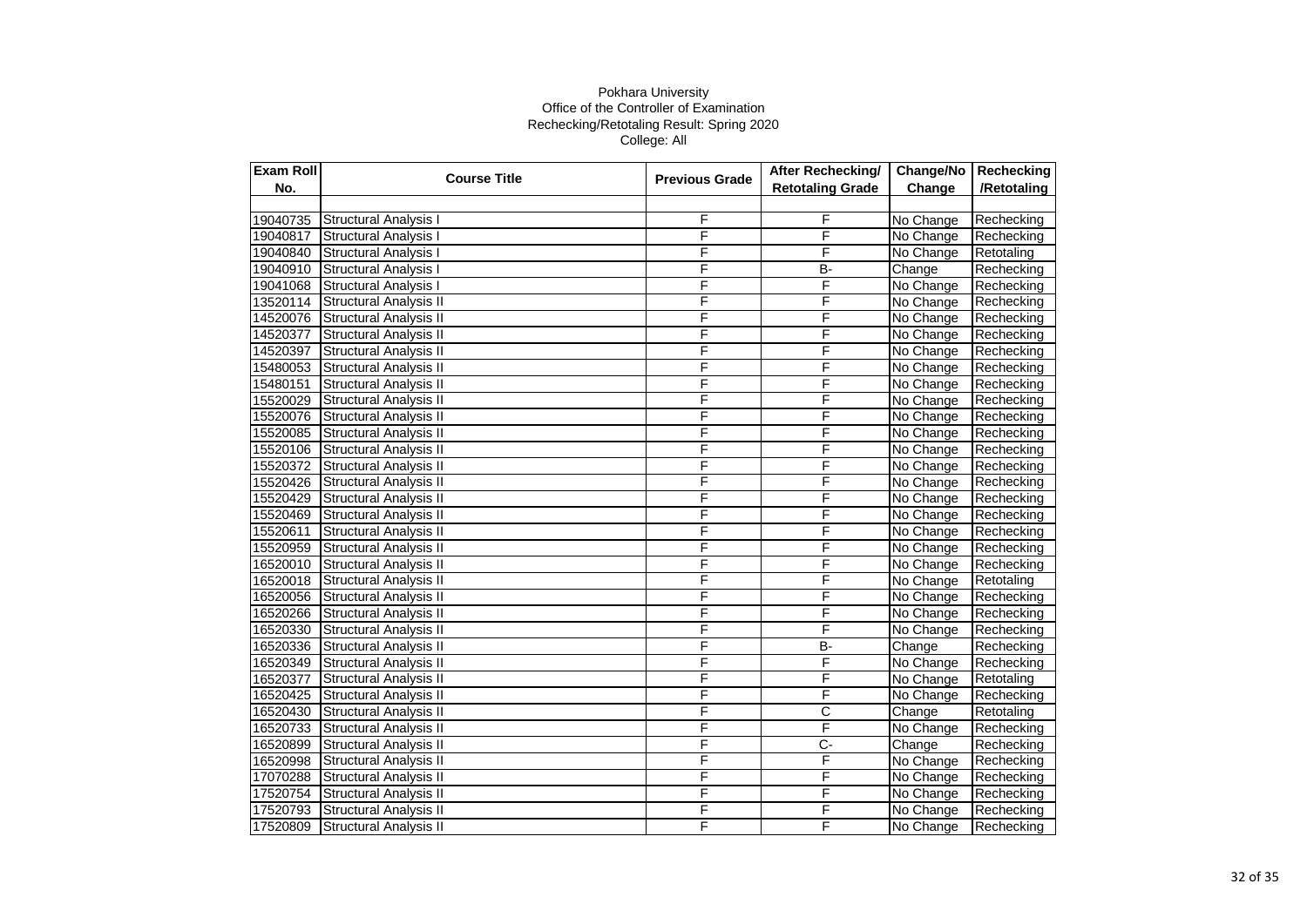| Exam Roll | <b>Course Title</b>           | <b>Previous Grade</b> | After Rechecking/       | Change/No | Rechecking  |
|-----------|-------------------------------|-----------------------|-------------------------|-----------|-------------|
| No.       |                               |                       | <b>Retotaling Grade</b> | Change    | /Retotaling |
|           |                               |                       |                         |           |             |
| 17520831  | <b>Structural Analysis II</b> | F                     | F                       | No Change | Rechecking  |
| 17520841  | <b>Structural Analysis II</b> | F                     | F                       | No Change | Rechecking  |
| 17520876  | <b>Structural Analysis II</b> | F                     | F                       | No Change | Rechecking  |
| 17520889  | <b>Structural Analysis II</b> | F                     | C                       | Change    | Rechecking  |
| 17520895  | <b>Structural Analysis II</b> | F                     | F                       | No Change | Rechecking  |
| 18040275  | <b>Structural Analysis II</b> | F                     | F                       | No Change | Rechecking  |
| 18040299  | <b>Structural Analysis II</b> | F                     | F                       | No Change | Rechecking  |
| 18040467  | Structural Analysis II        | F                     | F                       | No Change | Rechecking  |
| 18040565  | <b>Structural Analysis II</b> | F                     | F                       | No Change | Rechecking  |
| 18040577  | Structural Analysis II        | F                     | F                       | No Change | Rechecking  |
| 18040580  | <b>Structural Analysis II</b> | F                     | F                       | No Change | Rechecking  |
| 18070113  | <b>Structural Analysis II</b> | F                     | F                       | No Change | Rechecking  |
| 18510003  | <b>Structural Analysis II</b> | F                     | F                       | No Change | Rechecking  |
| 18510006  | <b>Structural Analysis II</b> | F                     | F                       | No Change | Rechecking  |
| 18510007  | <b>Structural Analysis II</b> | F                     | Ē                       | No Change | Rechecking  |
| 18510013  | Structural Analysis II        | F                     | F                       | No Change | Rechecking  |
| 18510027  | <b>Structural Analysis II</b> | F                     | F                       | No Change | Rechecking  |
| 18510028  | <b>Structural Analysis II</b> | F                     | F                       | No Change | Rechecking  |
| 18520001  | <b>Structural Analysis II</b> | F                     | F                       | No Change | Rechecking  |
| 18520007  | Structural Analysis II        | F                     | F                       | No Change | Rechecking  |
| 18520019  | <b>Structural Analysis II</b> | F                     | F                       | No Change | Rechecking  |
| 18520030  | <b>Structural Analysis II</b> | F                     | F                       | No Change | Rechecking  |
| 18520037  | <b>Structural Analysis II</b> | F                     | F                       | No Change | Rechecking  |
| 19040200  | Surveying I                   | F                     | $C+$                    | Change    | Rechecking  |
| 19040379  | Surveying I                   | F                     | $\overline{C+}$         | Change    | Rechecking  |
| 19040402  | Surveying I                   | F                     | $\overline{\text{c}}$   | Change    | Rechecking  |
| 19040432  | Surveying I                   | F                     | F                       | No Change | Rechecking  |
| 19040458  | Surveying I                   | F                     | F                       | No Change | Rechecking  |
| 19040460  | Surveying I                   | F                     | F                       | No Change | Rechecking  |
| 19040810  | Surveying I                   | F                     | $\overline{\text{c}}$   | Change    | Rechecking  |
| 19040817  | Surveying I                   | F                     | F                       | No Change | Rechecking  |
| 19040818  | Surveying I                   | F                     | C                       | Change    | Rechecking  |
| 19040959  | Surveying I                   | F                     | $B -$                   | Change    | Rechecking  |
| 19040969  | Surveying I                   | F                     | F                       | No Change | Rechecking  |
| 19040970  | Surveying I                   | F                     | F                       | No Change | Rechecking  |
| 19040974  | Surveying I                   | F                     | F                       | No Change | Retotaling  |
| 19041194  | Surveying I                   | F                     | $B -$                   | Change    | Rechecking  |
| 16510024  | Surveying II                  | F                     | $C+$                    | Change    | Rechecking  |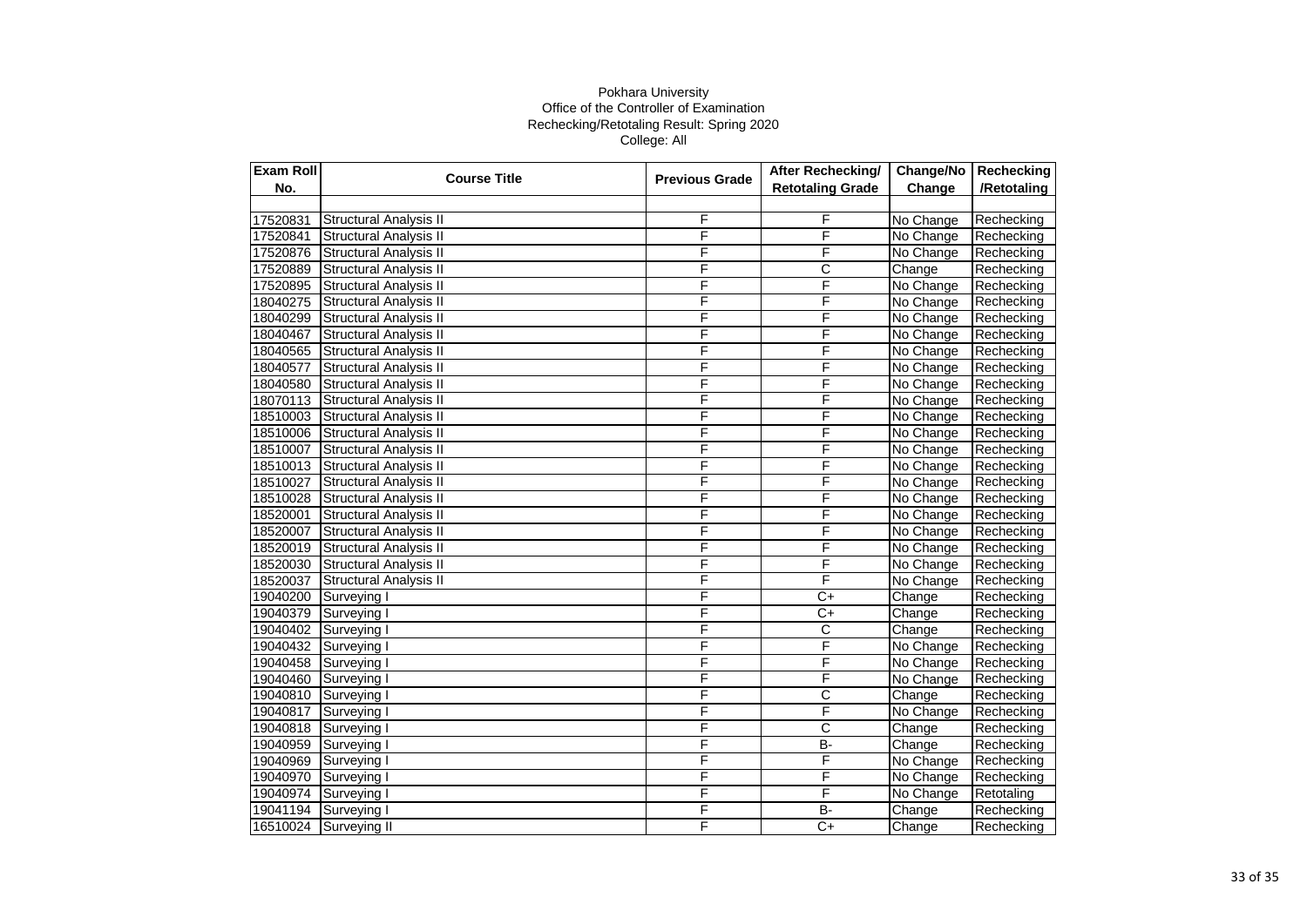| Exam Roll | <b>Course Title</b>               | <b>Previous Grade</b> | After Rechecking/       | Change/No | Rechecking  |
|-----------|-----------------------------------|-----------------------|-------------------------|-----------|-------------|
| No.       |                                   |                       | <b>Retotaling Grade</b> | Change    | /Retotaling |
|           |                                   |                       |                         |           |             |
| 16520944  | Surveying II                      | F                     | F                       | No Change | Rechecking  |
| 18510006  | Surveying II                      | F                     | $\overline{C}$          | Change    | Rechecking  |
| 18510009  | Surveying II                      | F                     | F                       | No Change | Rechecking  |
| 16480033  | <b>Switch Gear and Protection</b> | F                     | F                       | No Change | Retotaling  |
| 18480002  | Switch Gear and Protection        | F                     | F                       | No Change | Rechecking  |
| 18480009  | Switch Gear and Protection        | F                     | F                       | No Change | Rechecking  |
| 18480010  | Switch Gear and Protection        | F                     | F                       | No Change | Rechecking  |
| 18480019  | Switch Gear and Protection        | F                     | F                       | No Change | Rechecking  |
| 18480020  | Switch Gear and Protection        | F                     | F                       | No Change | Rechecking  |
| 18480034  | Switch Gear and Protection        | F                     | F                       | No Change | Rechecking  |
| 13110177  | <b>Thermal Science</b>            | F                     | B                       | Change    | Rechecking  |
| 14070162  | <b>Thermal Science</b>            | F                     | F                       | No Change | Rechecking  |
| 14110009  | <b>Thermal Science</b>            | F                     | F                       | No Change | Rechecking  |
| 14510029  | <b>Thermal Science</b>            | F                     | F                       | No Change | Rechecking  |
| 15070120  | <b>Thermal Science</b>            | F                     | F                       | No Change | Rechecking  |
| 15070129  | Thermal Science                   | F                     | F                       | No Change | Rechecking  |
| 15070144  | <b>Thermal Science</b>            | F                     | F                       | No Change | Rechecking  |
| 15070161  | <b>Thermal Science</b>            | F                     | F                       | No Change | Rechecking  |
| 15070162  | <b>Thermal Science</b>            | F                     | F                       | No Change | Rechecking  |
| 15070167  | <b>Thermal Science</b>            | F                     | F                       | No Change | Rechecking  |
| 15070177  | <b>Thermal Science</b>            | F                     | F                       | No Change | Rechecking  |
| 15070178  | <b>Thermal Science</b>            | F                     | F                       | No Change | Rechecking  |
| 15070187  | <b>Thermal Science</b>            | F                     | F                       | No Change | Rechecking  |
| 16070071  | <b>Thermal Science</b>            | F                     | F                       | No Change | Rechecking  |
| 16070072  | <b>Thermal Science</b>            | F                     | F                       | No Change | Rechecking  |
| 16070089  | <b>Thermal Science</b>            | F                     | F                       | No Change | Rechecking  |
| 16070092  | <b>Thermal Science</b>            | F                     | F                       | No Change | Rechecking  |
| 16070094  | <b>Thermal Science</b>            | F                     | F                       | No Change | Rechecking  |
| 16070100  | Thermal Science                   | F                     | F                       | No Change | Rechecking  |
| 16070135  | <b>Thermal Science</b>            | F                     | F                       | No Change | Rechecking  |
| 16070192  | <b>Thermal Science</b>            | F                     | F                       | No Change | Rechecking  |
| 16480115  | <b>Thermal Science</b>            | F                     | F                       | No Change | Rechecking  |
| 16480139  | <b>Thermal Science</b>            | F                     | F                       | No Change | Rechecking  |
| 17070060  | <b>Thermal Science</b>            | F                     | F                       | No Change | Rechecking  |
| 17070061  | <b>Thermal Science</b>            | F                     | F                       | No Change | Rechecking  |
| 17070335  | <b>Thermal Science</b>            | F                     | F                       | No Change | Rechecking  |
| 17070337  | <b>Thermal Science</b>            | F                     | $B -$                   | Change    | Rechecking  |
| 17480152  | <b>Thermal Science</b>            | F                     | F                       | No Change | Retotaling  |